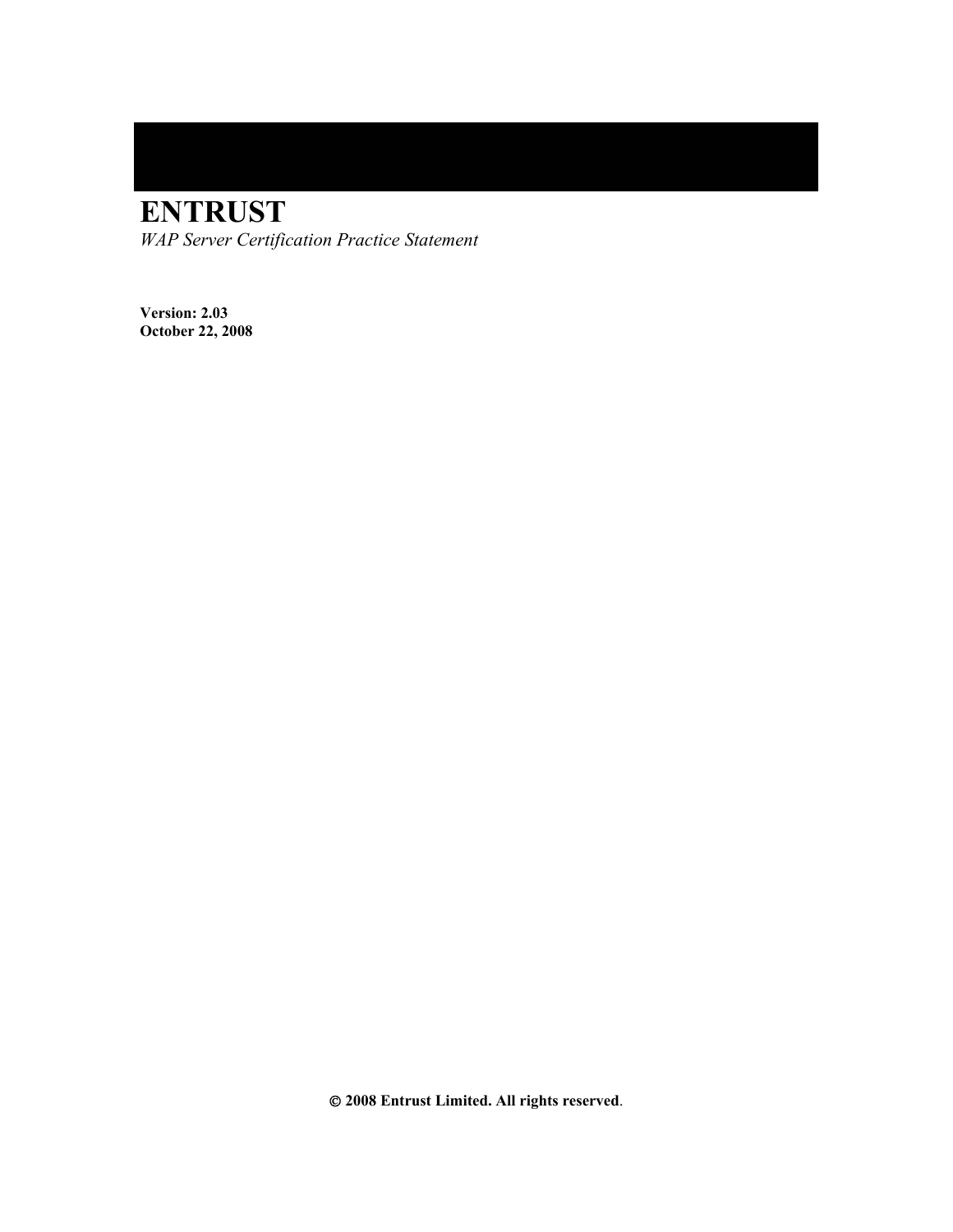# **Revision History**

| <b>Issue</b> | Date              | <b>Changes in this Revision</b>                                                                                                                                                                                           |
|--------------|-------------------|---------------------------------------------------------------------------------------------------------------------------------------------------------------------------------------------------------------------------|
| 1.0          | December 15, 1999 | Initial version.                                                                                                                                                                                                          |
| 2.0          | July 1, 2000      | Addition of provisions dealing with subordinate<br>entities (such as third party registration authorities)<br>in the Entrust WAP Server public key<br>infrastructure. Revision of numerous other terms<br>and conditions. |
| 2.01         | January 1, 2003   | Entrust legal name change.                                                                                                                                                                                                |
| 2.02         | May 14, 2004      | Minor revisions to language for export<br>requirements.                                                                                                                                                                   |
| 2.03         | October 22, 2008  | Revision to routine rekey and key changeover.<br>Other minor revisions having no substantive<br>impact.                                                                                                                   |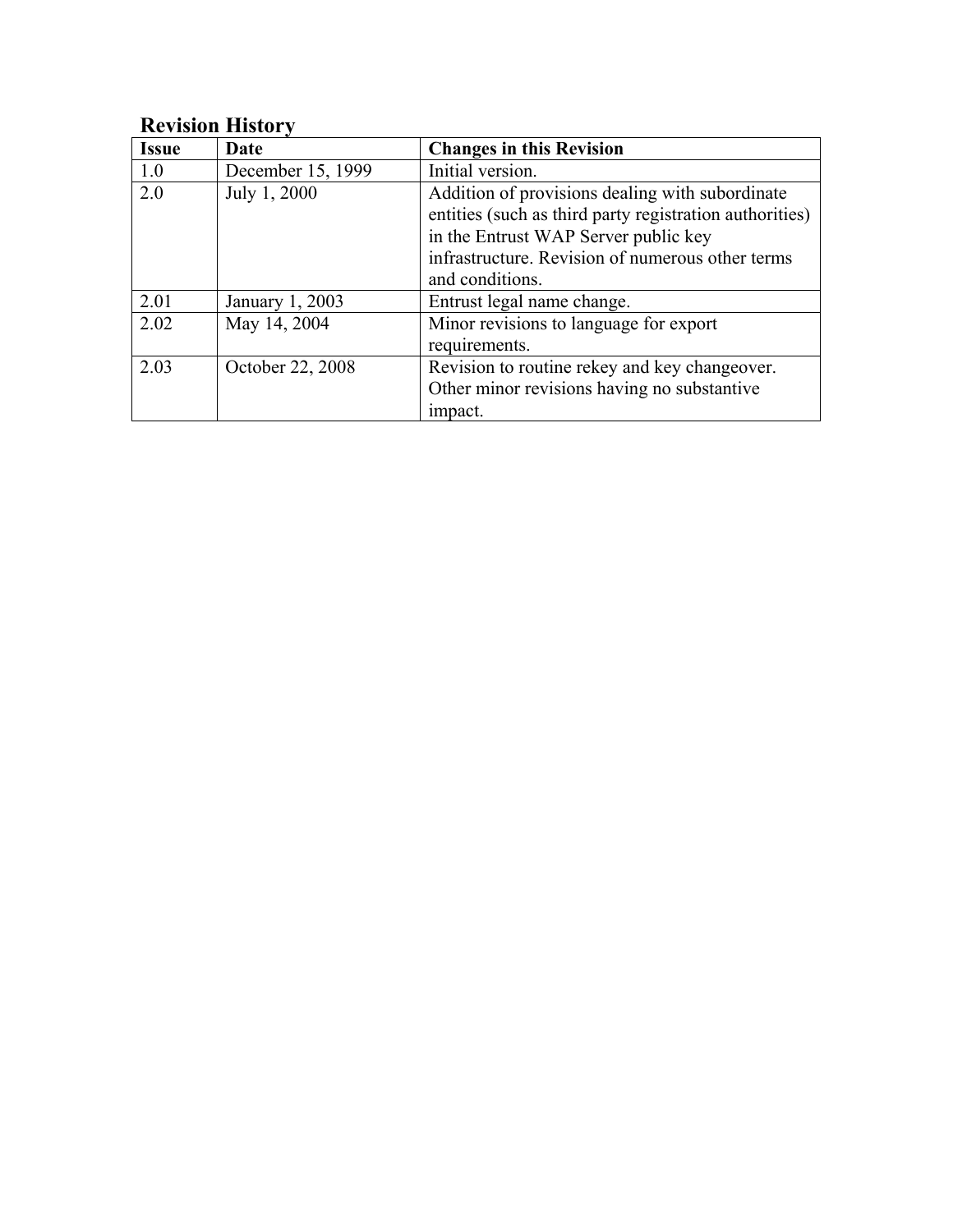# **TABLE OF CONTENTS**

| 1. |       |  |
|----|-------|--|
|    | 1.1   |  |
|    | 1.2   |  |
|    | 1.3   |  |
|    | 1.3.1 |  |
|    | 1.3.2 |  |
|    | 1.3.3 |  |
|    | 1.3.4 |  |
|    | 1.4   |  |
|    | 1.4.1 |  |
|    | 142   |  |
| 2. |       |  |
|    | 2.1   |  |
|    |       |  |
|    |       |  |
|    |       |  |
|    |       |  |
|    |       |  |
|    |       |  |
|    |       |  |
|    |       |  |
|    |       |  |
|    |       |  |
|    |       |  |
|    |       |  |
|    |       |  |
|    |       |  |
|    |       |  |
|    |       |  |
|    |       |  |
|    |       |  |
|    |       |  |
|    |       |  |
|    |       |  |
|    |       |  |
|    |       |  |
|    |       |  |
|    |       |  |
|    |       |  |
|    |       |  |
|    |       |  |
|    |       |  |
|    |       |  |
|    |       |  |
|    |       |  |
|    |       |  |
|    |       |  |
|    |       |  |
|    |       |  |
|    |       |  |
|    |       |  |
|    |       |  |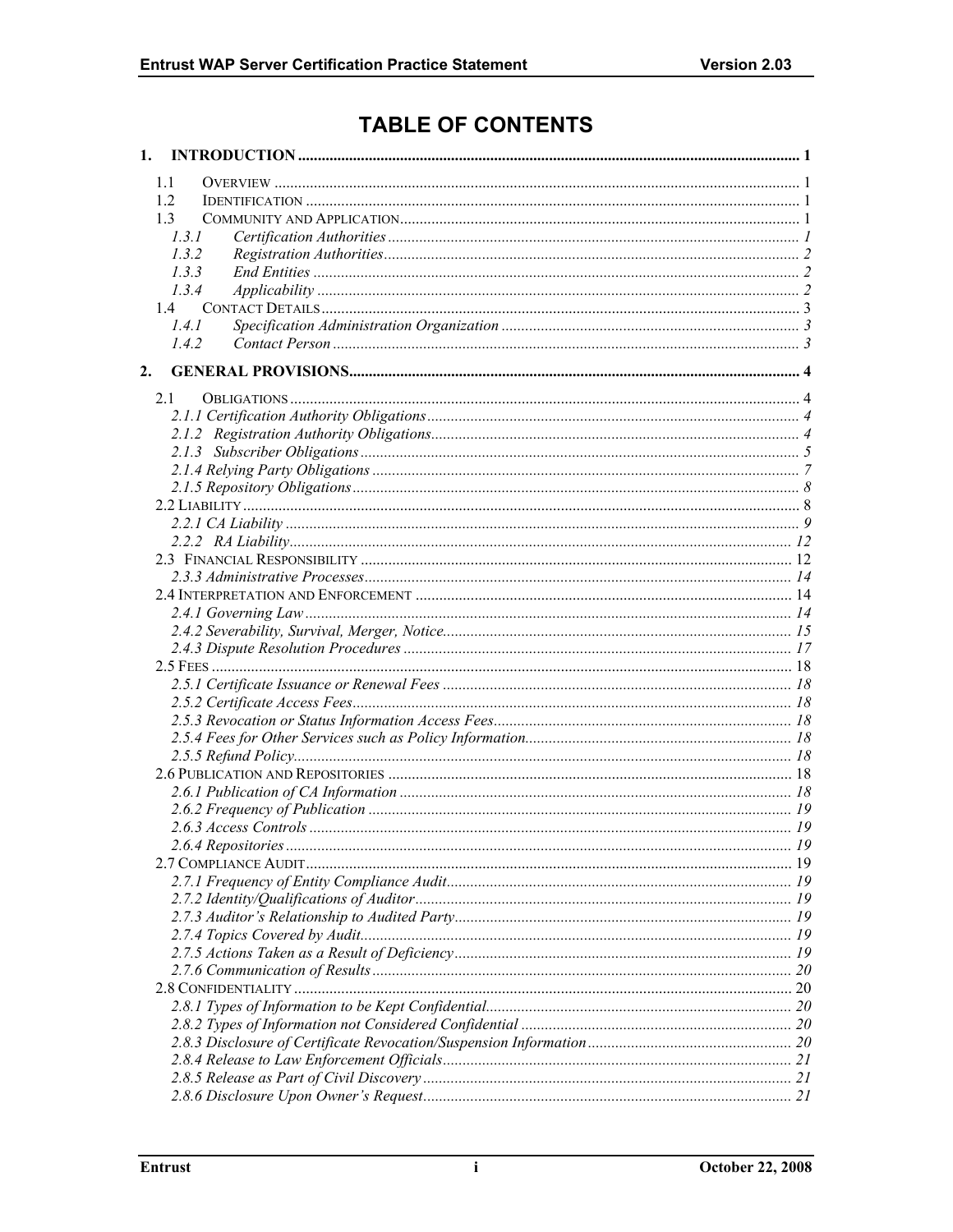| 3.                                                                            |    |
|-------------------------------------------------------------------------------|----|
|                                                                               |    |
|                                                                               |    |
|                                                                               |    |
|                                                                               |    |
|                                                                               |    |
|                                                                               |    |
|                                                                               |    |
|                                                                               |    |
|                                                                               |    |
|                                                                               |    |
|                                                                               |    |
|                                                                               |    |
|                                                                               |    |
|                                                                               |    |
| 4.                                                                            |    |
|                                                                               |    |
|                                                                               |    |
|                                                                               |    |
|                                                                               |    |
|                                                                               |    |
|                                                                               |    |
|                                                                               |    |
|                                                                               |    |
|                                                                               |    |
|                                                                               |    |
|                                                                               |    |
|                                                                               |    |
|                                                                               |    |
|                                                                               |    |
|                                                                               |    |
|                                                                               |    |
|                                                                               |    |
| 4.4.14 Checking Requirements For Other Forms of Revocation Advertisements  29 |    |
|                                                                               |    |
|                                                                               |    |
|                                                                               | 29 |
|                                                                               |    |
|                                                                               |    |
|                                                                               |    |
| PHYSICAL, PROCEDURAL, AND PERSONNEL SECURITY CONTROLS 31<br>5.                |    |
| 5.1                                                                           |    |
| 5.1.1                                                                         |    |
| 5.1.2                                                                         |    |
| 5.1.3                                                                         |    |
| 5.1.4                                                                         |    |
| 5.1.5                                                                         |    |
| 5.1.6                                                                         |    |
| 5.1.7                                                                         |    |
| 5.1.8                                                                         |    |
|                                                                               |    |
|                                                                               |    |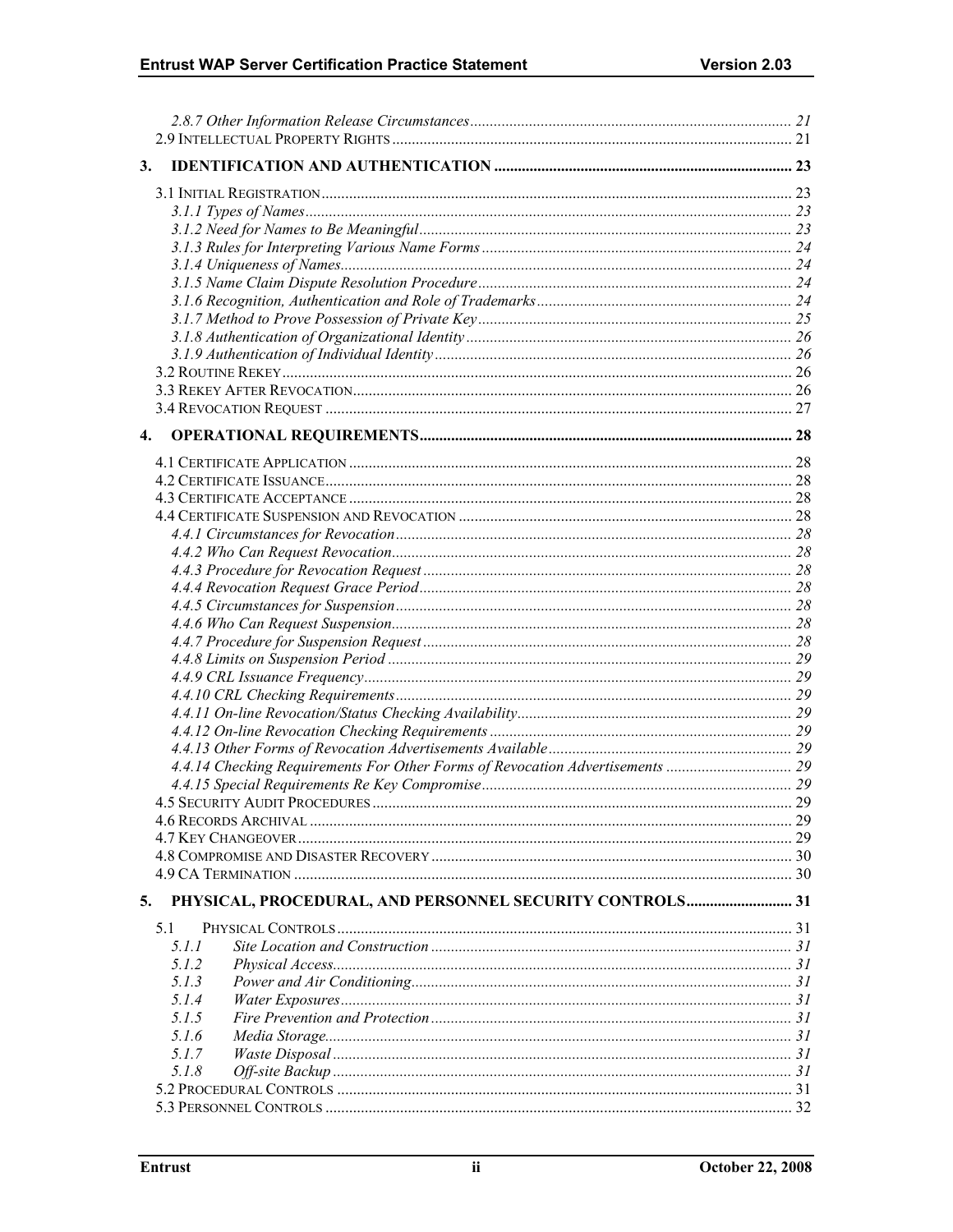| 7.  |  |
|-----|--|
|     |  |
|     |  |
|     |  |
| 8.  |  |
|     |  |
|     |  |
|     |  |
| 9.  |  |
|     |  |
| 10. |  |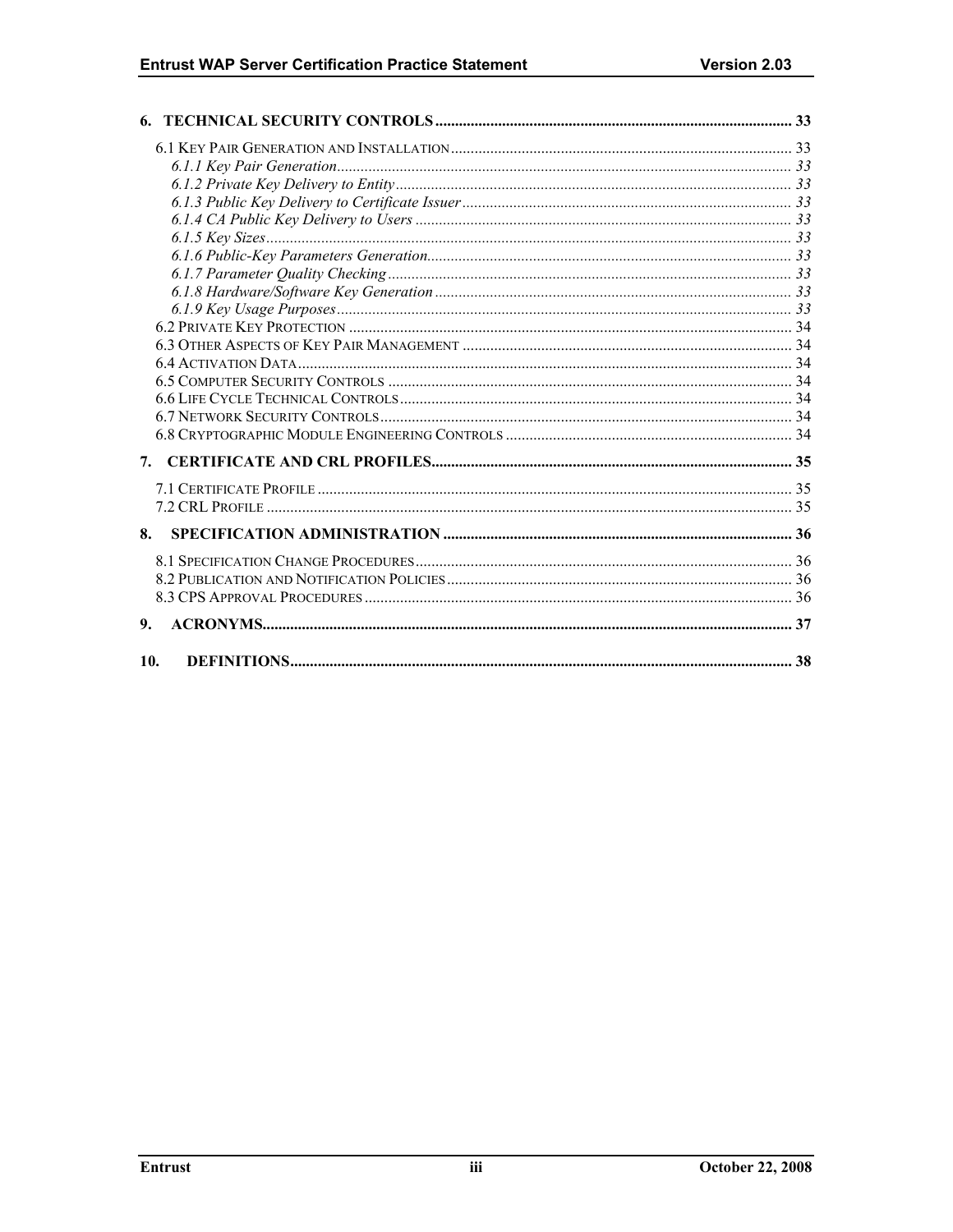# <span id="page-5-0"></span>**1. Introduction**

The Entrust WAP Server Certification Authorities issue Entrust WAP Server Certificates to support more secure communications between Wireless Application Protocol servers and mobile devices using the Wireless Transport Layer Security protocol. Entrust uses Entrust's award winning Entrust PKI™ family of software products to provide standards-compliant digital certificates that enable more secure wireless communications.

# **1.1 Overview**

This Entrust WAP Server Certification Practice Statement describes the practices and procedures of (i) the Entrust WAP Server Certification Authorities, and (ii) Registration Authorities operating under the Entrust WAP Server Certification Authorities. This Entrust WAP Server Certification Practice Statement also describes the terms and conditions under which Entrust makes Certification Authority and Registration Authority services available in respect to Entrust WAP Server Certificates. This Entrust WAP Server Certification Practice Statement is applicable to all persons, entities, and organizations, including, without limitation, all Applicants, Subscribers, Relying Parties, Resellers, Co-marketers and any other persons, entities, or organizations that have a relationship with (i) Entrust in respect to Entrust WAP Server Certificates and/or any services provided by Entrust in respect to Entrust WAP Server Certificates, or (ii) any Registration Authorities operating under an Entrust Certification Authority, or any Resellers or Comarketers providing any services in respect to Entrust WAP Server Certificates. This Entrust WAP Server Certification Practice Statement is incorporated by reference into all Entrust WAP Server Certificates issued by an Entrust WAP Server Certification Authorities. This Entrust WAP Server Certification Practice Statement provides Applicants, Subscribers, Relying Parties, Resellers, Co-marketers and other persons, entities, and organizations with a statement of the practices and procedures of the Entrust WAP Server Certification Authorities and also of the Registration Authorities operating under the Entrust WAP Server Certification Authorities. This Entrust WAP Server Certification Practice Statement also provides a statement of the rights and obligations of Entrust, any third parties that are operating Registration Authorities under the Entrust WAP Server Certification Authorities, Applicants, Subscribers, Relying Parties, Resellers, Co-marketers and any other persons, entities, or organizations that may use or rely on Entrust WAP Server Certificates or have a relationship with an Entrust WAP Server Certification Authority or a Registration Authority operating under an Entrust WAP Server Certification Authority in respect to Entrust WAP Server Certificates and/or any services in respect to Entrust WAP Server Certificates.

# **1.2 Identification**

This document is called the Entrust WAP Server Certification Practice Statement.

# **1.3 Community and Application**

Use of Entrust WAP Server Certificates is restricted to Wireless Application Protocol servers using the Wireless Transport Layer Security protocol. Any other use of Entrust WAP Server Certificates is prohibited.

# **1.3.1 Certification Authorities**

In the Entrust WAP server public-key infrastructure, Certification Authorities may accept CSRs and Public Keys from Applicants whose identity has been verified as provided herein by an Entrust-operated Registration Authority or by an independent third-party Registration Authority operating under an Entrust WAP Server Certification Authority for the issuance of an Entrust WAP Server Certificate. If an Entrust WAP Server Certificate Application is verified, the verifying Registration Authority will send a request to an Entrust WAP Server Certification Authority for the issuance of an Entrust WAP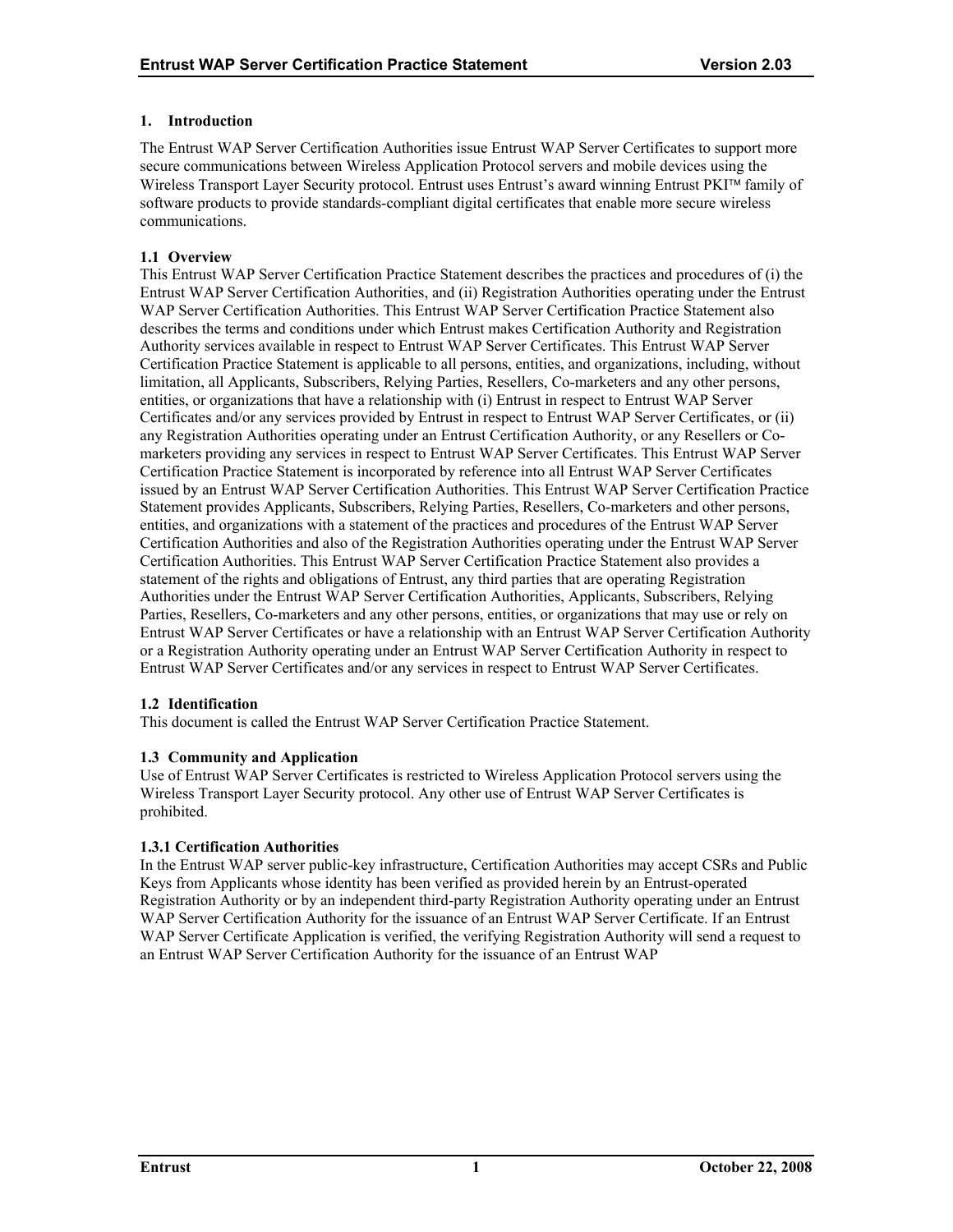<span id="page-6-0"></span>Server Certificate. The Entrust WAP Server Certification Authority will create an Entrust WAP Server Certificate containing the Public Key and identification information contained in the request sent by the Registration Authority to that Entrust WAP Server Certification Authority. The Entrust WAP Server Certificate created in response to the request will be digitally signed by the Entrust WAP Server Certification Authority.

Only Certification Authorities authorized by Entrust are permitted to issue Entrust WAP Server Certificates. In the event that more than one Certification Authority is authorized to issue Entrust WAP Server Certificates, Entrust will post a list of authorized Certification Authorities in the Entrust Repository.

# **1.3.2 Registration Authorities**

In the Entrust WAP server public-key infrastructure, Registration Authorities under the Entrust WAP Server Certification Authorities may accept Entrust WAP Server Certificate Applications from Applicants and perform a limited verification of the information contained in such Entrust WAP Server Certificate Applications. If the information provided is verified according to the procedures established by the Entrust Policy Authority, a Registration Authority operating under an Entrust WAP Server Certification Authority may send a request to such Entrust WAP Server Certification Authority to issue an Entrust WAP Server Certificate to the Applicant. Only Registration Authorities authorized by Entrust are permitted to submit requests to an Entrust WAP Server Certification Authority for the issuance of Entrust WAP Server Certificates. In the event that more than one Registration Authority is authorized to perform this function for Entrust WAP Server Certificates, Entrust will post a list of authorized Registration Authorities in the Entrust Repository.

# **1.3.3 End Entities**

End entities for the Entrust WAP server public-key infrastructure consist of:

- 1. **Applicants**  An Applicant is a person, entity, or organization that has applied for, but has not yet been issued an Entrust WAP Server Certificate.
- 2. **Subscribers** A Subscriber is a person, entity, or organization that has been issued an Entrust WAP Server Certificate.
- 3. **Relying Parties**  A Relying Party is a person, entity, or organization that relies on or uses a Entrust WAP Server Certificate and/or any other information provided in an Entrust Repository to verify the identity and Public Key of a Subscriber and/or use such Public Key to send or receive encrypted communications to or from a Subscriber.

# **1.3.4 Applicability**

This Entrust WAP Server Certification Practice Statement is applicable to Entrust WAP Server Certificates issued by Entrust WAP Server Certification Authorities. Entrust WAP Server Certificates are issued by Entrust WAP Server Certification Authorities for use by Wireless Application Protocol servers providing Wireless Transport Layer Security-based services. Entrust WAP Server Certificates conform to Version 1.1 of the WTLS Specification as published by the Wireless Application Protocol Forum Ltd.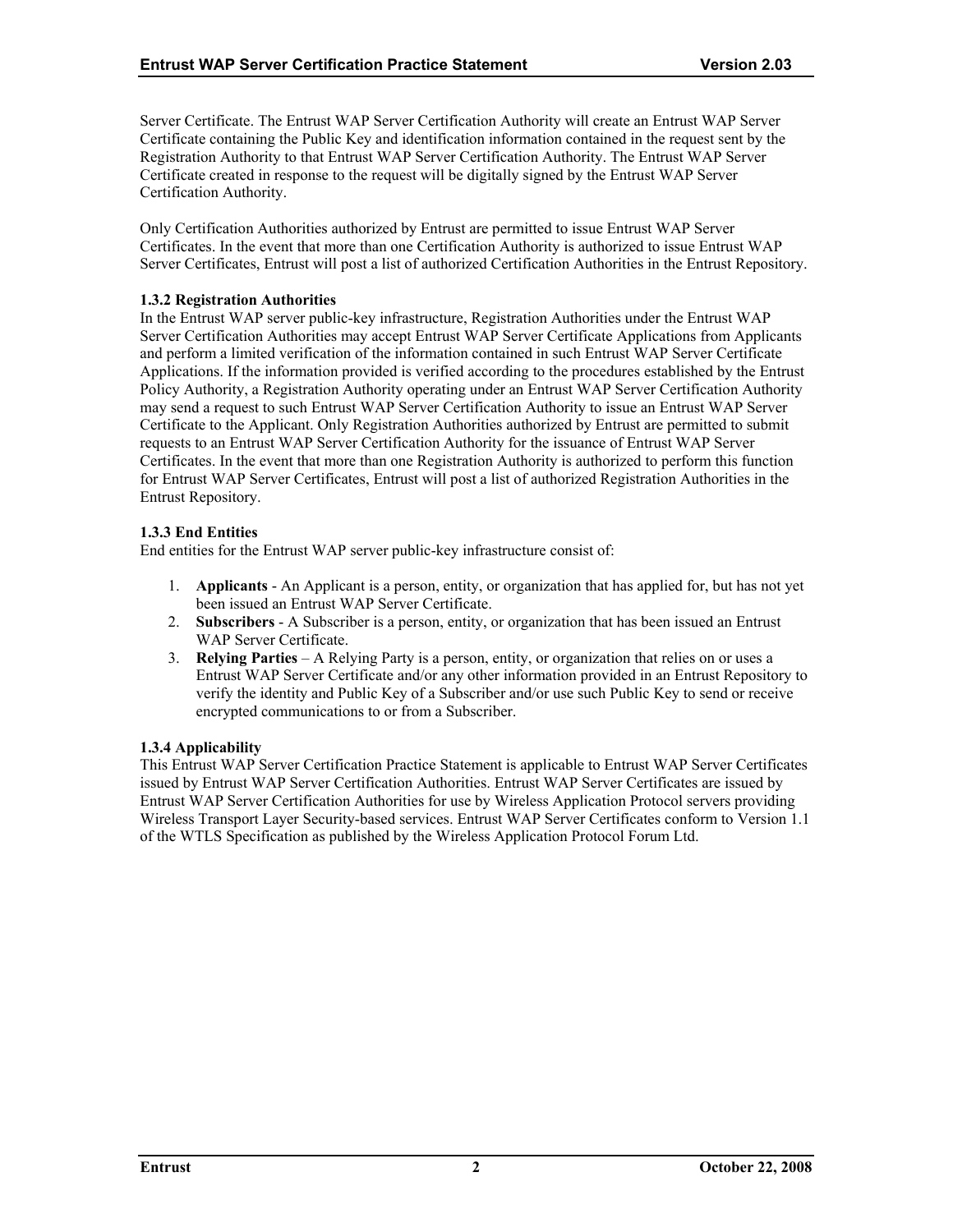# <span id="page-7-0"></span>**1.4 Contact Details**

#### **1.4.1 Specification Administration Organization**

The Entrust WAP Server Certification Practice Statement is administered by the Entrust Operational Authority and is based on the policies established by the Entrust Policy Authority.

# **1.4.2 Contact Person**

The contact information for questions about Entrust WAP Server Certificates is:

Entrust Limited 1000 Innovation Drive Ottawa, Ontario K2K 3E7 Tel: 1-877-368-7483 Fax: 1-877-839-3538 Email: certserv.support@Entrust.com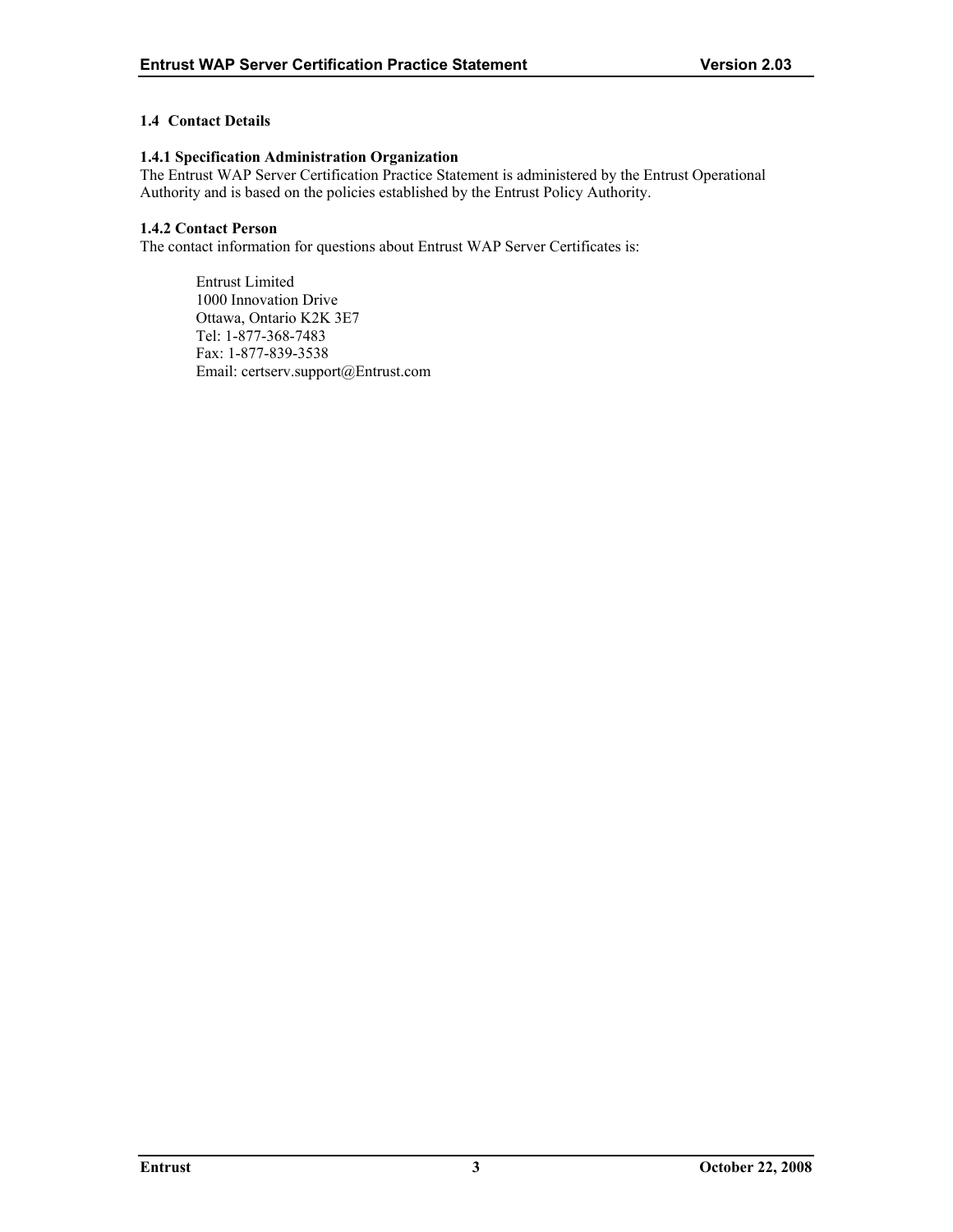# <span id="page-8-0"></span>**2. General Provisions**

# **2.1 Obligations**

# **2.1.1 Certification Authority Obligations**

An Entrust WAP Server Certification Authority shall:

- (i) provide Certification Authority services in accordance with the terms and conditions of the Entrust WAP Server Certification Practice Statement; and
- (ii) upon receipt of a request from a Registration Authority operating under such Entrust WAP Server Certification Authority, issue an Entrust WAP Server Certificate in accordance with the terms and conditions of the Entrust WAP Server Certification Practice Statement.

In operating the Entrust WAP Server Certification Authorities, Entrust may use one or more representatives or agents to perform its obligations under the Entrust WAP Server Certification Practice Statement, any Subscription Agreements, or any Relying Party Agreements, provided that Entrust shall remain responsible for its performance.

# **2.1.2 Registration Authority Obligations**

A Registration Authority operating under an Entrust WAP Server Certification Authority shall:

- (i) receive Entrust WAP Server Certificate Applications in accordance with the terms and conditions of the Entrust WAP Server Certification Practice Statement;
- (ii) perform limited verification of information submitted by Applicants when applying for Entrust WAP Server Certificates, and if such verification is successful, submit a request to an Entrust WAP Server Certification Authority for the issuance of an Entrust WAP Server Certificate, all in accordance with the terms and conditions of the Entrust WAP Server Certification Practice Statement;
- (iii) notify Subscribers, in accordance with the terms and conditions of the Entrust WAP Server Certification Practice Statement, when an Entrust WAP Server Certificate has been issued to them; and
- (iv) notify Subscribers, in accordance with the terms and conditions of the Entrust WAP Server Certification Practice Statement, that an Entrust WAP Server Certificate issued to them will soon expire.

Entrust may use one or more representatives or agents to perform its obligations in respect of an Entrustoperated Registration Authority under the Entrust WAP Server Certification Practice Statement, any Subscription Agreements, or any Relying Party Agreements, provided that Entrust shall remain responsible for the performance of such representatives or agents under the Entrust WAP Server Certification Practice Statement, any Subscription Agreements, or any Relying Party Agreements. Entrust may appoint independent third parties to act as Registration Authorities under an Entrust WAP Server Certification Authority. Such independent third-party Registration Authorities shall be responsible for their performance under the Entrust WAP Server Certification Practice Statement and any Subscription Agreements. Entrust shall not be responsible for the performance of such independent third-party Registration Authorities. Independent third-party Registration Authorities may use one or more representatives or agents to perform their obligations when acting as a Registration Authority under an Entrust WAP Server Certification Authority. Independent third-party Registration Authorities shall remain responsible for the performance of such representatives or agents under the Entrust WAP Server Certification Practice Statement and any Subscription Agreements. Entrust may appoint Resellers and Co-marketers for Entrust WAP Server Certificates and services provided in respect to Entrust WAP Server Certificates. Such Resellers and Comarketers shall be responsible for their performance under the Entrust WAP Server Certification Practice Statement and any Subscription Agreements. Entrust shall not be responsible for the performance of any such Resellers and Co-marketers. Resellers and Co-marketers may use one or more representatives or agents to perform their obligations under the Entrust WAP Server Certification Practice Statement and any Subscription Agreements. Resellers and Co-marketers shall remain responsible for the performance of such representatives or agents under the Entrust WAP Server Certification Practice Statement and any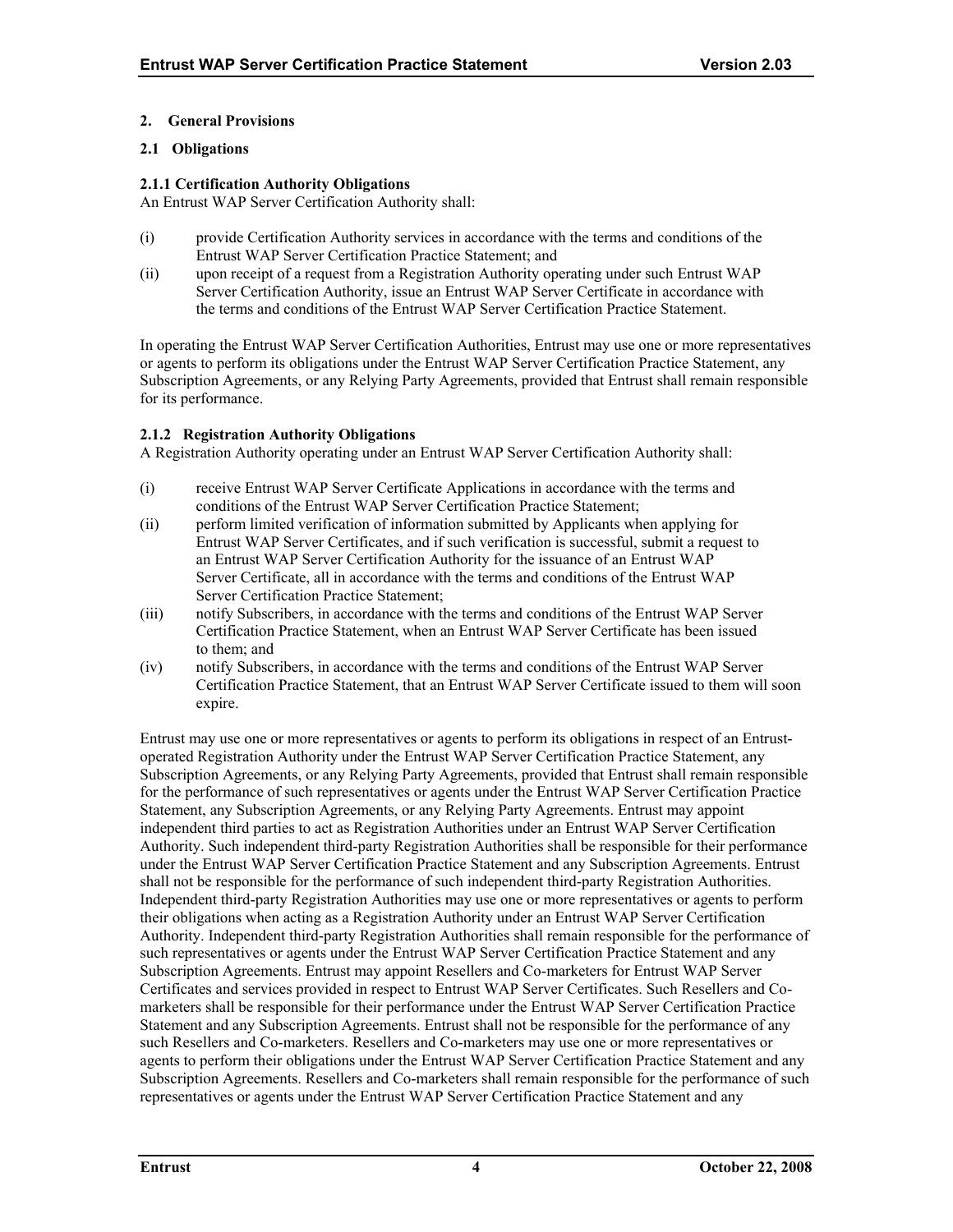<span id="page-9-0"></span>Subscription Agreements. Independent third-party Registration Authorities, Resellers, and Co-marketers shall be entitled to receive all of the benefit of all (i) disclaimers of representations, warranties, and conditions, (ii) limitations of liability, (iii) representations and warranties from Applicants, Subscribers, and Relying Parties, and (iv) indemnities from Applicants, Subscribers, and Relying Parties, set forth in this Entrust WAP Server Certification Practice Statement or set forth in any Subscription Agreements.

# **2.1.3 Subscriber Obligations**

Subscribers and Applicants shall:

- (i) understand and, if necessary, receive proper education in the use of Public-Key cryptography and Certificates including Entrust WAP Server Certificates;
- (ii) provide, in any communications with Entrust or an independent third-party Registration Authority, correct information with no errors, misrepresentations, or omissions;
- (iii) generate a new, secure, and cryptographically sound Key Pair to be used in association with the Subscriber's Entrust WAP Server Certificate or Applicant's Entrust WAP Server Certificate Application;
- (iv) read and agree to all terms and conditions of the Entrust WAP Server Certification Practice Statement and Subscription Agreement;
- (v) refrain from modifying the contents of an Entrust WAP Server Certificate;
- (vi) use Entrust WAP Server Certificates exclusively for legal and authorized purposes in accordance with the terms and conditions of the Entrust WAP Server Certification Practice Statement and applicable laws;
- (vii) only use an Entrust WAP Server Certificate on behalf of the person, entity, or organization listed as the Subject in such Entrust WAP Server Certificate;
- (viii) protect the Subscriber's or Applicant's Private Keys by storing them either on a hardware token or a disk and further by storing that device separately from the Subscriber's or Applicant's computer, when not in use;
- (ix) notify Entrust or, if Applicant submitted its Entrust WAP Server Certificate Application to an independent third-party Registration Authority, such independent third-party Registration Authority, as soon as reasonably practicable of any change to any information included in the Applicant's Entrust WAP Server Certificate Application or any change in any circumstances that would make the information in the Applicant's Entrust WAP Server Certificate Application misleading or inaccurate;
- (x) notify Entrust or, if Subscriber received its Entrust WAP Server Certificate through an independent third-party Registration Authority, such independent third-party Registration Authority, as soon as reasonably practicable of any change to any information included in the Subscriber's Entrust WAP Server Certificate or any change in any circumstances that would make the information in the Subscriber's Entrust WAP Server Certificate misleading or inaccurate;
- (xi) immediately cease to use an Entrust WAP Server Certificate if any information included in the Subscriber's Entrust WAP Server Certificate or if any change in any circumstances would make the information in the Subscriber's Entrust WAP Server Certificate misleading or inaccurate;
- (xii) notify Entrust or, if Subscriber received its Entrust WAP Server Certificate from an independent third-party Registration Authority, such independent third-party Registration Authority, immediately of any suspected or actual Compromise of the Subscriber's or Applicant's Private Keys;
- (xiii) immediately cease to use the Subscriber's Entrust WAP Server Certificate upon (a) expiration of such Entrust WAP Server Certificate, or (b) any suspected or actual Compromise of the Private Key corresponding to the Public Key in such Entrust WAP Server Certificate, and remove such Entrust WAP Server Certificate from the devices and/or software in which it has been installed;
- (xiv) only use the Subscriber's Entrust WAP Server Certificate on one (1) Wireless Application Protocol server at any given time;
- (xv) refrain from using the Subscriber's Private Key corresponding to the Public Key in the Subscriber's Entrust WAP Server Certificate to sign other Certificates; and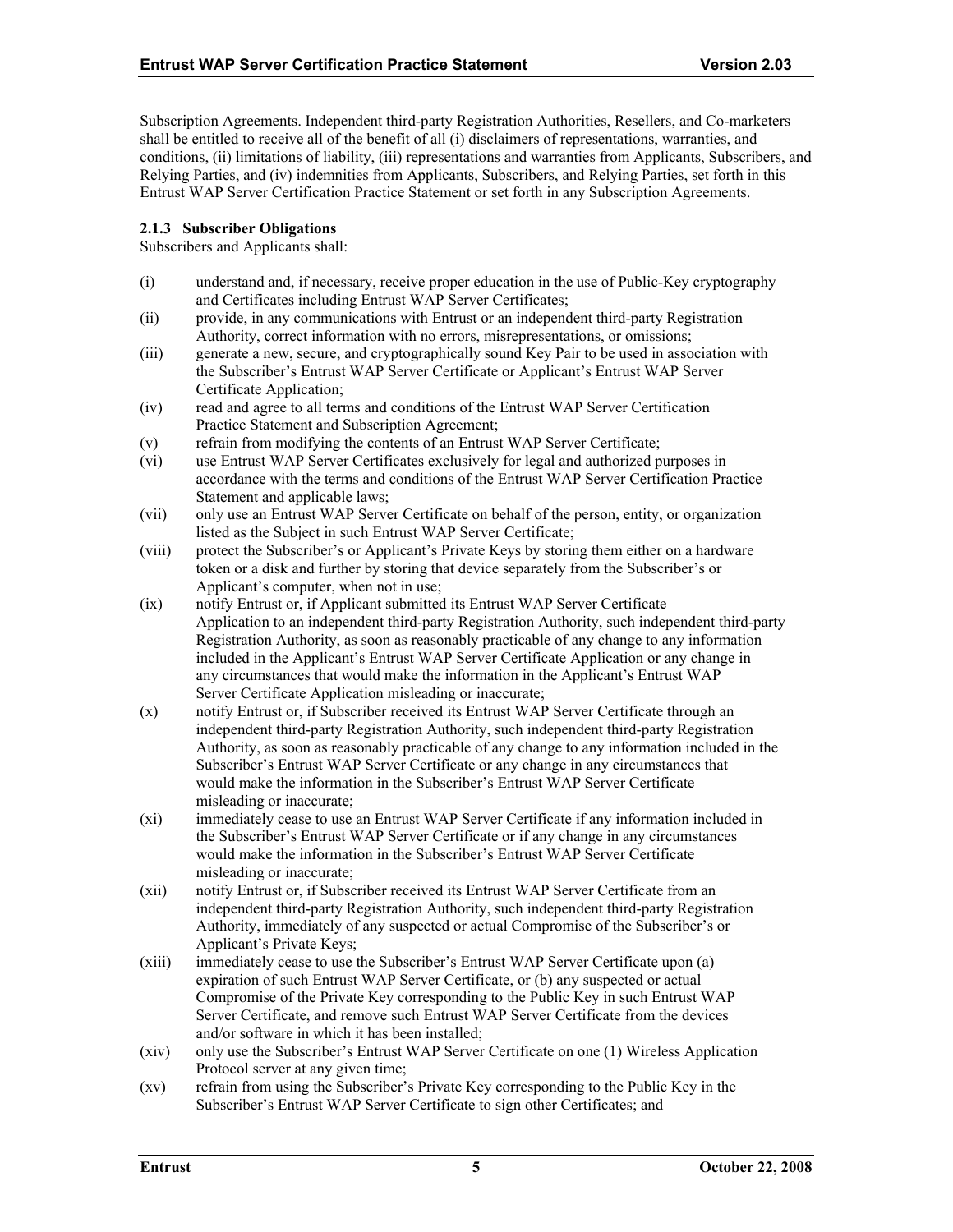(xvi) use the Subscriber's or Applicant's own judgment about whether it is appropriate given the level of security and trust provided by Entrust WAP Server Certificates to use an Entrust WAP Server Certificate in any given circumstance.

Entrust WAP Server Certificates and related information may be subject to export, import, and/or use restrictions. Subscribers shall comply with all laws and regulations applicable to a Subscriber's right to export, import, and/or use Entrust WAP Server Certificates or related information, including, without limitation, all laws and regulations in respect to nuclear, chemical or biological weapons proliferation. Subscribers shall be responsible for procuring all required licenses and permissions for any export, import, and/or use of Entrust WAP Server Certificates or related information. Certain cryptographic techniques, software, hardware, and firmware ("Technology") that may be used in processing or in conjunction with Entrust WAP Server Certificates may be subject to export, import, and/or use restrictions. Subscribers shall comply with all laws and regulations applicable to a Subscriber's right to export, import, and/or use such Technology or related information. Subscribers shall be responsible for procuring all required licenses and permissions for any export, import, and/or use of such Technology or related information.

# **2.1.3.1 Subscriber and Applicant Representations and Warranties**

Subscribers and Applicants represent and warrant to Entrust that:

- (i) all information provided by the Subscriber or Applicant to Entrust or to any independent third-party Registration Authorities is correct and does not contain any errors, omissions, or misrepresentations;
- (ii) the Private Key corresponding to the Public Key submitted by the Subscriber and/or Applicant in connection with an Entrust WAP Server Certificate Application was created using sound cryptographic techniques and has not been Compromised;
- (iii) any information provided to Entrust or to any independent third-party Registration Authorities by the Subscriber and/or Applicant in connection with an Entrust WAP Server Certificate Application does not infringe, misappropriate, dilute, unfairly compete with, or otherwise violate the intellectual property, or other rights of any person, entity, or organization in any jurisdiction;
- (iv) the Applicant shall notify Entrust or, if the Applicant submitted its Entrust WAP Server Certificate Application to an independent third-party Registration Authority, such independent third-party Registration Authority, as soon as practicable if any information included in the Applicant's Entrust WAP Server Certificate Application changes or if any change in any circumstances would make the information in the Applicant's Entrust WAP Server Certificate Application misleading or inaccurate;
- (v) the Subscriber shall immediately cease to use the Subscriber's Entrust WAP Server Certificate if any information included in the Subscriber's Entrust WAP Server Certificate changes or if any change in any circumstances would make the information in the Subscriber's Entrust WAP Server Certificate misleading or inaccurate;
- (vi) the Subscriber shall immediately cease to use the Subscriber's Entrust WAP Server Certificate upon (a) expiration of such Entrust WAP Server Certificate, or (b) any suspected or actual Compromise of the Private Key corresponding to the Public Key in such Entrust WAP Server Certificate, and shall remove such Entrust WAP Server Certificate from the devices and/or software in which it has been installed; and
- (vii) the Subscriber and/or Applicant will not use Entrust WAP Server Certificates for any hazardous or unlawful (including tortious) activities.

**APPLICANTS AND SUBSCRIBERS SPECIFICALLY ACKNOWLEDGE THAT REVOCATION OF CERTIFICATES IS NOT SUPPORTED IN VERSION 1.1 OF THE WTLS SPECIFICATION AS PUBLISHED BY THE WIRELESS APPLICATION PROTOCOL FORUM LTD., AND ACCORDINGLY AN ENTRUST WAP SERVER CERTIFICATE MAY CONTAIN (I) INFORMATION THAT HAS CHANGED OR THAT HAS BEEN DETERMINED SUBSEQUENT TO ISSUANCE TO BE INVALID, OR (II) A PUBLIC KEY THAT CORRESPONDS TO A PRIVATE KEY THAT HAS BEEN COMPROMISED. APPLICANTS AND SUBSCRIBERS ALSO SPECIFICALLY ACKNOWLEDGE THAT THE ENTRUST WAP SERVER CERTIFICATION**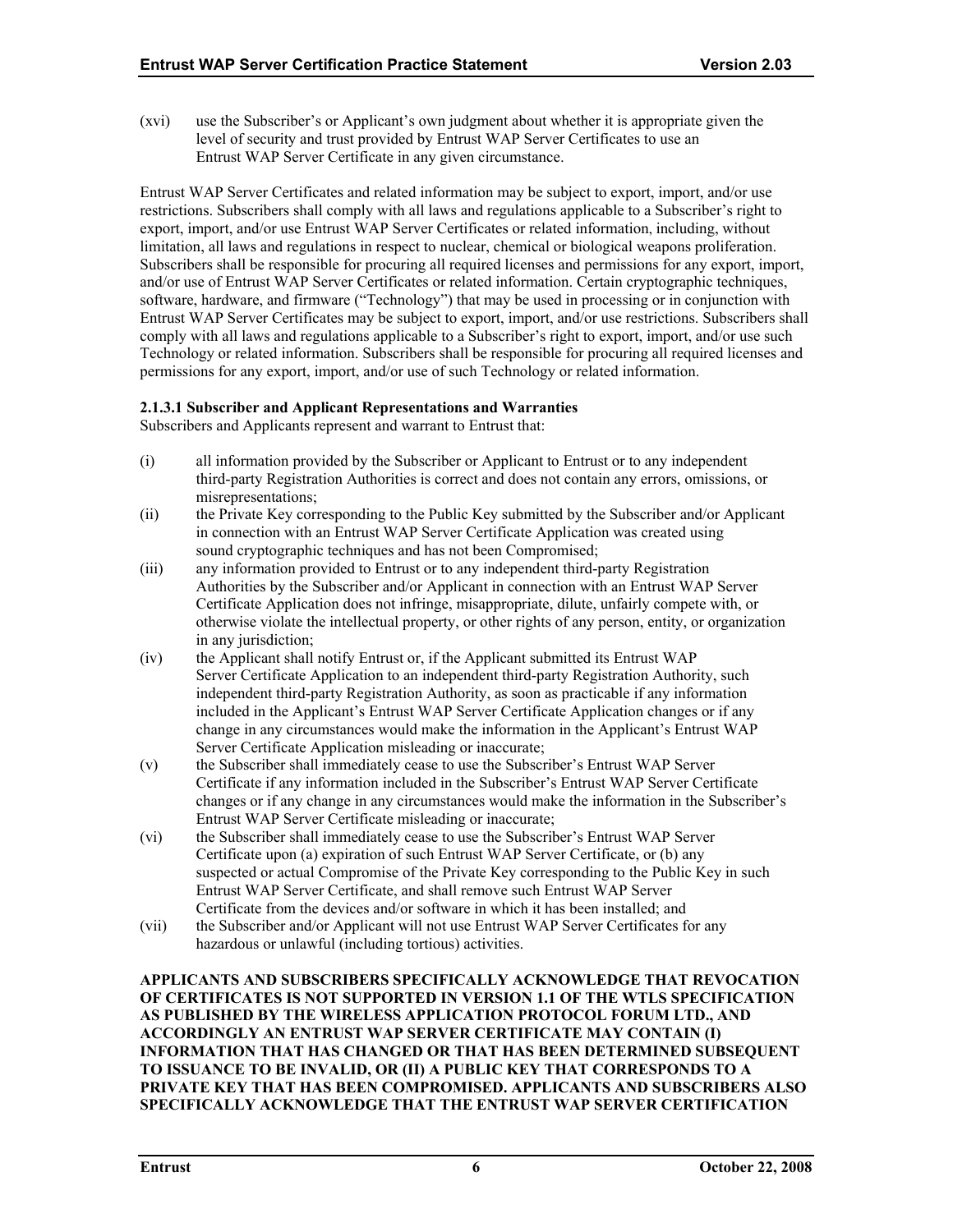<span id="page-11-0"></span>**AUTHORITY WILL NOT BE ABLE TO REVOKE AN ENTRUST WAP SERVER CERTIFICATE IF THERE IS ANY CHANGE IN THE INFORMATION IN SUCH ENTRUST WAP SERVER CERTIFICATE, IF IT IS SUBSEQUENTLY DISCOVERED THAT THE INFORMATION IN SUCH ENTRUST WAP SERVER CERTIFICATE IS INVALID, IF THE PRIVATE KEY CORRESPONDING TO THE PUBLIC KEY IN AN ENTRUST WAP SERVER CERTIFICATE HAS BEEN COMPROMISED, OR IF THE ENTRUST WAP SERVER CERTIFICATION AUTHORITIES' PRIVATE KEY HAS BEEN COMPROMISED. APPLICANTS AND SUBSCRIBERS ACKNOWLEDGE THAT ENTRUST WAP SERVER CERTIFICATION AUTHORITIES WILL BE UNABLE TO REVOKE AN ENTRUST WAP SERVER CERTIFICATE EVEN IF THE ENTRUST WAP SERVER CERTIFICATION AUTHORITIES ARE AWARE OF ANY SUCH CHANGE, INVALIDITY, OR COMPROMISE. APPLICANTS AND SUBSCRIBERS ACKNOWLEDGE THAT AN APPLICANT'S DECISION TO APPLY FOR AN ENTRUST WAP SERVER CERTIFICATE AND A SUBSCRIBER'S DECISION TO USE AN ENTRUST WAP SERVER CERTIFICATE SHALL HAVE BEEN MADE HAVING TAKEN INTO CONSIDERATION SUCH LIMITATIONS WITH RESPECT TO REVOCATION AND CHANGED OR INVALID INFORMATION OR POSSIBLE COMPROMISE.** 

# **2.1.3.2 Subscriber Notice Requirements**

Subscriber shall display the following notice in a prominent location on Subscriber's WAP server that may be viewed by Relying Parties (for example, in the "legal" or "disclaimers" section of Subscriber's WAP server):

"Reliance on Entrust WAP Server Certificates ("WAP Cert(s)") is governed by the terms of the Entrust WAP Server Certification Practice Statement (the "WAP CPS") (www.entrust.net/WAPCPS) and the Relying Party Agreement (www.entrust.net/customer/waprelyingparty.htm). Reliance on a WAP Cert shall constitute acceptance of such terms."

# **2.1.4 Relying Party Obligations**

Relying Parties shall:

- (i) understand and, if necessary, receive proper education in the use of Public-Key cryptography and Certificates including Entrust WAP Server Certificates;
- (ii) read and agree to all terms and conditions of the Entrust WAP Server Certification Practice Statement and the Relying Party Agreement;
- (iii) trust and make use of an Entrust WAP Server Certificate only if the Entrust WAP Server Certificate has not expired and if a proper chain of trust can be established to a trustworthy root; and
- (iv) make their own judgment and rely on an Entrust WAP Server Certificate only if such reliance is reasonable in the circumstances, including determining whether such reliance is reasonable given the nature of the security and trust provided by an Entrust WAP Server Certificate and the value of any transaction that may involve the use of an Entrust WAP Server Certificate.

**RELYING PARTIES SPECIFICALLY ACKNOWLEDGE THAT REVOCATION OF CERTIFICATES IS NOT SUPPORTED IN VERSION 1.1 OF THE WTLS SPECIFICATION AS PUBLISHED BY THE WIRELESS APPLICATION PROTOCOL FORUM LTD., AND ACCORDINGLY AN ENTRUST WAP SERVER CERTIFICATE MAY CONTAIN (I) INFORMATION THAT HAS CHANGED OR THAT HAS BEEN DETERMINED SUBSEQUENT TO ISSUANCE TO BE INVALID, OR (II) A PUBLIC KEY THAT CORRESPONDS TO A PRIVATE KEY THAT HAS BEEN COMPROMISED. RELYING PARTIES ALSO SPECIFICALLY ACKNOWLEDGE THAT THE ENTRUST WAP SERVER CERTIFICATION AUTHORITY WILL NOT BE ABLE TO REVOKE AN ENTRUST WAP SERVER CERTIFICATE IF THERE IS ANY CHANGE IN THE INFORMATION IN SUCH ENTRUST WAP SERVER CERTIFICATE, IF IT IS SUBSEQUENTLY DISCOVERED THAT THE INFORMATION IN SUCH ENTRUST WAP SERVER CERTIFICATE IS INVALID, IF THE PRIVATE KEY**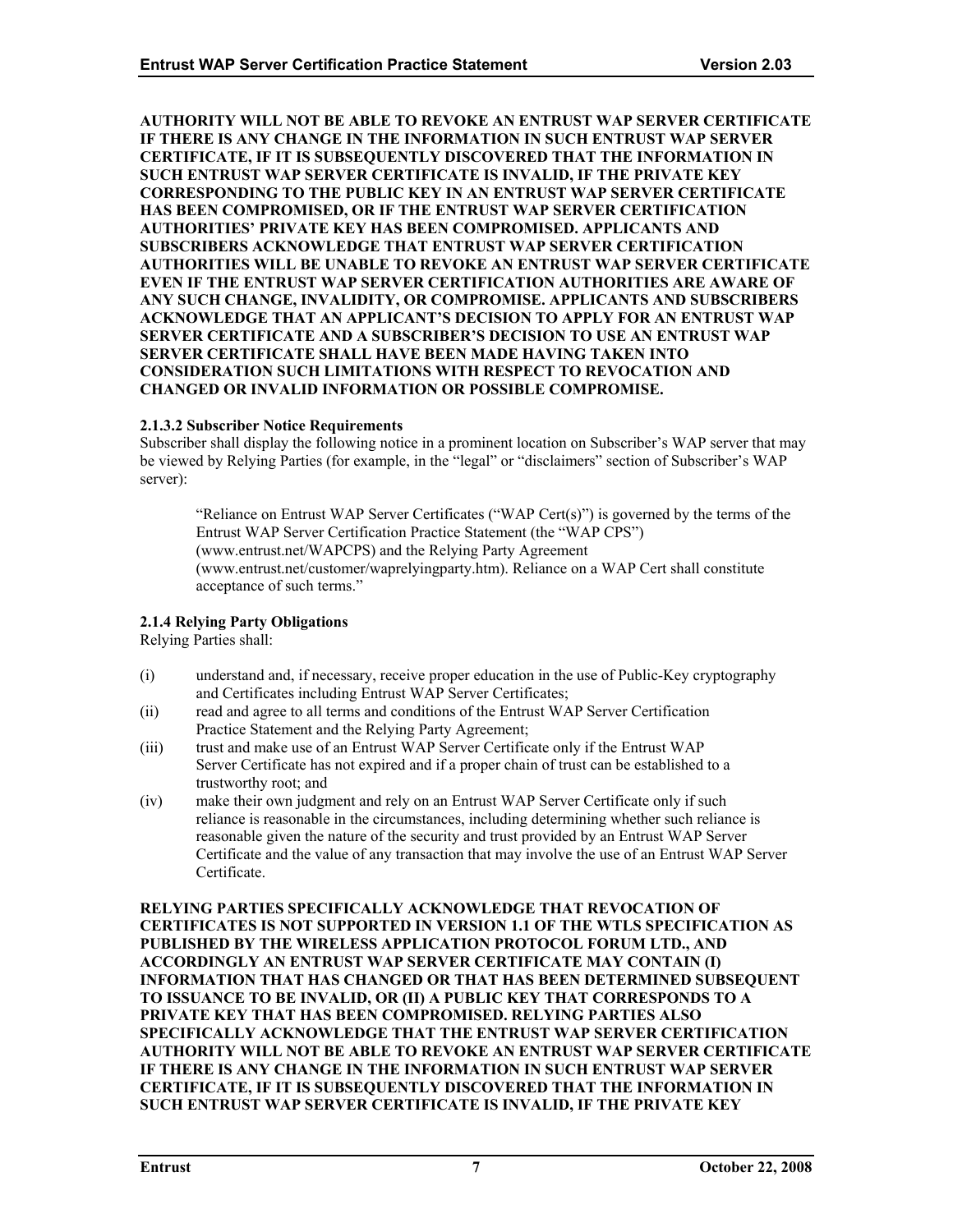#### <span id="page-12-0"></span>**CORRESPONDING TO THE PUBLIC KEY IN AN ENTRUST WAP SERVER CERTIFICATE HAS BEEN COMPROMISED, OR IF THE ENTRUST WAP SERVER CERTIFICATION AUTHORITIES' PRIVATE KEY HAS BEEN COMPROMISED. RELYING PARTIES ACKNOWLEDGE THAT THE ENTRUST WAP SERVER CERTIFICATION AUTHORITIES WILL BE UNABLE TO REVOKE SUCH ENTRUST WAP SERVER CERTIFICATE EVEN IF THE ENTRUST WAP SERVER CERTIFICATION AUTHORITIES ARE AWARE OF SUCH CHANGE, INVALIDITY, OR COMPROMISE. RELYING PARTIES ACKNOWLEDGE THAT A RELYING PARTY'S DECISION TO USE AN ENTRUST WAP SERVER CERTIFICATE SHALL HAVE BEEN MADE HAVING TAKEN INTO CONSIDERATION SUCH LIMITATIONS WITH RESPECT TO REVOCATION AND CHANGED OR INVALID INFORMATION OR POSSIBLE COMPROMISE.**

Entrust WAP Server Certificates and related information may be subject to export, import, and/or use restrictions. Relying Parties shall comply with all laws and regulations applicable to a Relying Party's right to use Entrust WAP Server Certificates and/or related information, including, without limitation, all laws and regulations in respect to nuclear, chemical or biological weapons proliferation. Relying Parties shall be responsible for procuring all required licenses and permissions for any export, import, or use of Entrust WAP Server Certificates and/or related information. Certain cryptographic techniques, software, hardware, and firmware ("Technology") that may be used in processing or in conjunction with Entrust WAP Server Certificates may be subject to export, import, and/or use restrictions. Relying Parties shall comply with all laws and regulations applicable to a Relying Party's right to export, import, and/or use such Technology or related information. Relying Parties shall be responsible for procuring all required licenses and permissions for any export, import, and/or use of such Technology or related information.

# **2.1.4.1 Relying Party Representations and Warranties**

Relying Parties represent and warrant to Entrust that:

- (i) the Relying Party shall properly validate an Entrust WAP Server Certificate before making a determination about whether to rely on such Entrust WAP Server Certificate, including confirmation that the Entrust WAP Server Certificate has not expired and that a proper chain of trust can be established to a trustworthy root;
- (ii) the Relying Party shall not rely on an expired Entrust WAP Server Certificate;
- (iii) the Relying Party shall not rely on an Entrust WAP Server Certificate that cannot be validated back to a trustworthy root;
- (iv) the Relying Party shall exercise its own judgment in determining whether it is reasonable under the circumstances to rely on an Entrust WAP Server Certificate, including determining whether such reliance is reasonable given the nature of the security and trust provided by an Entrust WAP Server Certificate and the value of any transaction that may involve the use of an Entrust WAP Server Certificate; and
- (v) the Relying Party shall not use an Entrust WAP Server Certificate for any hazardous or unlawful (including tortious) activities.

# **2.1.5 Repository Obligations**

An Entrust Repository shall make available a copy of the Entrust WAP Server Certification Practice Statement and other information related to the products and services provided by Entrust WAP Server Certification Authorities and any Registration Authorities operating under the Entrust WAP Server Certification Authorities.

# **2.2 Liability**

**THE MAXIMUM CUMULATIVE LIABILITY OF ENTRUST, ANY INDEPENDENT THIRD-PARTY REGISTRATION AUTHORITIES OPERATING UNDER AN ENTRUST WAP SERVER CERTIFICATION AUTHORITY, RESELLERS, CO-MARKETERS OR ANY SUBCONTRACTORS, DISTRIBUTORS, AGENTS, SUPPLIERS, EMPLOYEES OR DIRECTORS OF ANY OF THE FOREGOING TO ANY APPLICANTS, SUBSCRIBERS, RELYING PARTIES OR ANY OTHER PERSONS, ENTITIES, OR ORGANIZATIONS FOR ANY LOSSES, COSTS, EXPENSES, LIABILITIES, DAMAGES, CLAIMS, OR SETTLEMENT AMOUNTS ARISING**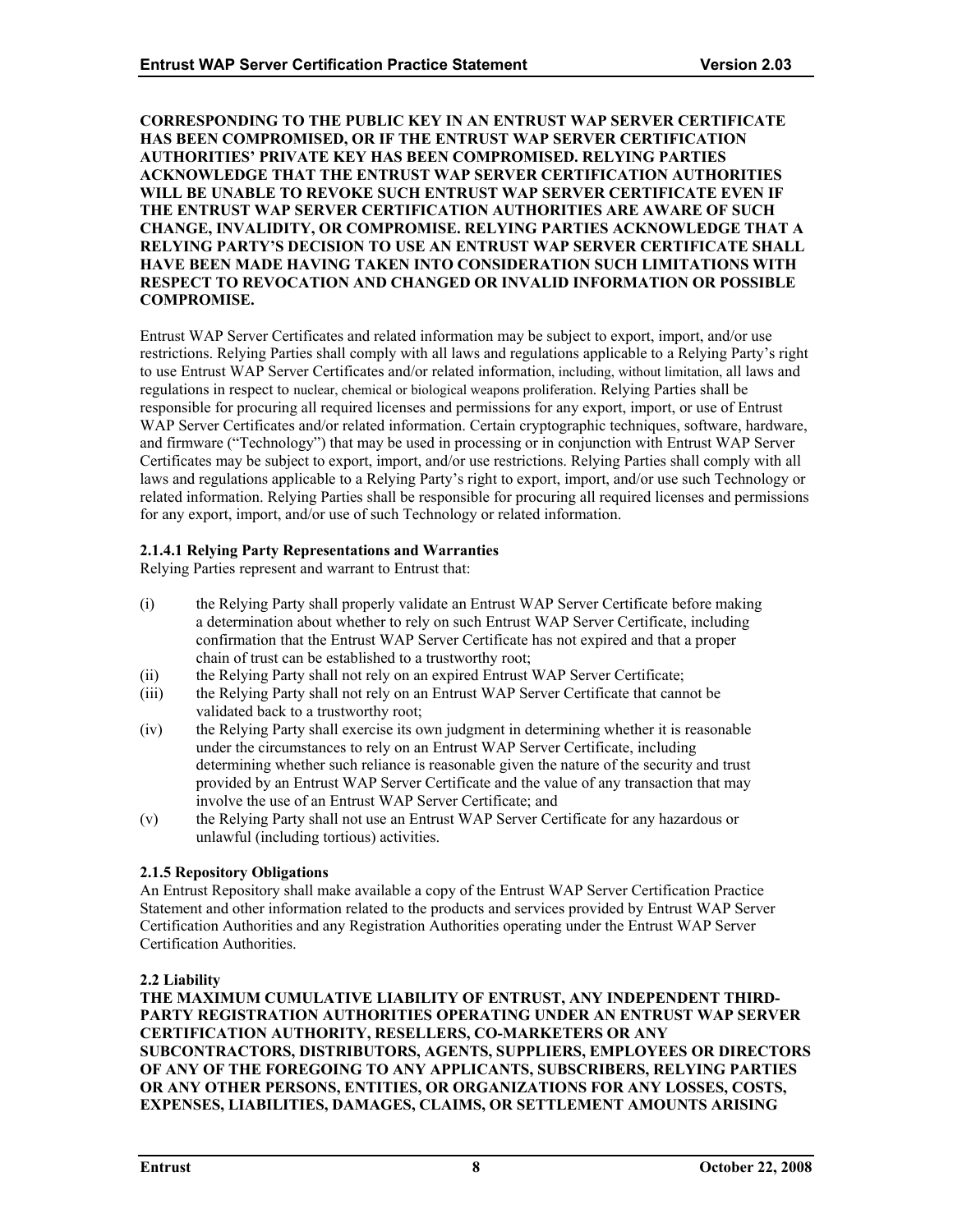#### <span id="page-13-0"></span>**OUT OF OR RELATING TO USE OF AN ENTRUST WAP SERVER CERTIFICATE OR ANY SERVICES PROVIDED IN RESPECT TO ANY ENTRUST WAP SERVER CERTIFICATES IS LIMITED BY THIS ENTRUST WAP SERVER CERTIFICATION PRACTICE STATEMENT. THIS ENTRUST WAP SERVER CERTIFICATION PRACTICE STATEMENT ALSO CONTAINS LIMITED WARRANTIES, LIMITATIONS ON LIABILITY, AND DISCLAIMERS OF REPRESENTATIONS, WARRANTIES AND CONDITIONS.**

# **2.2.1 CA Liability**

# **2.2.1.1 Warranties and Limitations on Warranties**

Entrust makes the following limited warranties to Subscribers with respect to the operation of Entrust WAP Server Certification Authorities:

- (i) Entrust WAP Server Certification Authorities shall provide Repository services consistent with the practices and procedures set forth in this Entrust WAP Server Certification Practice Statement;
- (ii) Entrust WAP Server Certification Authorities shall perform Entrust WAP Server Certificate issuance consistent with the procedures set forth in this Entrust WAP Server Certification Practice Statement.

Notwithstanding the foregoing, in no event does Entrust, any independent third-party Registration Authority operating under an Entrust WAP Server Certification Authority, or any Resellers, Co-marketers, or any subcontractors, distributors, agents, suppliers, employees, or directors of any of the foregoing make any representations, or provide any warranties, or conditions to any Applicants, Subscribers, Relying Parties, or any other persons, entities, or organizations with respect to (i) the techniques used in the generation and storage of the Private Key corresponding to the Public Key in an Entrust WAP Server Certificate, including, whether such Private Key has been Compromised or was generated using sound cryptographic techniques, (ii) the reliability of any cryptographic techniques or methods used in conducting any act, transaction, or process involving or utilizing an Entrust WAP Server Certificate, (iii) any software whatsoever, or (iv) non-repudiation of any Entrust WAP Server Certificate or any transaction facilitated through the use of an Entrust WAP Server Certificate, since such determination is a matter of applicable law.

Applicants, Subscribers, and Relying Parties acknowledge and agree that operations in relation to Entrust WAP Server Certificates and Entrust WAP Server Certificate Applications are dependent on the transmission of information over communication infrastructures such as, without limitation, the Internet, telephone and telecommunications lines and networks, servers, firewalls, proxies, routers, switches, and bridges ("Telecommunication Equipment") and that this Telecommunication Equipment is not under the control of Entrust or any independent third-party Registration Authority operating under an Entrust WAP Server Certification Authority, or any Resellers, Co-marketers, or any subcontractors, distributors, agents, suppliers, employees, or directors of any of the foregoing. Neither Entrust nor any independent third-party Registration Authority operating under an Entrust WAP Server Certification Authority, or any Resellers, Co-marketers, or any subcontractors, distributors, agents, suppliers, employees, or directors of any of the foregoing shall be liable for any error, failure, delay, interruption, defect, or corruption in relation to an Entrust WAP Server Certificate or an Entrust WAP Server Certificate Application to the extent that such error, failure, delay, interruption, defect, or corruption is caused by such Telecommunication Equipment.

# **2.2.1.2 Disclaimers**

**EXCEPT AS SPECIFICALLY PROVIDED IN SECTION 2.2.1.1, NEITHER ENTRUST NOR ANY INDEPENDENT THIRD-PARTY REGISTRATION AUTHORITY OPERATING UNDER AN ENTRUST WAP SERVER CERTIFICATION AUTHORITY, OR ANY RESELLERS, CO-MARKETERS, OR ANY SUBCONTRACTORS, DISTRIBUTORS, AGENTS, SUPPLIERS, EMPLOYEES, OR DIRECTORS OF ANY OF THE FOREGOING MAKE ANY REPRESENTATIONS OR GIVE ANY WARRANTIES OR CONDITIONS, WHETHER EXPRESS, IMPLIED, STATUTORY, BY USAGE OF TRADE, OR OTHERWISE, AND ENTRUST AND ALL INDEPENDENT THIRD-PARTY REGISTRATION AUTHORITIES OPERATING UNDER**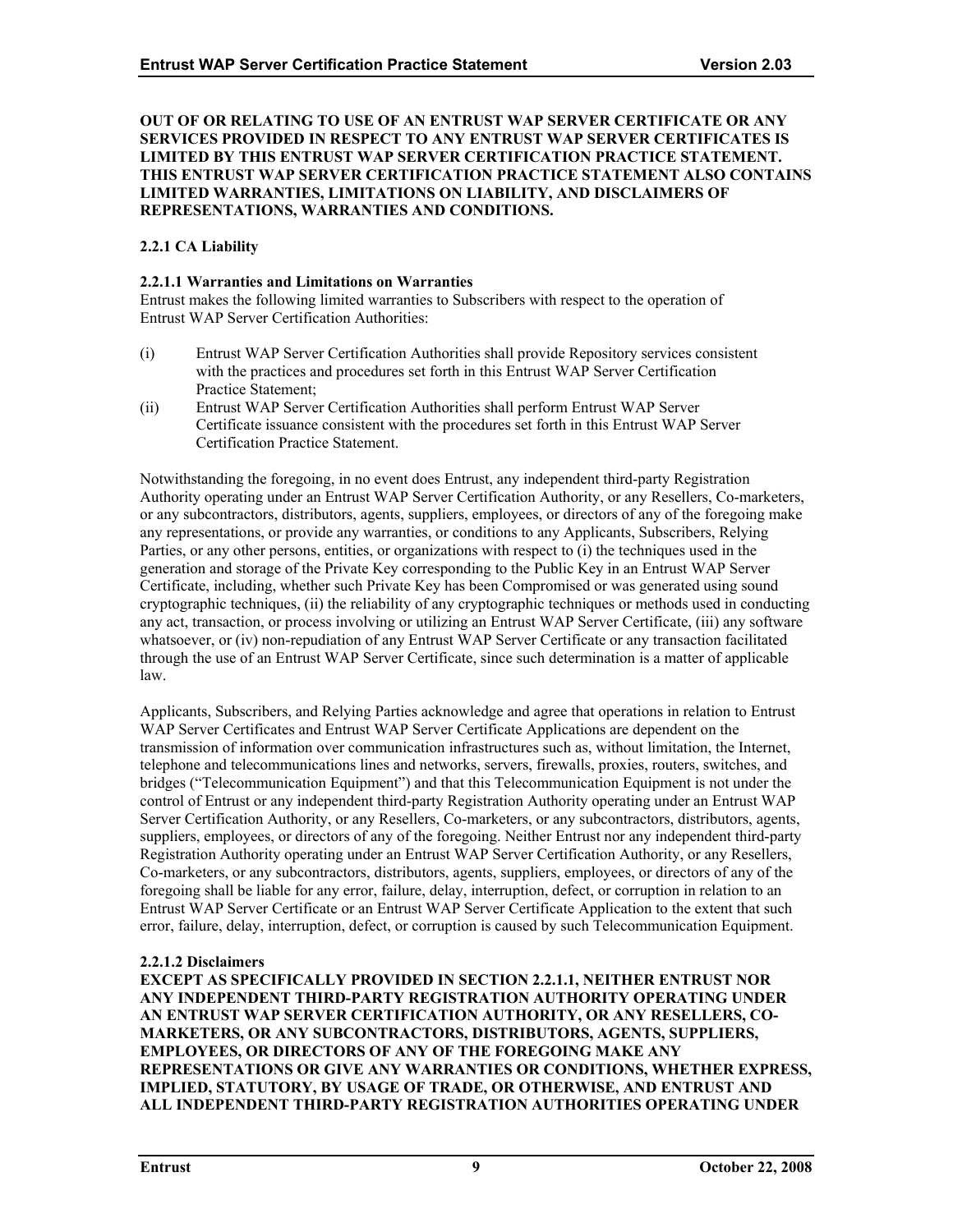**AN ENTRUST WAP SERVER CERTIFICATION AUTHORITY, AND ALL RESELLERS, CO-MARKETERS, AND ALL SUBCONTRACTORS, DISTRIBUTORS, AGENTS, SUPPLIERS, EMPLOYEES, AND DIRECTORS OF ANY OF THE FOREGOING SPECIFICALLY DISCLAIM ANY AND ALL REPRESENTATIONS, WARRANTIES, AND CONDITIONS OF MERCHANTABILITY, NON-INFRINGEMENT, TITLE, SATISFACTORY QUALITY, AND/OR FITNESS FOR A PARTICULAR PURPOSE.** 

#### **2.2.1.3 Loss Limitations**

**IN NO EVENT SHALL THE TOTAL CUMULATIVE LIABILITY OF ENTRUST, ANY INDEPENDENT THIRD-PARTY REGISTRATION AUTHORITY OPERATING UNDER AN ENTRUST WAP SERVER CERTIFICATION AUTHORITY, ANY RESELLERS, OR CO-MARKETERS, AND ANY SUBCONTRACTORS, DISTRIBUTORS, AGENTS, SUPPLIERS, EMPLOYEES, OR DIRECTORS OF ANY OF THE FOREGOING TO ANY APPLICANT, SUBSCRIBER, RELYING PARTY OR ANY OTHER PERSON, ENTITY, OR ORGANIZATION ARISING OUT OF OR RELATING TO ANY ENTRUST WAP SERVER CERTIFICATE OR ANY SERVICES PROVIDED IN RESPECT TO ENTRUST WAP SERVER CERTIFICATES, INCLUDING ANY USE OR RELIANCE ON ANY ENTRUST WAP SERVER CERTIFICATE, EXCEED ONE THOUSAND UNITED STATES DOLLARS (\$1000.00 U.S.) ("CUMULATIVE DAMAGE CAP"). THIS LIMITATION SHALL APPLY ON A PER ENTRUST WAP SERVER CERTIFICATE BASIS REGARDLESS OF THE NUMBER OF TRANSACTIONS OR CAUSES OF ACTION ARISING OUT OF OR RELATED TO SUCH ENTRUST WAP SERVER CERTIFICATE OR ANY SERVICES PROVIDED IN RESPECT TO SUCH ENTRUST WAP SERVER CERTIFICATE. THE FOREGOING LIMITATIONS SHALL APPLY TO ANY LIABILITY WHETHER BASED IN CONTRACT (INCLUDING FUNDAMENTAL BREACH), TORT (INCLUDING NEGLIGENCE), LEGISLATION OR ANY OTHER THEORY OF LIABILITY, INCLUDING ANY DIRECT, INDIRECT, SPECIAL, STATUTORY, PUNITIVE, EXEMPLARY, CONSEQUENTIAL, RELIANCE, OR INCIDENTAL DAMAGES.** 

**IN THE EVENT THAT LIABILITY ARISING OUT OF OR RELATING TO AN ENTRUST WAP SERVER CERTIFICATE OR ANY SERVICES PROVIDED IN RESPECT TO AN ENTRUST WAP SERVER CERTIFICATE EXCEEDS THE CUMULATIVE DAMAGE CAP SET FORTH IN THIS SECTION ABOVE, THE AMOUNTS AVAILABLE UNDER THE CUMULATIVE DAMAGE CAP SHALL BE APPORTIONED FIRST TO THE EARLIEST CLAIMS TO ACHIEVE FINAL DISPUTE RESOLUTION UNLESS OTHERWISE ORDERED BY A COURT OF COMPETENT JURISDICTION. IN NO EVENT SHALL ENTRUST OR ANY INDEPENDENT THIRD-PARTY REGISTRATION AUTHORITY OPERATING UNDER AN ENTRUST WAP SERVER CERTIFICATION AUTHORITY, OR ANY RESELLERS, CO-MARKETERS, OR ANY SUBCONTRACTORS, DISTRIBUTORS, AGENTS, SUPPLIERS, EMPLOYEES, OR DIRECTORS OF ANY OF THE FOREGOING BE OBLIGATED TO PAY MORE THAN THE CUMULATIVE DAMAGE CAP FOR ANY ENTRUST WAP SERVER CERTIFICATE OR ANY SERVICES PROVIDED IN RESPECT TO AN ENTRUST WAP SERVER CERTIFICATE REGARDLESS OF APPORTIONMENT AMONG CLAIMANTS.**

**IN NO EVENT SHALL ENTRUST OR ANY INDEPENDENT THIRD-PARTY REGISTRATION AUTHORITY OPERATING UNDER AN ENTRUST WAP SERVER CERTIFICATION AUTHORITY, OR ANY RESELLERS, CO-MARKETERS, OR ANY SUBCONTRACTORS, DISTRIBUTORS, AGENTS, SUPPLIERS, EMPLOYEES, OR DIRECTORS OF ANY OF THE FOREGOING BE LIABLE FOR ANY INCIDENTAL, SPECIAL, STATUTORY, PUNITIVE, EXEMPLARY, INDIRECT, RELIANCE, OR CONSEQUENTIAL DAMAGES (INCLUDING, WITHOUT LIMITATION, DAMAGES FOR LOSS OF BUSINESS, LOSS OF BUSINESS OPPORTUNITIES, LOSS OF GOODWILL, LOSS OF PROFITS, BUSINESS INTERRUPTION, LOSS OF DATA, LOST SAVINGS OR OTHER SIMILAR PECUNIARY LOSS) WHETHER ARISING FROM CONTRACT (INCLUDING FUNDAMENTAL BREACH), TORT (INCLUDING NEGLIGENCE), LEGISLATION OR ANY OTHER THEORY OF LIABILITY.**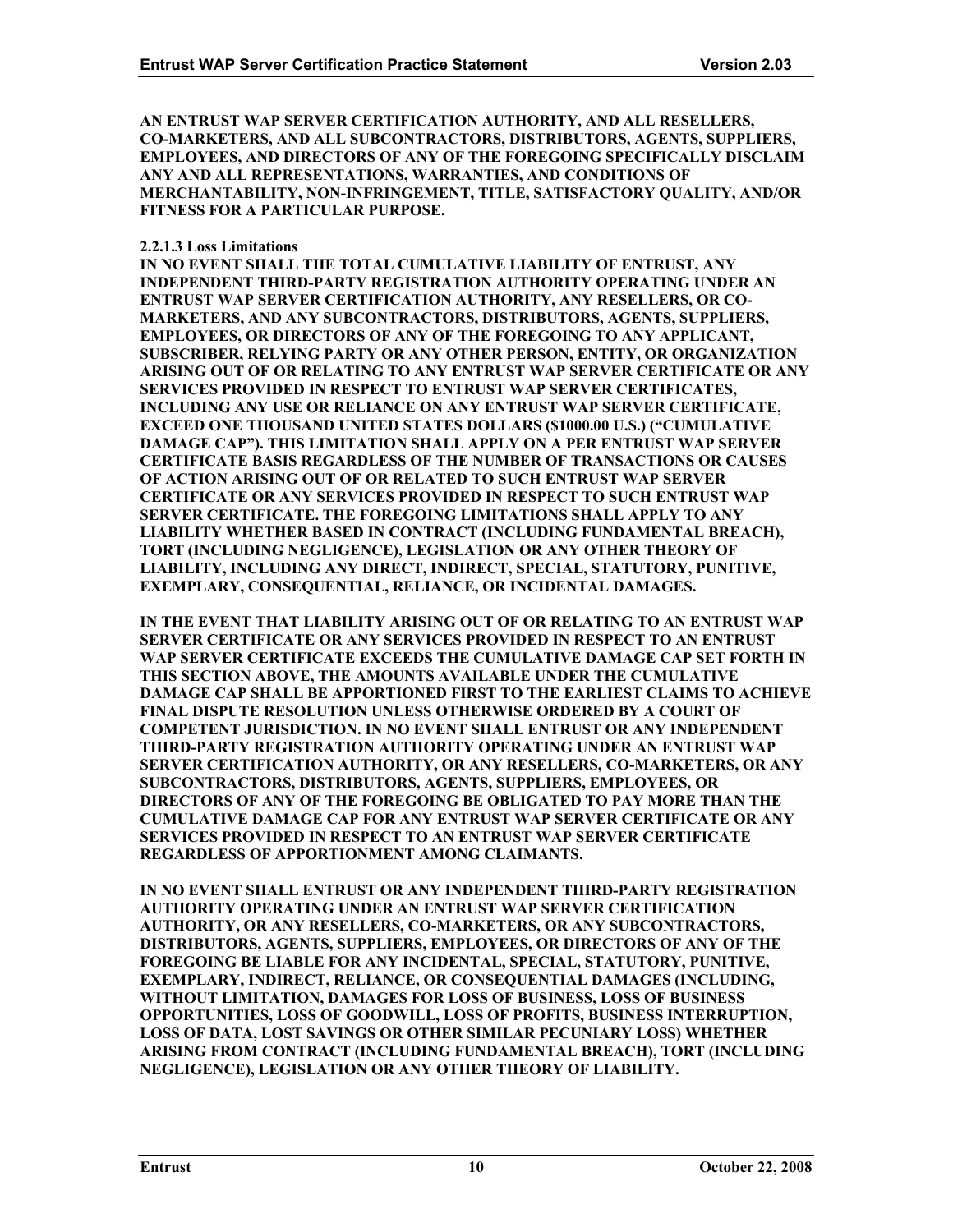**THE FOREGOING LIMITATIONS SHALL APPLY NOTWITHSTANDING THE FAILURE OF ESSENTIAL PURPOSE OF ANY LIMITED REMEDY STATED HEREIN AND EVEN IF ENTRUST OR ANY INDEPENDENT THIRD-PARTY REGISTRATION AUTHORITY OPERATING UNDER AN ENTRUST WAP SERVER CERTIFICATION AUTHORITY, OR ANY RESELLERS, CO-MARKETERS, OR ANY SUBCONTRACTORS, DISTRIBUTORS, AGENTS, SUPPLIERS, EMPLOYEES, OR DIRECTORS OF ANY OF THE FOREGOING HAVE BEEN ADVISED OF THE POSSIBILITY OF THOSE DAMAGES.** 

**SOME JURISDICTIONS DO NOT ALLOW THE EXCLUSION OR LIMITATION OF LIABILITY FOR CONSEQUENTIAL OR INCIDENTAL DAMAGES, SO THESE LIMITATIONS SET FORTH ABOVE MAY NOT APPLY TO CERTAIN APPLICANTS, SUBSCRIBERS, RELYING PARTIES, OR OTHER PERSONS, ENTITIES, OR ORGANIZATIONS. THE DISCLAIMERS OF REPRESENTATIONS, WARRANTIES, AND CONDITIONS AND THE LIMITATIONS OF LIABILITY IN THIS ENTRUST WAP SERVER CERTIFICATION PRACTICE STATEMENT CONSTITUTE AN ESSENTIAL PART OF THE ENTRUST WAP SERVER CERTIFICATION PRACTICE STATEMENT, ANY SUBSCRIPTION AGREEMENTS, AND ANY RELYING PARTY AGREEMENTS. ALL APPLICANTS, SUBSCRIBERS, RELYING PARTIES, AND OTHER PERSONS, ENTITIES, AND ORGANIZATIONS ACKNOWLEDGE THAT BUT FOR THESE DISCLAIMERS OF REPRESENTATIONS, WARRANTIES, AND CONDITIONS AND LIMITATIONS OF LIABILITY, ENTRUST WOULD NOT ISSUE ENTRUST WAP SERVER CERTIFICATES TO SUBSCRIBERS AND NEITHER ENTRUST NOR ANY INDEPENDENT THIRD-PARTY REGISTRATION AUTHORITIES OPERATING UNDER AN ENTRUST WAP SERVER CERTIFICATION AUTHORITY, NOR ANY RESELLERS, CO-MARKETERS, OR ANY SUBCONTRACTORS, DISTRIBUTORS, AGENTS, SUPPLIERS, EMPLOYEES, OR DIRECTORS OF ANY OF THE FOREGOING WOULD PROVIDE SERVICES IN RESPECT TO ENTRUST WAP SERVER CERTIFICATES AND THAT THESE PROVISIONS PROVIDE FOR A REASONABLE ALLOCATION OF RISK.** 

#### **2.2.1.4 Other Exclusions**

Without limitation, neither Entrust nor any independent third-party Registration Authorities operating under an Entrust WAP Server Certification Authority, nor any Resellers or Co-marketers, or any subcontractors, distributors, agents, suppliers, employees, or directors of any of the foregoing shall be liable to any Applicants, Subscribers, Relying Parties or any other person, entity, or organization for any losses, costs, expenses, liabilities, damages, claims, or settlement amounts arising out of or relating to use of an Entrust WAP Server Certificate or any services provided in respect to an Entrust WAP Server Certificate if:

(i) the Entrust WAP Server Certificate was issued as a result of errors,

misrepresentations, or other acts or omissions of a Subscriber or of any other person, entity, or organization;

- (ii) the Entrust WAP Server Certificate has expired;
- (iii) the Entrust WAP Server Certificate has been modified or otherwise altered;
- (iv) the Subscriber failed to stop using an Entrust WAP Server Certificate after the information contain in such Entrust WAP Server Certificate changed or after circumstances changed so that the information contained in such Entrust WAP Server Certificate became misleading or inaccurate;
- (v) a Subscriber breached the Entrust WAP Server Certification Practice Statement or the Subscriber's Subscription Agreement, or a Relying Party breached the Entrust WAP Server Certification Practice Statement or the Relying Party's Relying Party Agreement;
- (vi) the Private Key associated with the Entrust WAP Server Certificate has been Compromised; or
- (vii) the Entrust WAP Server Certificate is used other than as permitted by the Entrust WAP Server Certification Practice Statement or is used in contravention of applicable law.

In no event shall Entrust or any independent third-party Registration Authority operating under an Entrust WAP Server Certification Authority, or any Resellers, Co-marketers, or any subcontractors, distributors,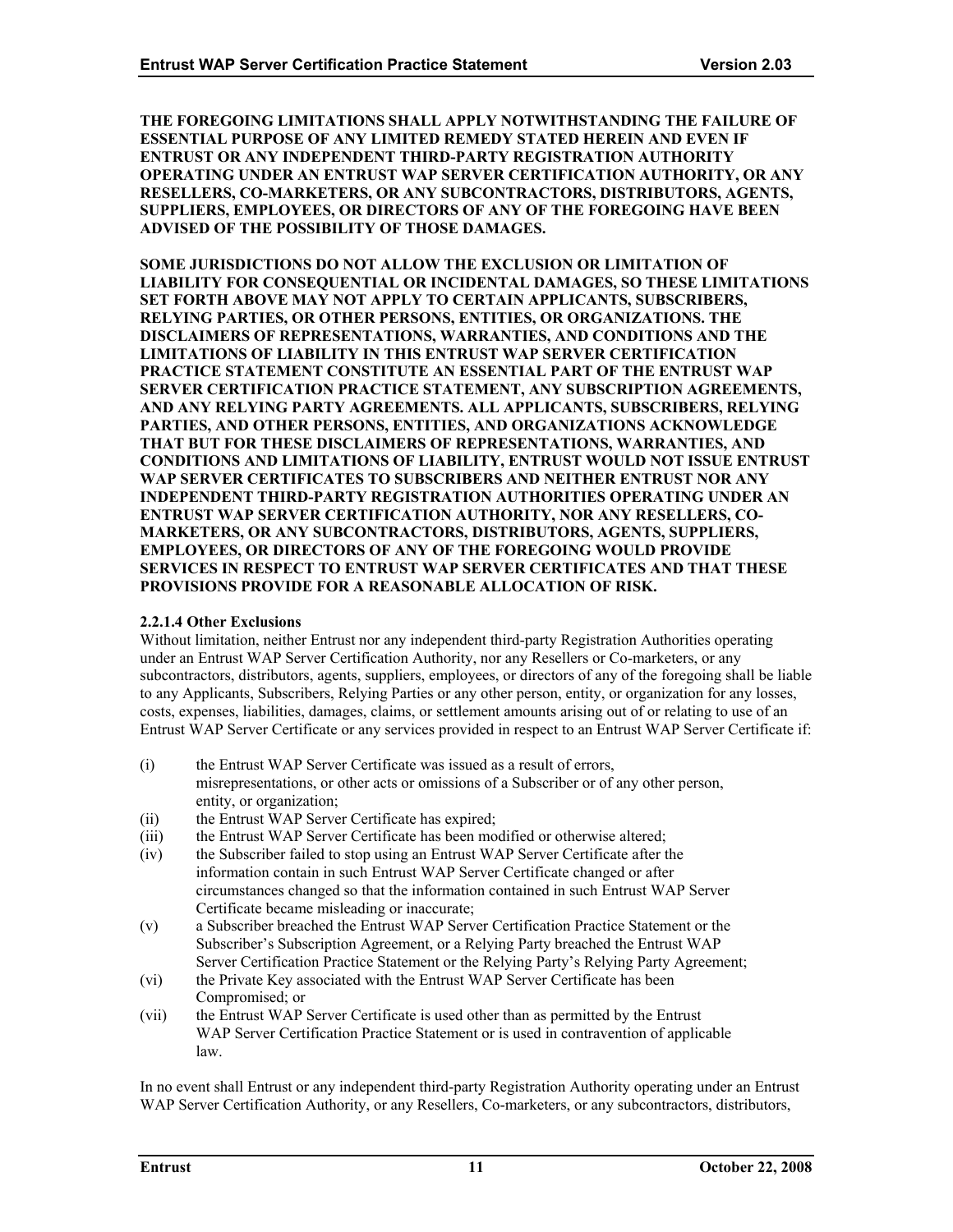<span id="page-16-0"></span>agents, suppliers, employees, or directors of any of the foregoing be liable to any Applicant, Subscriber, or any other person, entity, or organization for any losses, costs, liabilities, expenses, damages, claims, or settlement amounts arising out of or relating to the refusal by Entrust or any independent third-party Registration Authority operating under an Entrust WAP Server Certification Authority, or any Resellers, Co-marketers, or any subcontractors, distributors, agents, suppliers, employees, or directors of any of the foregoing to issue or request the issuance of an Entrust WAP Server Certificate. In no event shall Entrust or any independent third-party Registration Authority operating under an Entrust WAP Server Certification Authority, or any Resellers, Co-marketers, or any subcontractors, distributors, agents, suppliers, employees, or directors of any of the foregoing be liable to any Applicant, Subscriber, or any other person, entity, or organization for any losses, costs, liabilities, expenses, damages, claims, or settlement amounts arising out of or relating to any delay by Entrust or any independent third-party Registration Authority operating under an Entrust WAP Server Certification Authority, or any Resellers, Co-marketers, or any subcontractors, distributors, agents, suppliers, employees, or directors of any of the foregoing, in issuing or in requesting the issuance of an Entrust WAP Server Certificate.

In no event shall Entrust or any independent third-party Registration Authority operating under an Entrust WAP Server Certification Authority, or any Resellers, Co-marketers, or any subcontractors, distributors, agents, suppliers, employees, or directors of any of the foregoing be liable to any Subscriber, Relying Party, or any other person, entity, or organization for any losses, costs, expenses, liabilities, damages, claims, or settlement amounts arising out of or relating to any proceeding or allegation that an Entrust WAP Server Certificate or any information contained in an Entrust WAP Server Certificate infringes, misappropriates, dilutes, unfairly competes with, or otherwise violates any patent, trademark, copyright, trade secret, or any other intellectual property right or other right of any person, entity, or organization in any jurisdiction.

# **2.2.1.5 Hazardous Activities**

Entrust WAP Server Certificates and the services provided by Entrust in respect to Entrust WAP Server Certificates are not designed, manufactured, or intended for use in or in conjunction with hazardous activities or uses requiring fail-safe performance, including the operation of nuclear facilities, aircraft navigation or communications systems, air traffic control, medical devices or direct life support machines. Entrust and any independent third-party Registration Authority operating under an Entrust WAP Server Certification Authority, and any Resellers, Co-marketers, and any subcontractors, distributors, agents, suppliers, employees, or directors of any of the foregoing specifically disclaim any and all representations, warranties, and conditions with respect to such uses, whether express, implied, statutory, by usage of trade, or otherwise.

# **2.2.2 RA Liability**

The same liability provisions that apply in Section 2.2.1 with respect to Entrust WAP Server Certification Authorities shall apply with respect to Entrust-operated Registration Authorities and independent thirdparty Registration Authorities operating under Entrust WAP Server Certification Authorities and all Resellers, Co-marketers and all subcontractors, distributors, agents, suppliers, employees, and directors of any of the foregoing.

# **2.3 Financial Responsibility**

Subscribers and Relying Parties shall be responsible for the financial consequences to such Subscribers, Relying Parties, and to any other persons, entities, or organizations for any transactions in which such Subscribers or Relying Parties participate and which use Entrust WAP Server Certificates or any services provided in respect to Entrust WAP Server Certificates. Entrust makes no representations and gives no warranties or conditions regarding the financial efficacy of any transaction completed utilizing an Entrust WAP Server Certificate or any services provided in respect to Entrust WAP Server Certificates and neither Entrust nor any independent third-party Registration Authority operating under an Entrust WAP Server Certification Authority, nor any Resellers, Co-marketers, nor any subcontractors, distributors, agents, suppliers, employees, or directors of any of the foregoing shall have any liability except as explicitly set forth herein in respect to the use of or reliance on an Entrust WAP Server Certificate or any services provided in respect to Entrust WAP Server Certificates.

# **2.3.1 Indemnification by Relying Parties**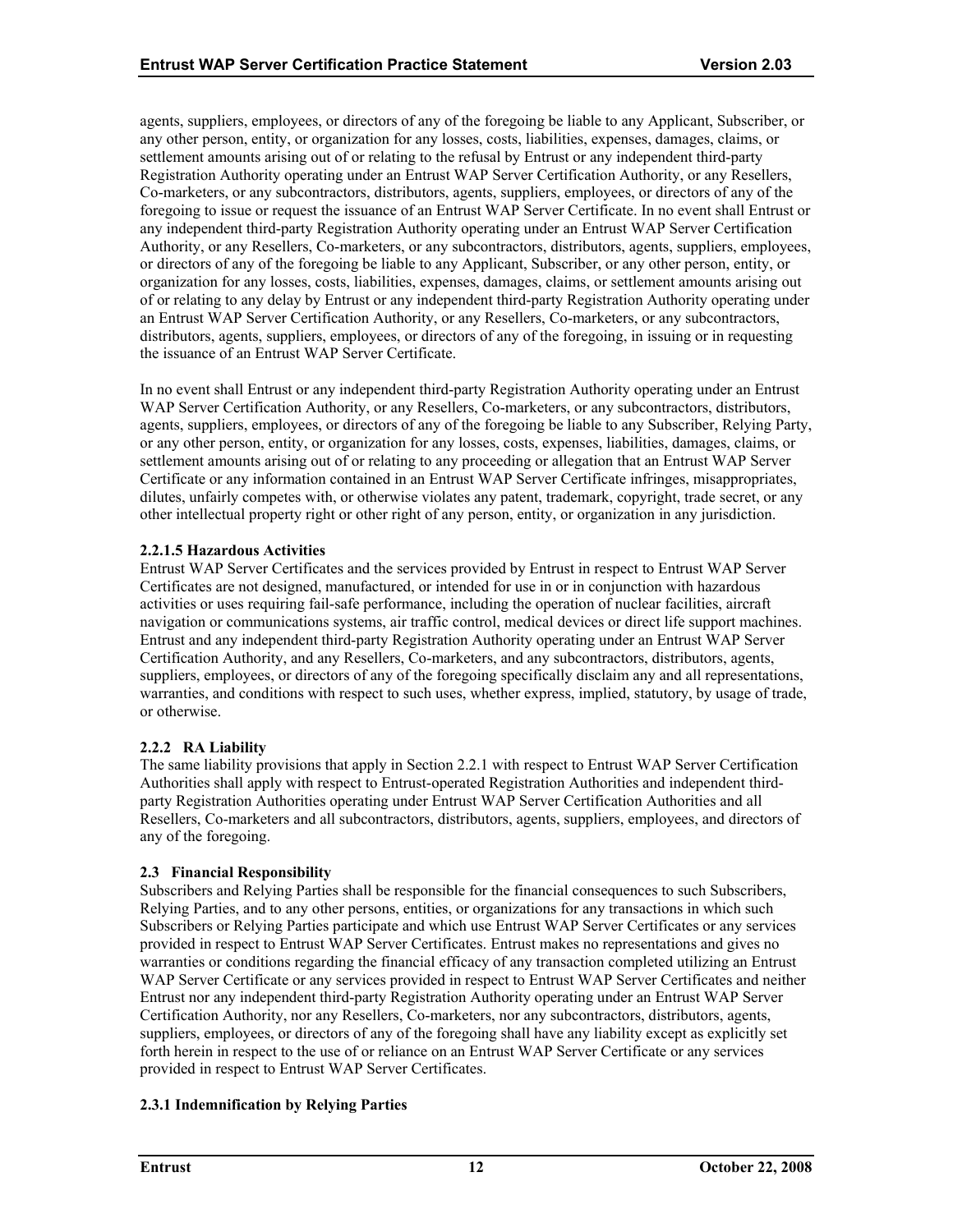RELYING PARTIES SHALL INDEMNIFY AND HOLD ENTRUST AND ALL INDEPENDENT THIRD-PARTY REGISTRATION AUTHORITIES OPERATING UNDER AN ENTRUST WAP SERVER CERTIFICATION AUTHORITY, AND ALL RESELLERS, CO-MARKETERS, AND ALL SUBCONTRACTORS, DISTRIBUTORS, AGENTS, SUPPLIERS, EMPLOYEES, AND DIRECTORS OF ANY OF THE FOREGOING (COLLECTIVELY, THE "INDEMNIFIED PARTIES") HARMLESS FROM AND AGAINST ANY AND ALL LIABILITIES, LOSSES, COSTS, EXPENSES, DAMAGES, CLAIMS, AND SETTLEMENT AMOUNTS (INCLUDING REASONABLE ATTORNEY'S FEES, COURT COSTS, AND EXPERT'S FEES) ARISING OUT OF OR RELATING TO ANY USE OR RELIANCE BY A RELYING PARTY ON ANY ENTRUST WAP SERVER CERTIFICATE OR ANY SERVICE PROVIDED IN RESPECT TO ENTRUST WAP SERVER CERTIFICATES, INCLUDING (I) LACK OF PROPER VALIDATION OF AN ENTRUST WAP SERVER CERTIFICATE BY A RELYING PARTY, (II) RELIANCE BY THE RELYING PARTY ON AN EXPIRED ENTRUST WAP SERVER CERTIFICATE, (III) USE OF AN ENTRUST WAP SERVER CERTIFICATE OTHER THAN AS PERMITTED BY THE ENTRUST WAP SERVER CERTIFICATION PRACTICE STATEMENT, THE SUBSCRIPTION AGREEMENT, ANY RELYING PARTY AGREEMENT, AND APPLICABLE LAW, (IV) FAILURE BY A RELYING PARTY TO EXERCISE REASONABLE JUDGMENT IN THE CIRCUMSTANCES IN RELYING ON AN ENTRUST WAP SERVER CERTIFICATE, OR (V) ANY CLAIM OR ALLEGATION THAT THE RELIANCE BY A RELYING PARTY ON AN ENTRUST WAP SERVER CERTIFICATE OR THE INFORMATION CONTAINED IN AN ENTRUST WAP SERVER CERTIFICATE INFRINGES, MISAPPROPRIATES, DILUTES, UNFAIRLY COMPETES WITH, OR OTHERWISE VIOLATES THE RIGHTS INCLUDING INTELLECTUAL PROPERTY RIGHTS OR ANY OTHER RIGHTS OF ANYONE IN ANY JURISDICTION. NOTWITHSTANDING THE FOREGOING, RELYING PARTIES SHALL NOT BE OBLIGATED TO PROVIDE ANY INDEMNIFICATION TO AN INDEMNIFIED PARTY IN RESPECT TO ANY LIABILITIES, LOSSES, COSTS, EXPENSES, DAMAGES, CLAIMS, AND SETTLEMENT AMOUNTS (INCLUDING REASONABLE ATTORNEY'S FEES, COURT COSTS AND EXPERT'S FEES) TO THE EXTENT THAT SUCH LIABILITIES, LOSSES, COSTS, EXPENSES, DAMAGES, CLAIMS, AND SETTLEMENT AMOUNTS (INCLUDING REASONABLE ATTORNEY'S FEES, COURT COSTS, AND EXPERT'S FEES) ARISE OUT OF OR RELATE TO ANY WILLFUL MISCONDUCT BY SUCH INDEMNIFIED PARTY.

# **2.3.1.1 Indemnification by Subscribers**

SUBSCRIBERS SHALL INDEMNIFY AND HOLD ENTRUST AND ALL INDEPENDENT THIRD-PARTY REGISTRATION AUTHORITIES OPERATING UNDER AN ENTRUST WAP SERVER CERTIFICATION AUTHORITY, AND ALL RESELLERS, CO-MARKETERS, AND ALL SUBCONTRACTORS, DISTRIBUTORS, AGENTS, SUPPLIERS, EMPLOYEES, OR DIRECTORS OF ANY OF THE FOREGOING (COLLECTIVELY, THE "INDEMNIFIED PARTIES") HARMLESS FROM AND AGAINST ANY AND ALL LIABILITIES, LOSSES, COSTS, EXPENSES, DAMAGES, CLAIMS, AND SETTLEMENT AMOUNTS (INCLUDING REASONABLE ATTORNEY'S FEES, COURT COSTS, AND EXPERT'S FEES) ARISING OUT OF OR RELATING TO ANY RELIANCE BY A RELYING PARTY ON ANY ENTRUST WAP SERVER CERTIFICATE OR ANY SERVICE PROVIDED IN RESPECT TO ENTRUST WAP SERVER CERTIFICATES, INCLUDING ANY (I) ERROR, MISREPRESENTATION OR OMISSION MADE BY A SUBSCRIBER IN USING OR APPLYING FOR AN ENTRUST WAP SERVER CERTIFICATE, (II) MODIFICATION MADE BY A SUBSCRIBER TO THE INFORMATION CONTAINED IN AN ENTRUST WAP SERVER CERTIFICATE, (III) USE OF AN ENTRUST WAP SERVER CERTIFICATE OTHER THAN AS PERMITTED BY THE ENTRUST WAP SERVER CERTIFICATION PRACTICE STATEMENT, THE SUBSCRIPTION AGREEMENT, ANY RELYING PARTY AGREEMENT, AND APPLICABLE LAW, (IV) FAILURE BY A SUBSCRIBER TO TAKE THE NECESSARY PRECAUTIONS TO PREVENT LOSS, DISCLOSURE, COMPROMISE OR UNAUTHORIZED USE OF THE PRIVATE KEY CORRESPONDING TO THE PUBLIC KEY IN SUCH SUBSCRIBER'S ENTRUST WAP SERVER CERTIFICATE, OR (V) ALLEGATION THAT THE USE OF A SUBSCRIBER'S ENTRUST WAP SERVER CERTIFICATE OR THE INFORMATION CONTAINED IN A SUBSCRIBER'S ENTRUST WAP SERVER CERTIFICATE INFRINGES, MISAPPROPRIATES, DILUTES, UNFAIRLY COMPETES WITH, OR OTHERWISE VIOLATES THE RIGHTS INCLUDING INTELLECTUAL PROPERTY RIGHTS OR ANY OTHER RIGHTS OF ANYONE IN ANY JURISDICTION.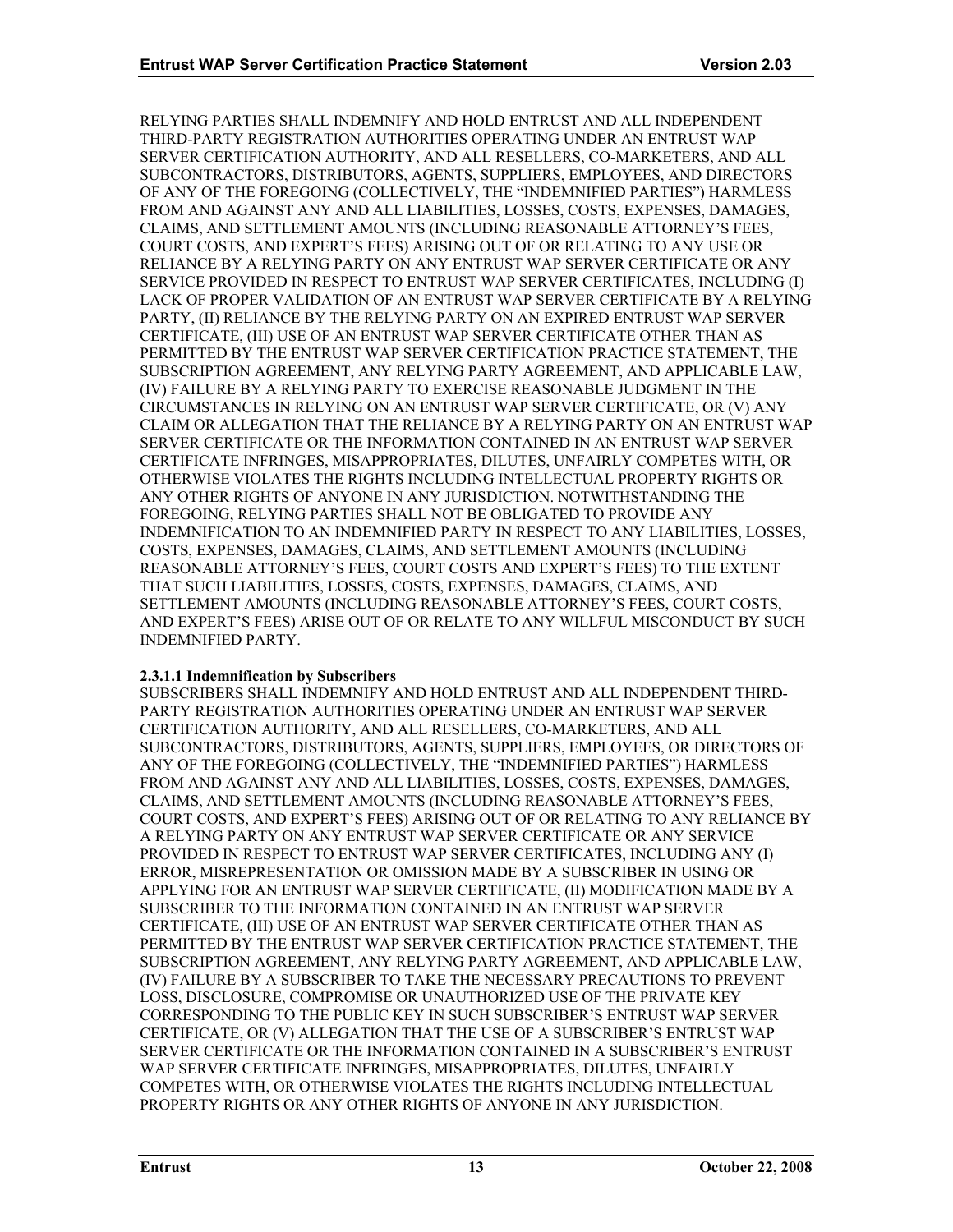<span id="page-18-0"></span>NOTWITHSTANDING THE FOREGOING, A SUBSCRIBER SHALL NOT BE OBLIGATED TO PROVIDE ANY INDEMNIFICATION TO AN INDEMNIFIED PARTY IN RESPECT TO ANY LIABILITIES, LOSSES, COSTS, EXPENSES, DAMAGES, CLAIMS, AND SETTLEMENT AMOUNTS (INCLUDING REASONABLE ATTORNEY'S FEES, COURT COSTS AND EXPERTS FEES) TO THE EXTENT THAT SUCH LIABILITIES, LOSSES, COSTS, EXPENSES, DAMAGES, CLAIMS, AND SETTLEMENT AMOUNTS (INCLUDING REASONABLE ATTORNEY'S FEES, COURT COSTS, AND EXPERT'S FEES) ARISE OUT OF OR RELATE TO ANY WILLFUL MISCONDUCT BY SUCH INDEMNIFIED PARTY.

# **2.3.2 Fiduciary Relationships**

Nothing contained in this Entrust WAP Server Certification Practice Statement, or in any Subscription Agreement, or any Relying Party Agreement shall be deemed to constitute either Entrust or any independent third-party Registration Authority operating under an Entrust WAP Server Certification Authority, or any Resellers, Co-marketers, or any subcontractors, distributors, agents, suppliers, employees, or directors of any of the foregoing the fiduciary, partner, agent, trustee, or legal representative of any Applicant, Subscriber, Relying Party or any other person, entity, or organization or to create any fiduciary relationship between either Entrust or any independent third-party Registration Authority operating under an Entrust WAP Server Certification Authority, or any Resellers, Co-marketers, or any subcontractors, distributors, agents, suppliers, employees, or directors of any of the foregoing and any Subscriber, Applicant, Relying Party or any other person, entity, or organization, for any purpose whatsoever. Nothing in the Entrust WAP Server Certification Practice Statement, or in any Subscription Agreement or any Relying Party Agreement shall confer on any Subscriber, Applicant, Relying Party, or any other third party, any authority to act for, bind, or create or assume any obligation or responsibility, or make any representation on behalf of Entrust or any independent third-party Registration Authority operating under an Entrust WAP Server Certification Authority, or any Resellers, Co-marketers, or any subcontractors, distributors, agents, suppliers, employees, or directors of any of the foregoing.

# **2.3.3 Administrative Processes**

No Stipulation.

# **2.4 Interpretation and Enforcement**

# **2.4.1 Governing Law**

The laws of the Province of Ontario, Canada, excluding its conflict of laws rules, shall govern the construction, validity, interpretation, enforceability and performance of the Entrust WAP Server Certification Practice Statement, all Subscription Agreements and all Relying Party Agreements. The application of the United Nations Convention on Contracts for the International Sale of Goods to the Entrust WAP Server Certification Practice Statement, any Subscription Agreements, and any Relying Party Agreements is expressly excluded. Any dispute arising out of or in respect to the Entrust WAP Server Certification Practice Statement, any Subscription Agreement, any Relying Party Agreement, or in respect to any Entrust WAP Server Certificates or any services provided in respect to any Entrust WAP Server Certificates that is not resolved by alternative dispute resolution, shall be brought in the provincial or federal courts sitting in Ottawa, Ontario, and each person, entity, or organization hereby agrees that such courts shall have personal and exclusive jurisdiction over such disputes. In the event that any matter is brought in a provincial or federal court, Applicants, Subscribers, and Relying Parties waive any right that such Applicants, Subscribers, and Relying Parties may have to a jury trial.

# **2.4.1.1 Force Majeure**

Neither Entrust nor any independent third-party Registration Authority operating under an Entrust WAP Server Certification Authority, nor any Resellers, Co-marketers, nor any subcontractors, distributors, agents, suppliers, employees, or directors of any of the foregoing shall be in default hereunder or liable for any losses, costs, expenses, liabilities, damages, claims, or settlement amounts arising out of or related to delays in performance or from failure to perform or comply with the terms of the Entrust WAP Server Certification Practice Statement, any Subscription Agreement, or any Relying Party Agreement due to any causes beyond its reasonable control, which causes include acts of God or the public enemy, riots and insurrections, war, accidents, fire, strikes and other labor difficulties (whether or not Entrust is in a position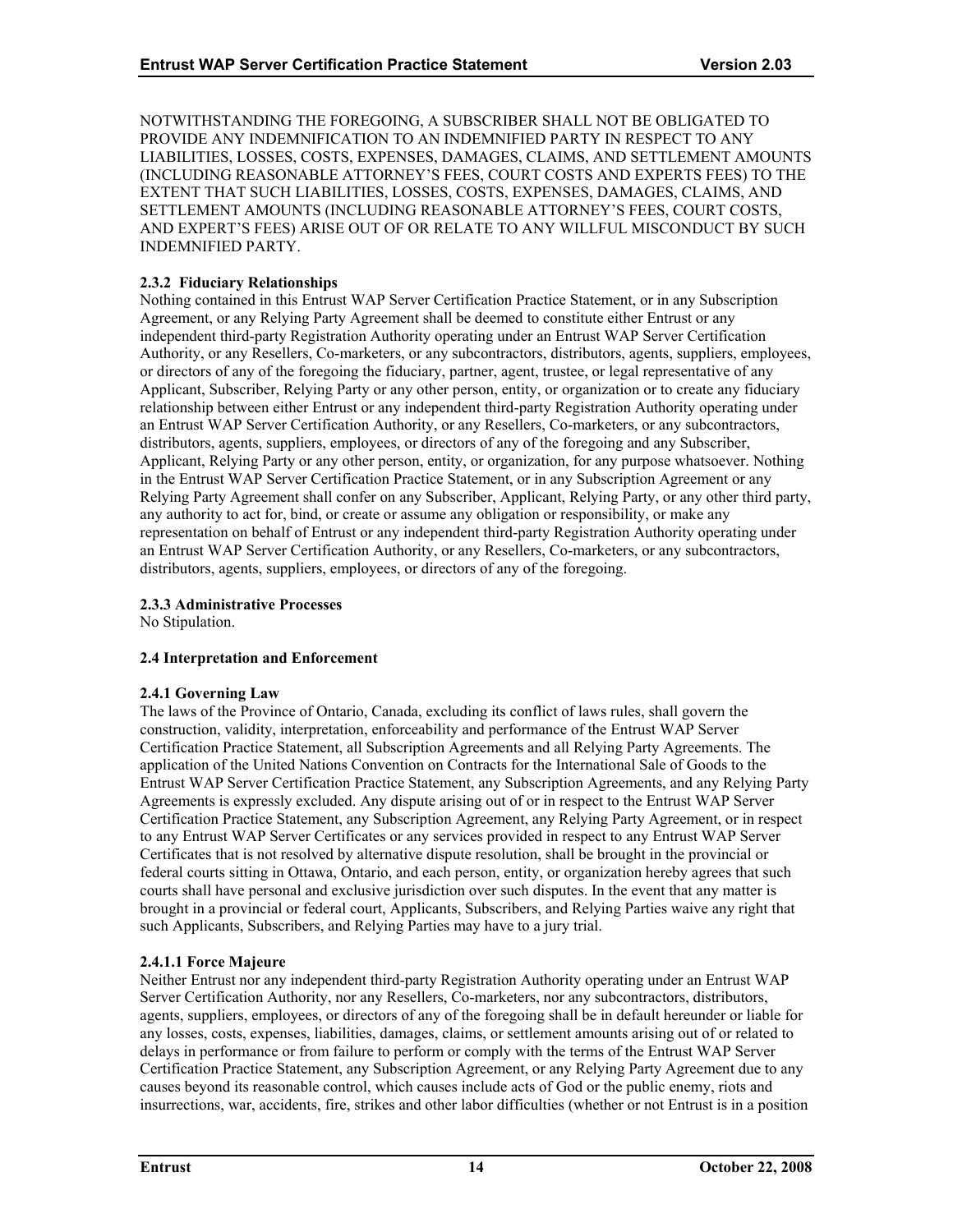<span id="page-19-0"></span>to concede to such demands), embargoes, judicial action, failure or default of any superior certification authority, lack of or inability to obtain export permits or approvals, necessary labor, materials, energy, utilities, components or machinery, acts of civil or military authorities.

# **2.4.1.2 Interpretation**

All references in this Entrust WAP Server Certification Practice Statement to "Sections" refer to the sections of this Entrust WAP Server Certification Practice Statement. As used in this Entrust WAP Server Certification Practice Statement, neutral pronouns and any variations thereof shall be deemed to include the feminine and masculine and all terms used in the singular shall be deemed to include the plural, and vice versa, as the context may require. The words "hereof", "herein", and "hereunder" and other words of similar import refer to this Entrust WAP Server Certification Practice Statement as a whole, as the same may from time to time be amended or supplemented, and not to any subdivision contained in this Entrust WAP Server Certification Practice Statement. The word "including" when used herein is not intended to be exclusive and means "including, without limitation."

# **2.4.2 Severability, Survival, Merger, Notice**

# **2.4.2.1 Severability**

Whenever possible, each provision of the Entrust WAP Server Certification Practice Statement, any Subscription Agreements, and any Relying Party Agreements shall be interpreted in such a manner as to be effective and valid under applicable law. If the application of any provision of the Entrust WAP Server Certification Practice Statement, any Subscription Agreements, or any Relying Party Agreements or any portion thereof to any particular facts or circumstances shall be held to be invalid or unenforceable by an arbitrator or court of competent jurisdiction, then (i) the validity and enforceability of such provision as applied to any other particular facts or circumstances and the validity of other provisions of the Entrust WAP Server Certification Practice Statement, any Subscription Agreements, or any Relying Party Agreements shall not in any way be affected or impaired thereby, and (ii) such provision shall be enforced to the maximum extent possible so as to effect its intent and it shall be reformed without further action to the extent necessary to make such provision valid and enforceable.

**FOR GREATER CERTAINTY, IT IS EXPRESSLY UNDERSTOOD AND AGREED THAT EVERY PROVISION OF THE ENTRUST WAP SERVER CERTIFICATION PRACTICE STATEMENT, ANY SUBSCRIPTION AGREEMENTS, OR ANY RELYING PARTY AGREEMENTS THAT DEAL WITH (I) LIMITATION OF LIABILITY OR DAMAGES, (II) DISCLAIMERS OF REPRESENTATIONS, WARRANTIES, CONDITIONS, OR LIABILITIES, OR (III) INDEMNIFICATION, IS EXPRESSLY INTENDED TO BE SEVERABLE FROM ANY OTHER PROVISIONS OF THE ENTRUST WAP SERVER CERTIFICATION PRACTICE STATEMENT, ANY SUBSCRIPTION AGREEMENTS, OR ANY RELYING PARTY AGREEMENTS AND SHALL BE SO INTERPRETED AND ENFORCED.** 

# **2.4.2.2 Survival**

The provisions of the section entitled "Definitions" and sections 2.1.3.1, 2.1.4.1, 2.2, 2.3, 2.4, 2.8, 2.9, 3.1.5, 3.1.6, 4.6 and 8.2 shall survive termination or expiration of the Entrust WAP Server Certification Practice Statement, any Subscription Agreements, and any Relying Party Agreements. All references to sections that survive termination of the Entrust WAP Server Certification Practice Statement, any Subscription Agreements, and any Relying Party Agreements, shall include all sub-sections of such sections. All payment obligations shall survive any termination or expiration of the Entrust WAP Server Certification Practice Statement, any Subscription Agreements, and any Relying Party Agreements.

# **2.4.2.3 Merger**

The Entrust WAP Server Certification Practice Statement, the Subscription Agreements, and the Relying Party Agreements state all of the rights and obligations of Entrust, any independent third-party Registration Authorities operating under an Entrust WAP Server Certification Authority, any Resellers, Co-marketers, and any subcontractors, distributors, agents, suppliers, employees, or directors of any of the foregoing, and any Applicant, Subscriber, or Relying Party and any other persons, entities, or organizations in respect to the subject matter hereof and thereof and such rights and obligations shall not be augmented or derogated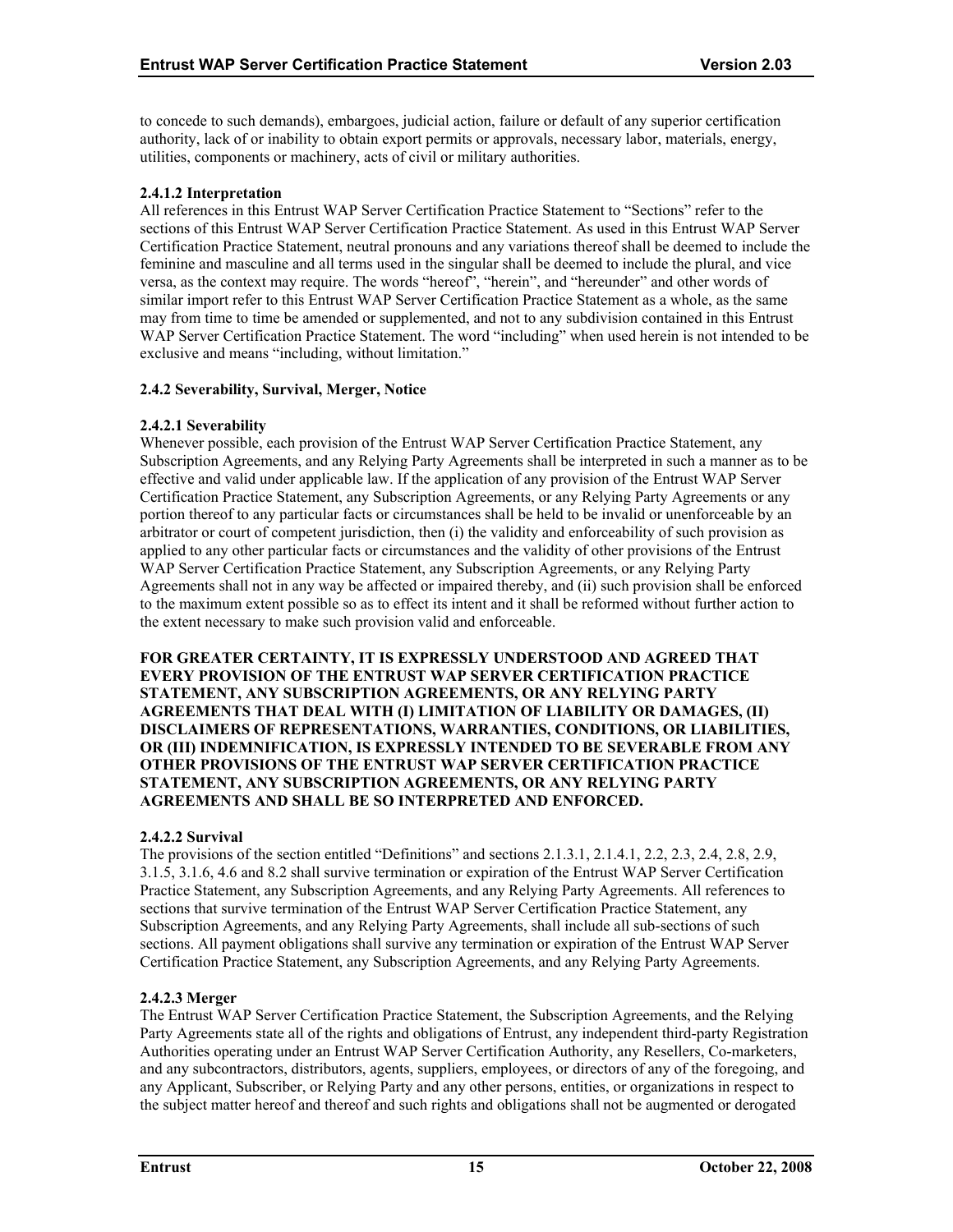by any prior agreements, communications, or understandings of any nature whatsoever whether oral or written. The rights and obligations of Entrust, any independent third-party Registration Authorities operating under an Entrust WAP Server Certification Authority, any Resellers, Co-marketers, and any subcontractors, distributors, agents, suppliers, employees, and directors of any of the foregoing may not be modified or waived orally and may be modified only in a writing signed or authenticated by a duly authorized representative of Entrust.

# **2.4.2.4 Conflict of Provisions**

In the event of a conflict between the provisions of the Entrust WAP Server Certification Practice Statement and any express written agreement between Entrust or an independent third-party Registration Authority operating under an Entrust WAP Server Certification Authority and a Subscriber or Relying Party, with respect to Entrust WAP Server Certificates or any services provided in respect to Entrust WAP Server Certificates, such other express written agreement shall take precedence. In the event of any inconsistency between the provisions of this Entrust WAP Server Certification Practice Statement and the provisions of any Subscription Agreement or any Relying Party Agreement, the terms and conditions of this Entrust WAP Server Certification Practice Statement shall govern.

# **2.4.2.5 Waiver**

The failure of Entrust to enforce, at any time, any of the provisions of this Entrust WAP Server Certification Practice Statement, a Subscription Agreement with Entrust, or a Relying Party Agreement with Entrust or the failure of Entrust to require, at any time, performance by any Applicant, Subscriber, Relying Party or any other person, entity, or organization of any of the provisions of this Entrust WAP Server Certification Practice Statement, a Subscription Agreement with Entrust, or a Relying Party Agreement with Entrust, shall in no way be construed to be a present or future waiver of such provisions, nor in any way affect the ability of Entrust to enforce each and every such provision thereafter. The express waiver by Entrust of any provision, condition, or requirement of this Entrust WAP Server Certification Practice Statement, a Subscription Agreement with Entrust, or a Relying Party Agreement with Entrust shall not constitute a waiver of any future obligation to comply with such provision, condition, or requirement. The failure of an independent third-party Registration Authority or Reseller operating under an Entrust WAP Server Certification Authority ("Registration Authority") to enforce, at any time, any of the provisions of a this Entrust WAP Server Certification Practice Statement, any Subscription Agreement with such Registration Authority, or any Relying Party Agreement with such Registration Authority or the failure to require by such Registration Authority, at any time, performance by any Applicant, Subscriber, Relying Party or any other person, entity, or organization of this Entrust WAP Server Certification Practice Statement, any Subscription Agreement with such Registration Authority, or any Relying Party Agreement with such Registration Authority shall in no way be construed to be a present or future waiver of such provisions, nor in any way affect the ability of such Registration Authority to enforce each and every such provision thereafter. The express waiver by a Registration Authority of any provision, condition, or requirement of a Subscription Agreement with such Registration Authority or a Relying Party Agreement with such Registration Authority shall not constitute a waiver of any future obligation to comply with such provision, condition, or requirement.

#### **2.4.2.6 Notice**

Any notice to be given by a Subscriber, Applicant, or Relying Party to Entrust under this Entrust WAP Server Certification Practice Statement, a Subscription Agreement, or a Relying Party Agreement shall be given in writing to the address specified below by prepaid receipted mail, facsimile, or overnight courier, and shall be effective as follows (i) in the case of facsimile or courier, on the next Business Day, and (ii) in the case of receipted mail, five (5) Business Days following the date of deposit in the mail. Any notice to be given by Entrust under the Entrust WAP Server Certification Practice Statement, any Subscription Agreement, or any Relying Party Agreement shall be given by email or by facsimile or courier to the last address, email address or facsimile number for the Subscriber on file with Entrust. In the event of notice by email, the notice shall become effective on the next Business Day. In the event of notice by prepaid receipted mail, facsimile, or overnight courier, notice shall become effective as specified in (i) or (ii), depending on the means of notice utilized.

Notice address for Entrust: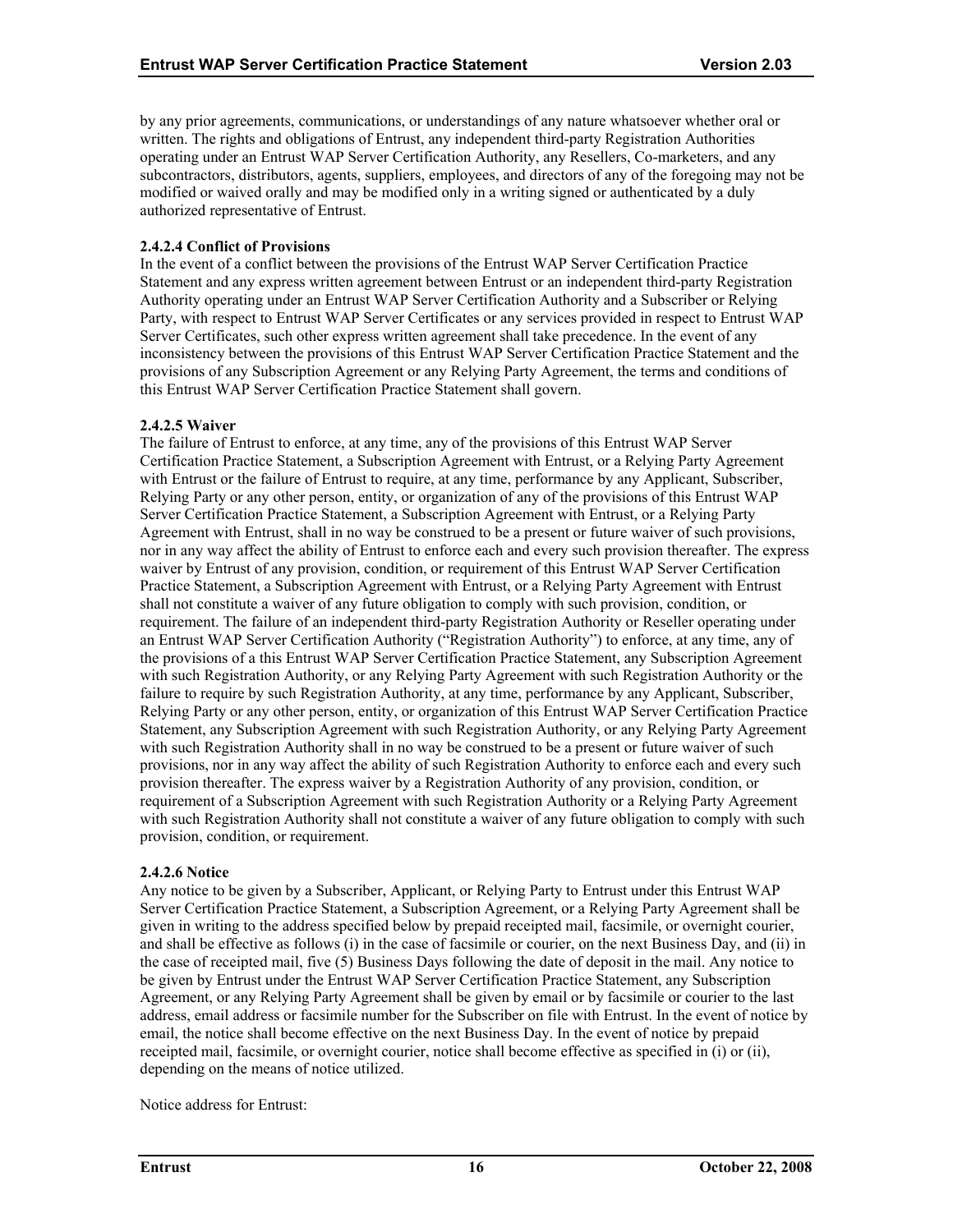<span id="page-21-0"></span>Entrust Limited: 1000 Innovation Drive Ottawa, Ontario Canada, K2K 3E7 Attention: Director Operations, Entrust Certificate Services Fax: 1-877-839-3538

# **2.4.2.7 Assignment**

Entrust WAP Server Certificates and the rights granted under the Entrust WAP Server Certification Practice Statement, any Subscription Agreement, or any Relying Party Agreement are personal to the Applicant, Subscriber, or Relying Party that entered into the Subscription Agreement or Relying Party Agreement and cannot be assigned, sold, transferred, or otherwise disposed of, whether voluntarily, involuntarily, by operation of law, or otherwise, without the prior written consent of Entrust or the Registration Authority under an Entrust WAP Server Certification Authority with which such Applicant, Subscriber, or Relying Party has contracted. Any attempted assignment or transfer without such consent shall be void and shall automatically terminate such Applicant's, Subscriber's or Relying Party's rights under the Entrust WAP Server Certification Practice Statement, any Subscription Agreement, or any Relying Party Agreement. Entrust may assign, sell, transfer, or otherwise dispose of the Entrust WAP Server Certification Practice Statement, any Subscription Agreements, or any Relying Party Agreements together with all of its rights and obligations under the Entrust WAP Server Certification Practice Statement, any Subscription Agreements, and any Relying Party Agreements (i) to an Affiliate, or (ii) as part of a sale, merger, or other transfer of all or substantially all the assets or stock of the business of Entrust to which the Entrust WAP Server Certification Practice Statement, the Subscription Agreements, and Relying Party Agreements relate. Subject to the foregoing limits, this Agreement shall be binding upon and shall inure to the benefit of permitted successors and assigns of Entrust, any third-party Registration Authorities operating under the Entrust Certification Authorities, Applicants, Subscribers, and Relying Parties, as the case may be.

# **2.4.3 Dispute Resolution Procedures**

Any disputes between a Subscriber or an Applicant and Entrust or any third-party Registration Authorities operating under the Entrust Certification Authorities, or a Relying Party and Entrust or any third-party Registration Authorities operating under the Entrust Certification Authorities, shall be submitted to mediation in accordance with the Commercial Mediation Rules of the American Arbitration Association which shall take place in English in Ottawa, Ontario. In the event that a resolution to such dispute cannot be achieved through mediation within thirty (30) days, the dispute shall be submitted to binding arbitration. The arbitrator shall have the right to decide all questions of arbitrability. The dispute shall be finally settled by arbitration in accordance with the rules of the American Arbitration Association, as modified by this provision. Such arbitration shall take place in English in Ottawa, Ontario, before a sole arbitrator appointed by the American Arbitration Association (AAA) who shall be appointed by the AAA from its Technology Panel and shall be reasonably knowledgeable in electronic commerce disputes. The arbitrator shall apply the laws of the Province of Ontario, without regard to its conflict of laws provisions, and shall render a written decision within thirty (30) days from the date of close of the arbitration hearing, but no more than one (1) year from the date that the matter was submitted for arbitration. The decision of the arbitrator shall be binding and conclusive and may be entered in any court of competent jurisdiction. In each arbitration, the prevailing party shall be entitled to an award of all or a portion of its costs in such arbitration, including reasonable attorney's fees actually incurred. Nothing in the Entrust WAP Server Certification Practice Statement, or in any Subscription Agreement, or any Relying Party Agreement shall preclude Entrust or any third-party Registration Authorities operating under the Entrust Certification Authorities from applying to any court of competent jurisdiction for temporary or permanent injunctive relief, without breach of this Section 2.4.3 and without any abridgment of the powers of the arbitrator, with respect to any (i) alleged Compromise that affects the integrity of an Entrust WAP Server Certificate, or (ii) alleged breach of the terms and conditions of the Entrust WAP Server Certification Practice Statement, any Subscription Agreement, or any Relying Party Agreement. The institution of any arbitration or any action shall not relieve an Applicant, Subscriber or Relying Party of its obligations under the Entrust WAP Server Certification Practice Statement, any Subscription Agreement, or any Relying Party Agreement.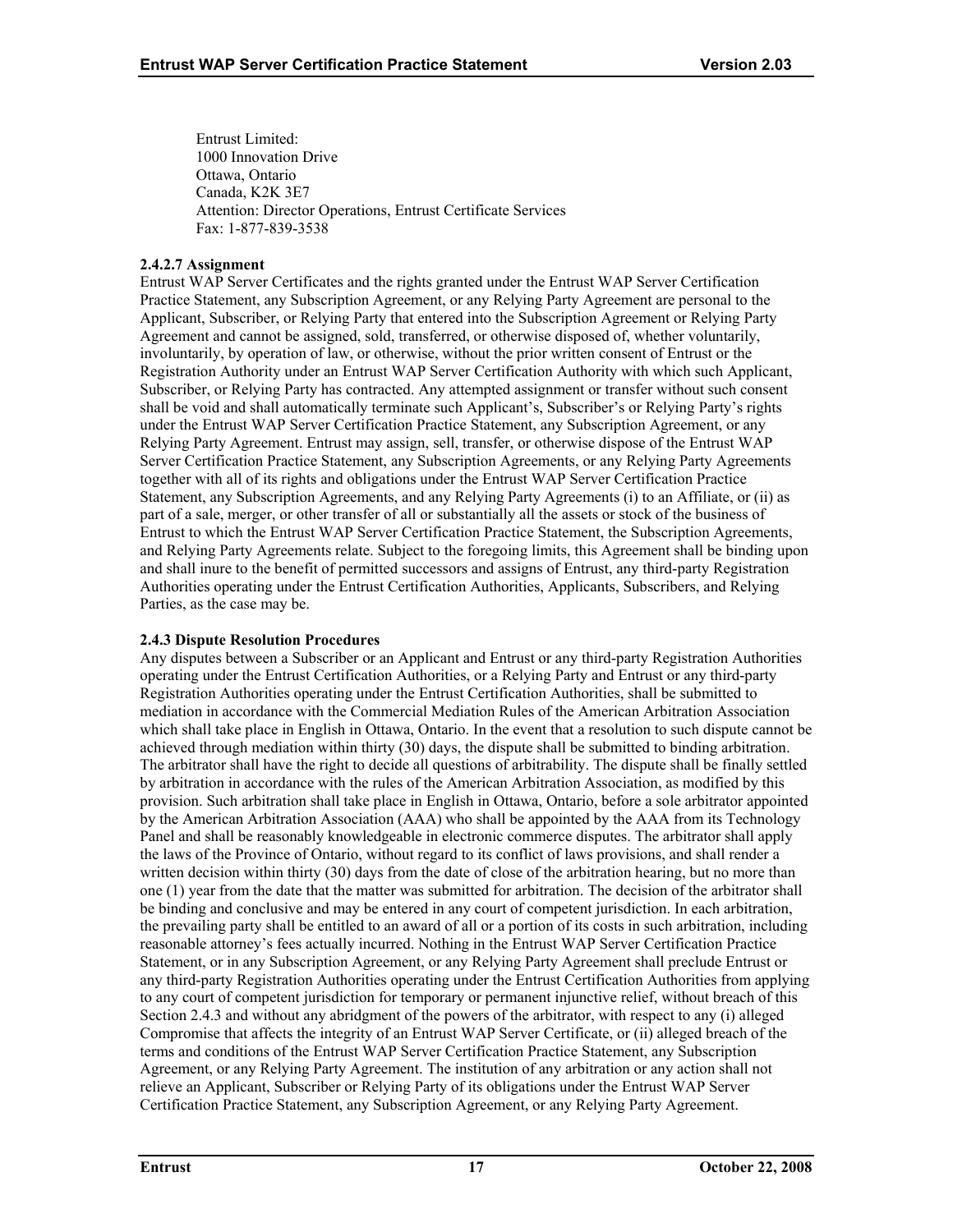# <span id="page-22-0"></span>**2.4.3.1 Limitation Period on Arbitrations and Actions**

Any and all arbitrations or legal actions in respect to a dispute that is related to an Entrust WAP Server Certificate or any services provided in respect to an Entrust WAP Server Certificate shall be commenced prior to the end of one (1) year after (i) the expiration of the Entrust WAP Server Certificate in dispute, or (ii) the date of provision of the disputed service or services in respect to the Entrust WAP Server Certificate in dispute, whichever is sooner. If any arbitration or action in respect to a dispute that is related to an Entrust WAP Server Certificate or any service or services provided in respect to an Entrust WAP Server Certificate is not commenced prior to such time, any party seeking to institute such an arbitration or action shall be barred from commencing or proceeding with such arbitration or action.

# **2.5 Fees**

The fees for services provided by Entrust in respect to Entrust WAP Server Certificates are set forth in the Entrust Repository. These fees are subject to change, and any such changes shall become effective immediately after posting in the Entrust Repository. The fees for services provided by independent thirdparty Registration Authorities, Resellers and Co-marketers in respect to Entrust WAP Server Certificates are set forth on the web sites operated by such Registration Authorities, Resellers and Co-marketers. These fees are subject to change, and any such changes shall become effective immediately after posting in such web sites.

# **2.5.1 Certificate Issuance or Renewal Fees**

See the Entrust Repository for the fees charged by Entrust. See the web sites operated by Registration Authorities operating under the Entrust Certification Authorities, Resellers, and Co-marketers for the fees charged by such Registration Authorities, Resellers, and Co-marketers.

# **2.5.2 Certificate Access Fees**

See the Entrust Repository for the fees charged by Entrust. See the web sites operated by Registration Authorities operating under the Entrust Certification Authorities, Resellers, and Co-marketers for the fees charged by such Registration Authorities, Resellers, and Co-marketers.

#### **2.5.3 Revocation or Status Information Access Fees**

No stipulation. Revocation of Certificates is not supported in Version 1.1 of the WTLS Specification as published by the Wireless Application Protocol Forum Ltd.

# **2.5.4 Fees for Other Services such as Policy Information**

See the Entrust Repository for the fees charged by Entrust. See the web sites operated by Registration Authorities operating under the Entrust Certification Authorities, Resellers, and Co-marketers for the fees charged by such Registration Authorities, Resellers, and Co-marketers.

#### **2.5.5 Refund Policy**

Neither Entrust nor any Registration Authorities operating under the Entrust Certification Authorities nor any Resellers or Co-Marketers provide any refunds for Entrust WAP Server Certificates or services provided in respect to Entrust WAP Server Certificates.

#### **2.6 Publication and Repositories**

Entrust maintains the Entrust Repository to store various information related to Entrust WAP Server Certificates and the operation of Entrust WAP Server Certification Authorities, Entrust Registration Authorities, and third-party Registration Authorities operating under the Entrust WAP Server Certification Authorities. The Entrust WAP Server Certification Practice Statement and various other related information is published in the Entrust Repository. The Entrust WAP Server Certification Practice Statement is also available from Entrust in hard copy upon request.

#### **2.6.1 Publication of CA Information**

The following Entrust WAP Server Certificate information is published in the Entrust Repository:

(i) the Entrust WAP Server Certification Practice Statement; and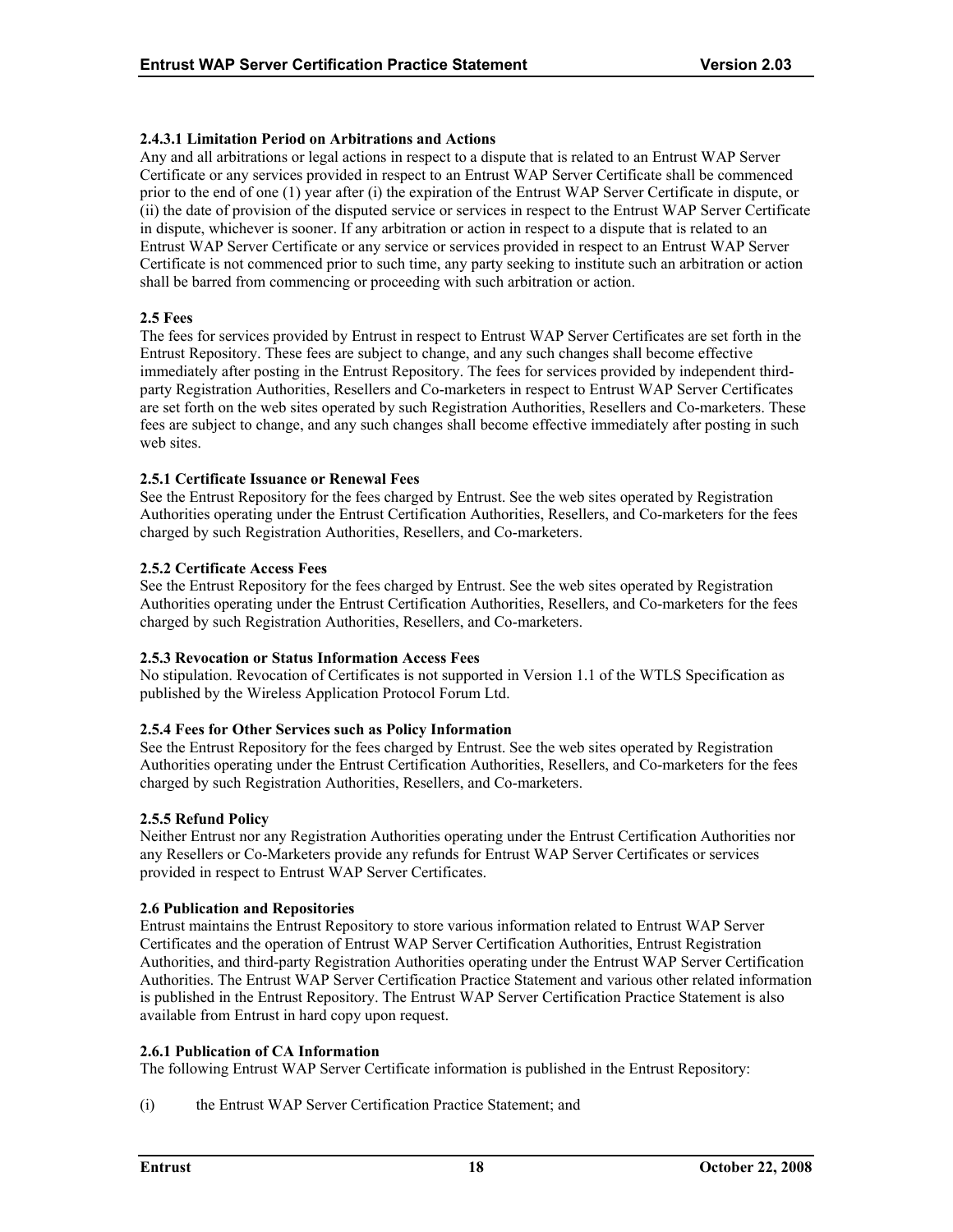<span id="page-23-0"></span>(ii) information and agreements regarding the subscription for and reliance on Entrust WAP Server Certificates.

The data formats used for Entrust WAP Server Certificates is in accordance with Version 1.1 of the WTLS Specification as published by the Wireless Application Protocol Forum Ltd.

# **2.6.2 Frequency of Publication**

The Entrust WAP Server Certification Practice Statement may be re-issued and published in accordance with the policy set forth in Section 8 of this Entrust WAP Server Certification Practice Statement.

#### **2.6.3 Access Controls**

The Entrust WAP Server Certification Practice Statement is published in the Entrust Repository. The Entrust WAP Server Certification Practice Statement will be available to all Applicants, Subscribers and Relying Parties, but may only be modified by the Entrust Policy Authority.

# **2.6.4 Repositories**

The Entrust WAP Server Certification Authorities maintain the Entrust Repositories to allow access to Entrust WAP Server Certificate-related information. The information in the Entrust Repositories is accessible through a web interface and is periodically updated as set forth in this Entrust WAP Server Certification Practice Statement. The Entrust Repositories are the only approved source for information about Entrust WAP Server Certificates.

# **2.7 Compliance Audit**

Entrust WAP Server Certification Authorities, Entrust-operated Registration Authorities, and independent third-party Registration Authorities operating under the Entrust WAP Server Certification Authorities shall be audited for compliance against the practices and procedures set forth in the Entrust WAP Server Certification Practice Statement.

#### **2.7.1 Frequency of Entity Compliance Audit**

Entrust WAP Server Certification Authorities, Entrust-operated Registration Authorities, and independent third-party Registration Authorities operating under the Entrust WAP Server Certification Authorities shall be audited once per calendar year for compliance with the practices and procedures set forth in the Entrust WAP Server Certification Practice Statement. If the results of an audit report recommend remedial action, Entrust or the applicable independent third-party Registration Authority shall initiate corrective action within thirty (30) days of receipt of such audit report.

#### **2.7.2 Identity/Qualifications of Auditor**

The compliance audit of Entrust WAP Server Certification Authorities shall be performed by a certified public accounting firm with a demonstrated competency in the evaluation of Certification Authorities and Registration Authorities.

# **2.7.3 Auditor's Relationship to Audited Party**

The certified public accounting firm selected to perform the compliance audit for the Entrust WAP Server Certification Authorities, Entrust-operated Registration Authorities, or independent third-party operated Registration Authorities under the Entrust Certification Authorities shall be independent from the entity being audited.

#### **2.7.4 Topics Covered by Audit**

The compliance audit shall test compliance of Entrust WAP Server Certification Authorities, Entrustoperated Registration Authorities, or independent third-party operated Registration Authorities under the Entrust Certification Authorities against the policies and procedures set forth in this Entrust WAP Server Certification Practice Statement.

# **2.7.5 Actions Taken as a Result of Deficiency**

Upon receipt of a compliance audit that identifies any deficiencies, the audited Entrust WAP Server Certification Authority, Entrust-operated Registration Authority, or independent third-party operated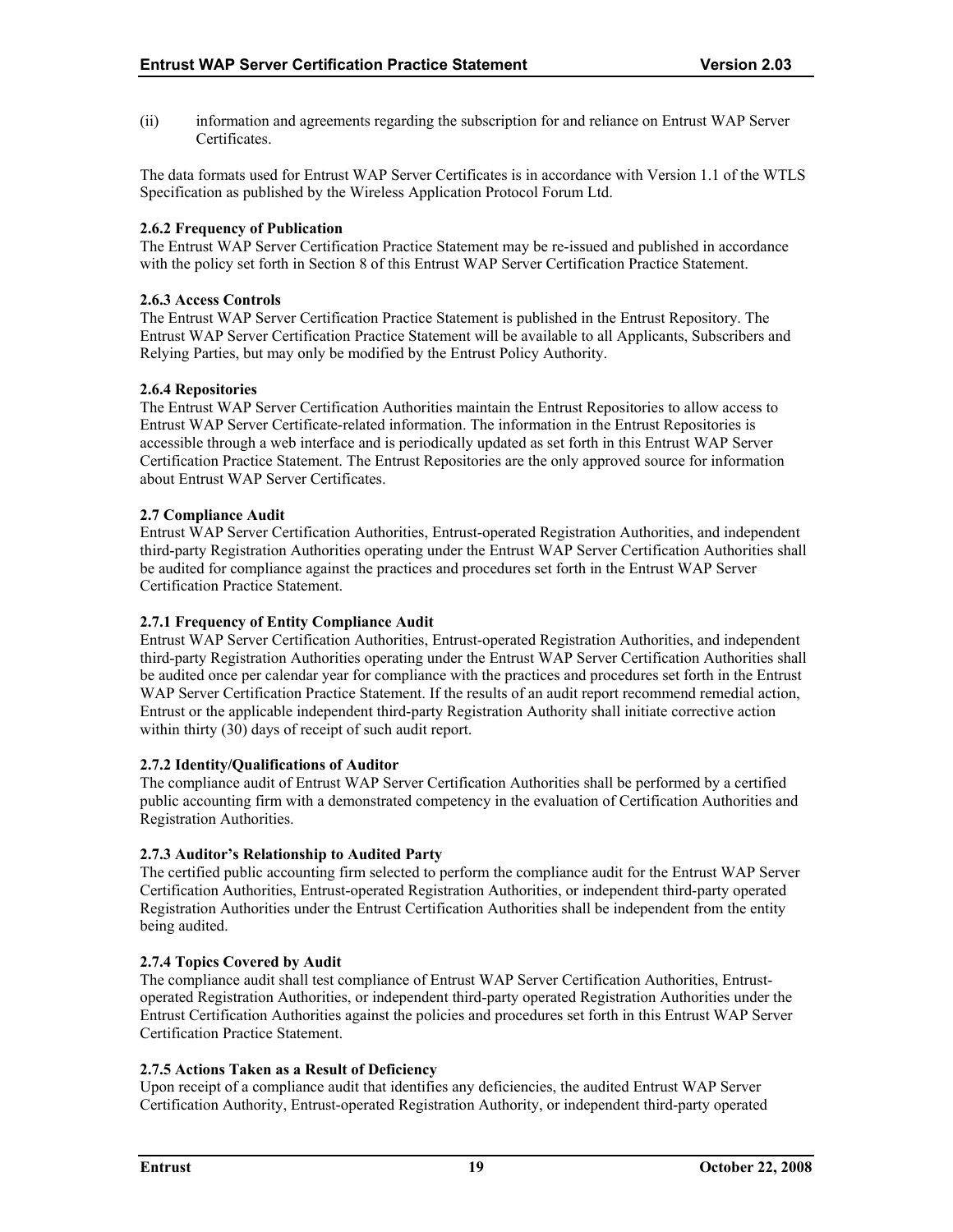<span id="page-24-0"></span>Registration Authority under an Entrust WAP Server Certification Authority shall use commercially reasonable efforts to correct any such deficiencies in an expeditious manner.

# **2.7.6 Communication of Results**

The results of all compliance audits shall be communicated, in the case of Entrust WAP Server Certification Authorities, to the Entrust Operational Authority, and, in the case of any Entrust-operated Registration Authorities under an Entrust WAP Server Certification Authorities, to the Entrust Operation Authority, and in the case of third-party Registration Authorities operating under an Entrust WAP Server Certification Authority, to the operational authority for such Registration Authority.

# **2.8 Confidentiality**

Neither Entrust nor any independent third-party Registration Authorities operating under the Entrust Certification Authorities, nor any Resellers or Co-Marketers shall disclose or sell Applicant or Subscriber names (or other information submitted by an Applicant or Subscriber when applying for an Entrust WAP Server Certificate), except in accordance with this Entrust WAP Server Certification Practice Statement, a Subscription Agreement, or a Relying Party Agreement. Entrust and all independent third-party Registration Authorities operating under the Entrust Certification Authorities, and all Resellers and Co-Marketers shall use a commercially reasonable degree of care to prevent such information from being used or disclosed for purposes other than those set forth in the Entrust WAP Server Certification Practice Statement, a Subscription Agreement, or a Relying Party Agreement. Notwithstanding the foregoing, Applicants and Subscribers acknowledge that some of the information supplied with an Entrust WAP Server Certificate Application is incorporated into Entrust WAP Server Certificates and that Entrust and all independent third-party Registration Authorities operating under the Entrust Certification Authorities, and all Resellers and Co-Marketers shall be entitled to make such information publicly available.

# **2.8.1 Types of Information to be Kept Confidential**

Information that is supplied by Applicants, Subscribers, or Relying Parties for the subscription for, use of, or reliance upon an Entrust WAP Server Certificate, and which is not included in the information described in Section 2.8.2 below, shall be considered to be confidential. Entrust and independent third-party Registration Authorities under the Entrust Certification Authorities shall be entitled to disclose such information to any subcontractors or agents that are assisting Entrust in the verification of information supplied in Entrust WAP Server Certificate Applications or that are assisting Entrust in the operation of the Entrust WAP Server Certification Authorities or Entrust-operated Registration Authorities. Information considered to be confidential shall not be disclosed unless compelled pursuant to legal, judicial, or administrative proceedings, or otherwise required by law. Entrust and independent third-party Registration Authorities under the Entrust Certification Authorities shall be entitled to disclose information that is considered to be confidential to legal and financial advisors assisting in connection with any such legal, judicial, administrative, or other proceedings required by law, and to potential acquirors, legal counsel, accountants, banks and financing sources and their advisors in connection with mergers, acquisitions, or reorganizations.

# **2.8.2 Types of Information not Considered Confidential**

Information that is included in an Entrust WAP Server Certificate shall not be considered confidential. Information contained in the Entrust WAP Server Certification Practice Statement shall not be considered confidential. Without limiting the foregoing, information that (i) was or becomes known through no fault of Entrust, an independent third-party Registration Authority under an Entrust WAP Server Certification Authority, a Reseller, or a Co-marketer, (ii) was rightfully known or becomes rightfully known to Entrust, an independent third-party Registration Authority under the Entrust WAP Server Certification Authority, a Reseller, or a Co-marketer without confidential or proprietary restriction from a source other than the Subscriber, (iii) is independently developed by Entrust, an independent third-party Registration Authority under an Entrust WAP Server Certification Authority, a Reseller, or a Co-marketer, or (iv) is approved by a Subscriber for disclosure, shall not be considered confidential.

# **2.8.3 Disclosure of Certificate Revocation/Suspension Information**

No stipulation. Revocation of Certificates is not supported by Version 1.1 of the WTLS Specification as published by the Wireless Application Protocol Forum Ltd.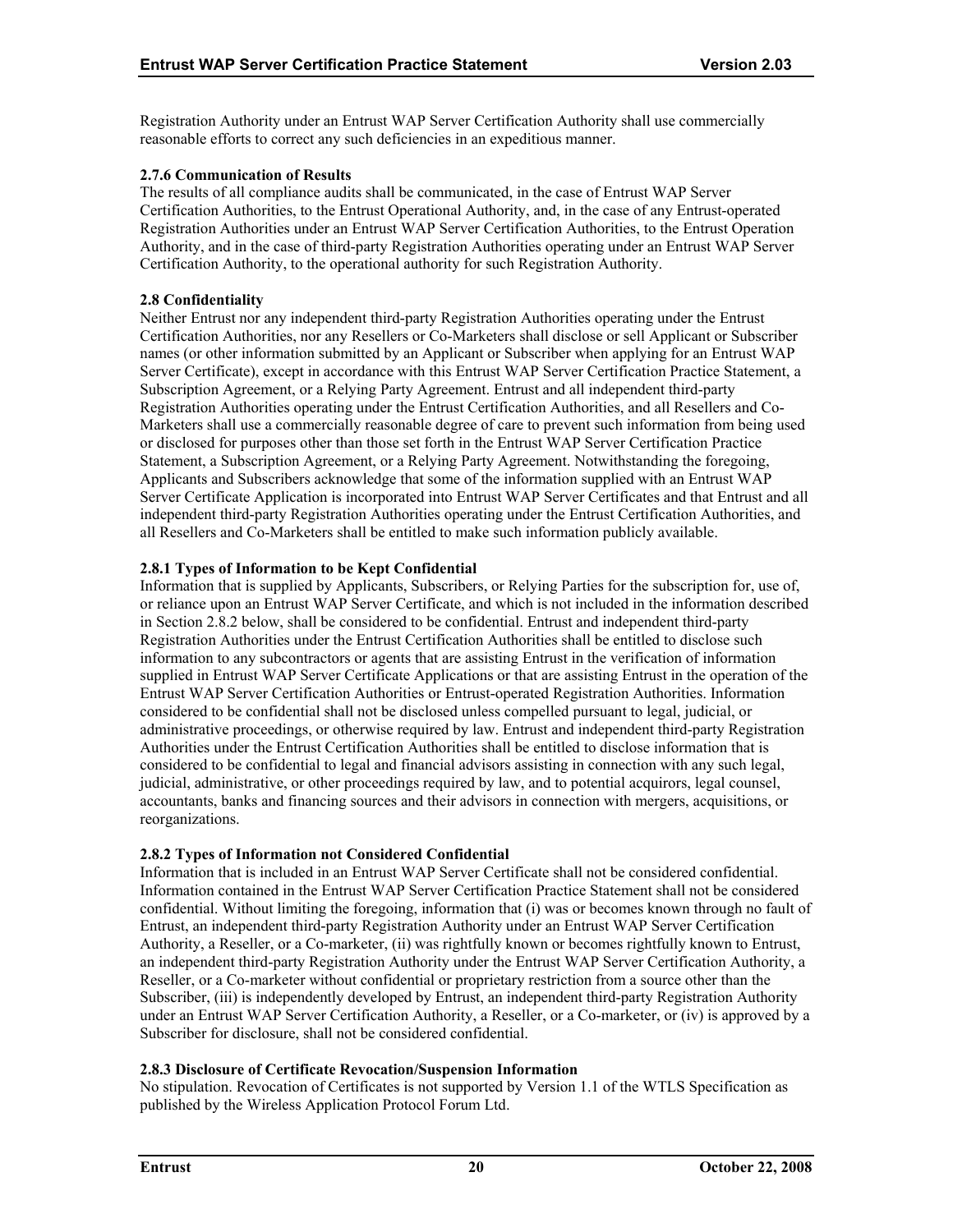# <span id="page-25-0"></span>**2.8.4 Release to Law Enforcement Officials**

Entrust, independent third-party Registration Authorities under an Entrust WAP Server Certification Authority, Resellers, and Co-marketers shall have the right to release information that is considered to be confidential to law enforcement officials in compliance with applicable law.

# **2.8.5 Release as Part of Civil Discovery**

Entrust, independent third-party Registration Authorities under an Entrust WAP Server Certification Authority, Resellers, and Co-marketers may disclose information that is considered confidential during the course of any arbitration, litigation, or any other legal, judicial, or administrative proceeding relating to such information. Any such disclosures shall be permissible provided that Entrust, the independent thirdparty Registration Authority, Reseller, or Co-marketer uses commercially reasonable efforts to obtain a court-entered protective order restricting the use and disclosure of any such information to the extent reasonably required for the purposes of such arbitration, litigation, or any other legal, judicial, or administrative proceeding.

# **2.8.6 Disclosure Upon Owner's Request**

Entrust, independent third-party Registration Authorities under an Entrust WAP Server Certification Authority, Resellers, and Co-marketers may disclose information provided to Entrust, such Registration Authority, Reseller or Co-marketer, by an Applicant, a Subscriber, or a Relying Party upon request of such Applicant, Subscriber, or Relying Party.

# **2.8.7 Other Information Release Circumstances**

No stipulation.

# **2.9 Intellectual Property Rights**

Entrust retains all right, title, and interest (including all intellectual property rights), in, to and under all Entrust WAP Server Certificates, except for any information that is supplied by an Applicant or a Subscriber and that is included in an Entrust WAP Server Certificate, which information shall remain the property of the Applicant or Subscriber. All Applicants and Subscribers grant to Entrust and any Registration Authorities operating under the Entrust Certification Authorities a non-exclusive, worldwide, paid-up, royalty-free license to use, copy, modify, publicly display, and distribute such information, by any and all means and through any and all media whether now known or hereafter devised for the purposes contemplated under the Entrust WAP Server Certification Practice Statement, the Subscriber's Subscription Agreement, and any Relying Party Agreements. Entrust and any Registration Authorities operating under the Entrust Certification Authorities shall be entitled to transfer, convey, or assign this license in conjunction with any transfer, conveyance, or assignment as contemplated in Section 2.4.2.7. Entrust grants to Subscribers and Relying Parties a non-exclusive, non-transferable license to use, copy, and distribute Entrust WAP Server Certificates, subject to such Entrust WAP Server Certificates being used as contemplated under the Entrust WAP Server Certification Practice Statement, the Subscriber's Subscription Agreement, and any Relying Party Agreements, and further provided that such Entrust WAP Server Certificates are reproduced fully and accurately and are not published in any publicly available database, repository, or directory without the express written permission of Entrust. Entrust grants permission to reproduce the Entrust WAP Server Certification Practice Statement provided that (i) the copyright notice on the first page of this Entrust WAP Server Certification Practice Statement is retained on any copies of the Entrust WAP Server Certification Practice Statement, and (ii) the Entrust WAP Server Certification Practice Statement is reproduced fully and accurately. Entrust retains all right, title, and interest (including all intellectual property rights), in, to and under the Entrust WAP Server Certification Practice Statement.

In no event shall Entrust or any independent third-party Registration Authority operating under an Entrust WAP Server Certification Authority, or any Resellers or Co-marketers, or any subcontractors, distributors, agents, suppliers, employees, or directors of any of the foregoing be liable to any Applicants, Subscribers, or Relying Parties or any other third parties for any losses, costs, liabilities, expenses, damages, claims, or settlement amounts arising from or relating to claims of infringement, misappropriation, dilution, unfair competition, or any other violation of any patent, trademark, copyright, trade secret, or any other intellectual property or any other right of person, entity, or organization in any jurisdiction arising from or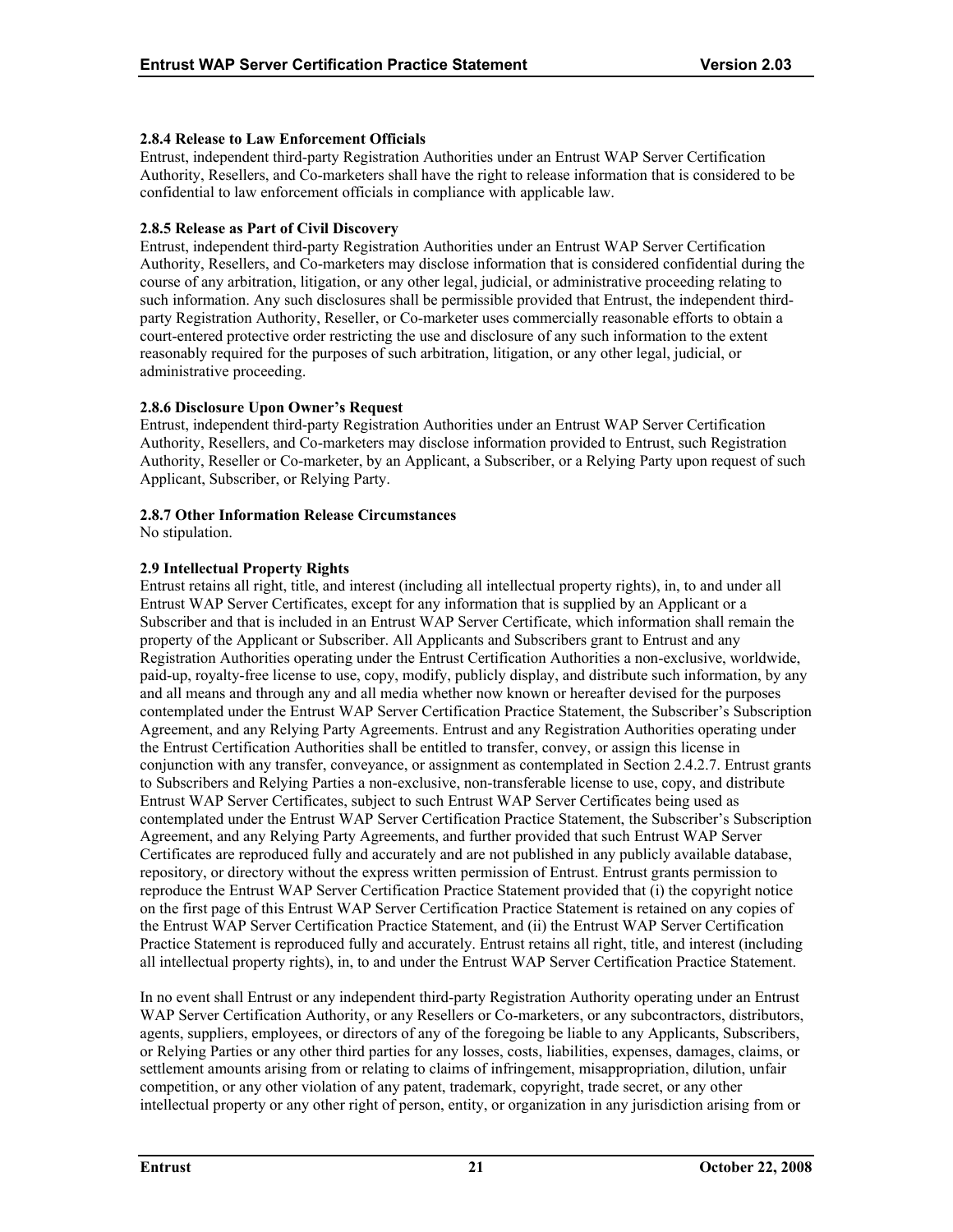relating to any Entrust WAP Server Certificate or arising from or relating to any services provided in relation to any Entrust WAP Server Certificate.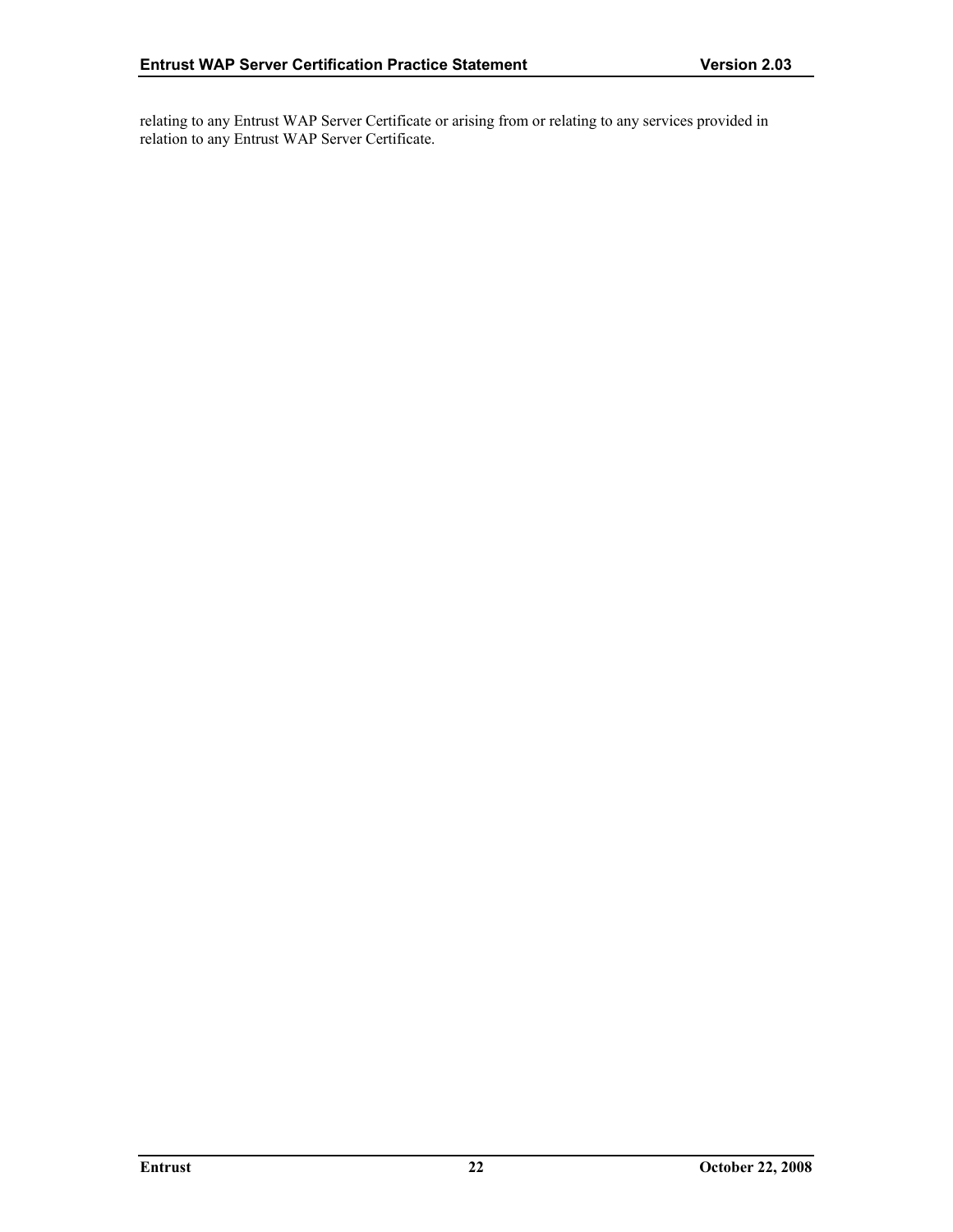# <span id="page-27-0"></span>**3. Identification and Authentication**

# **3.1 Initial Registration**

To obtain an Entrust WAP Server Certificate, an Applicant must: (i) generate a secure and cryptographically sound Key Pair, (ii) agree to all of the terms and conditions of the Entrust WAP Server Certification Practice Statement and the Subscription Agreement, (iii) complete and submit an Entrust WAP Server Certificate Application, providing all information requested by an Entrust-operated Registration Authority or by an independent third-party Registration Authority under an Entrust WAP Server Certification Authority (a "Registration Authority") without any errors, misrepresentation, or omissions. Upon an Applicant's completion of the Entrust WAP Server Certificate Application and acceptance of the terms and conditions of this Entrust WAP Server Certification Practice Statement and the Subscription Agreement, a Registration Authority or a third-party authorized by a Registration Authority shall perform limited verification of some of the information contained in the Entrust WAP Server Certificate Application. If the limited verification performed by a Registration Authority is successful, the Registration Authority may, in its sole discretion, request the issuance to the Applicant of an Entrust WAP Server Certificate from an Entrust WAP Server Certification Authority. If a Registration Authority refuses to request the issuance of an Entrust WAP Server Certificate, the Registration Authority shall (i) use commercially reasonable efforts to notify the Applicant by email of any reasons for refusal, and (ii) promptly refund any amounts that have been paid in connection with the Entrust WAP Server Certificate Application. In the event of successful verification of an Entrust WAP Server Certificate Application, the Registration Authority shall submit a request to an Entrust WAP Server Certification Authority for the issuance of an Entrust WAP Server Certificate and shall notify the Applicant by email once an Entrust WAP Server Certificate has been issued by the Entrust WAP Server Certification Authority. The Applicant will be provided with a URL that can be used to retrieve the Entrust WAP Server Certificate. Upon issuance of an Entrust WAP Server Certificate, neither Entrust nor any independent third-party Registration Authority operating under an Entrust WAP Server Certification Authority, nor any Resellers or Comarketers, or any subcontractors, distributors, agents, suppliers, employees, or directors of any of the foregoing shall have any obligation to perform any ongoing monitoring, investigation, or verification of the information provided in an Entrust WAP Server Certificate Application.

# **3.1.1 Types of Names**

The Subject names in an Entrust WAP Server Certificate comply with Version 1.1 of the WTLS Specification as published by the Wireless Application Protocol Forum Ltd. The Entrust WAP Server Certification Authorities shall use a single naming convention as set forth below. Each Entrust WAP Server Certificate shall contain the following information:

- (i) the "Country Name" which is an optional field (C) that is the two-letter ISO 3166 code for the country in which the Applicant is located and plans to host the Wireless Application Protocol server on which the Applicant is intending to install the Entrust WAP Server Certificate;
- (ii) the "Organization Name" which is an optional field is the name of the organization in the case of a corporation, partnership, or other entity. In the case of a sole proprietorship, the organization name can be the name of the owner;
- (iii) the "Service Name" which is an optional field which is used to distinguish different organizational groups within an organization (for example, to distinguish between human resources, marketing, and development); and
- (iv) the "Common Name" which is the fully qualified hostname or path used to identify the Wireless Application Protocol server on which the Applicant is intending to install the Entrust WAP Server Certificate.

# **3.1.2 Need for Names to Be Meaningful**

The value of the Common Name to be used in an Entrust WAP Server Certificate shall be the Applicant's fully qualified hostname or path that is used to identify the Wireless Application Protocol server on which the Applicant is intending to install the Entrust WAP Server Certificate.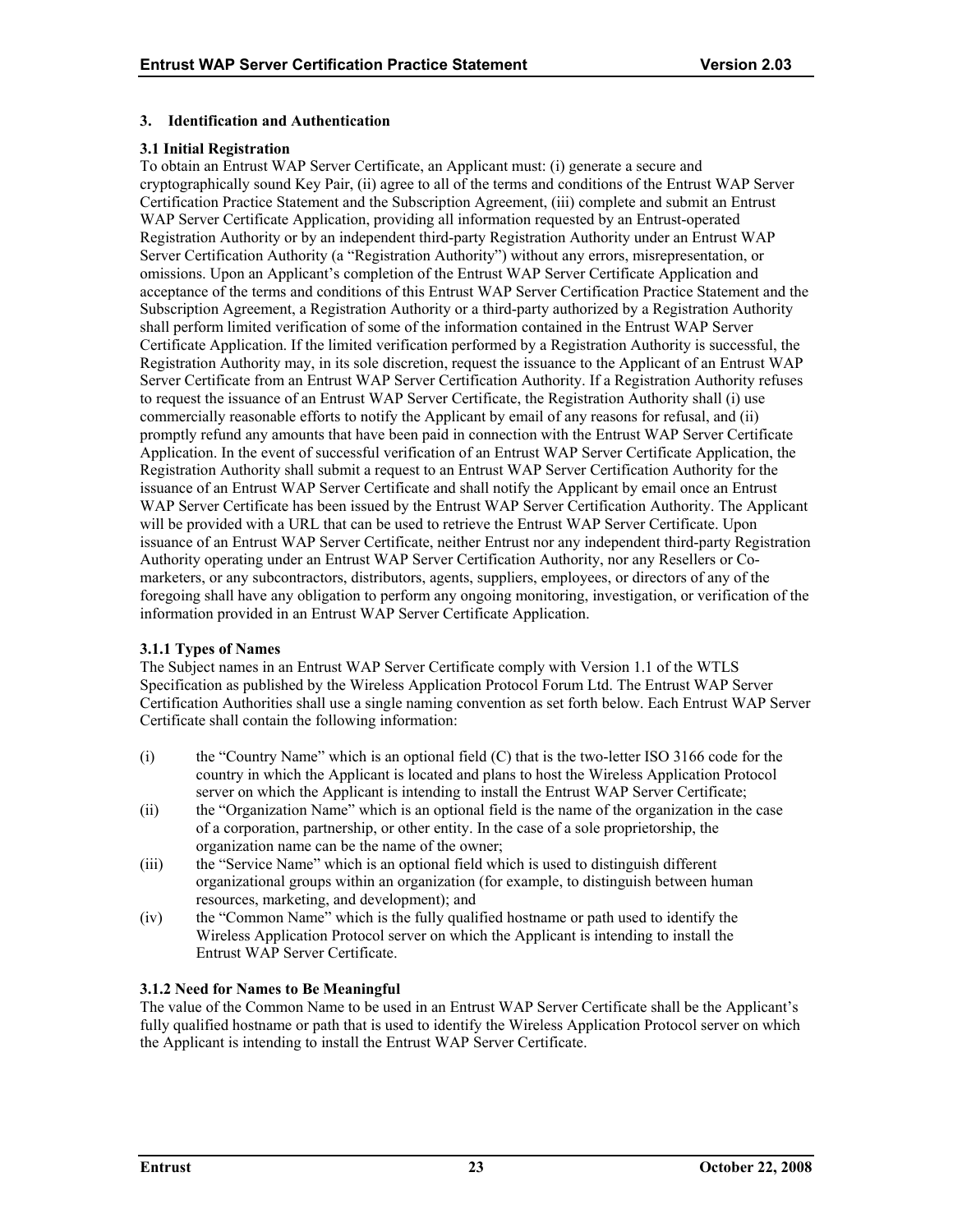# <span id="page-28-0"></span>**3.1.3 Rules for Interpreting Various Name Forms**

Subject names for Entrust WAP Server Certificates shall be interpreted as set forth in Sections 3.1.1 and 3.1.2.

# **3.1.4 Uniqueness of Names**

Names shall be defined unambiguously for each Subject in an Entrust Repository. The Distinguished Name attribute should be unique to the Wireless Application Protocol server to which it is issued, and is used to prevent two Entrust WAP Server Certificates from being assigned the same Subject name. Each Entrust WAP Server Certificate shall be issued a unique serial number within the name space of the issuing Entrust WAP Server Certification Authority.

# **3.1.5 Name Claim Dispute Resolution Procedure**

The Subject names in Entrust WAP Server Certificates are issued on a "first come, first served" basis. By accepting a Subject name for incorporation into an Entrust WAP Server Certificate, a Registration Authority operating under an Entrust WAP Server Certification Authority does not determine whether the use of such information infringes upon, misappropriates, dilutes, unfairly competes with, or otherwise violates any intellectual property right or any other rights of any person, entity, or organization in any jurisdiction. The Entrust WAP Server Certification Authorities and any Registration Authorities operating under the Entrust WAP Server Certification Authorities neither act as an arbitrator nor provide any dispute resolution between Subscribers or between Subscribers and third-party complainants in respect to the use of any information in an Entrust WAP Server Certificate. The Entrust WAP Server Certification Practice Statement does not bestow any procedural or substantive rights on any Subscriber or third-party complainant in respect to any information in an Entrust WAP Server Certificate. Neither the Entrust Certification Authorities nor any Registration Authorities operating under the Entrust WAP Server Certification Authorities shall in any way be precluded from seeking legal or equitable relief (including injunctive relief) in respect to any dispute between Subscribers or between Subscribers and third-party complainants or in respect to any dispute between Subscribers and an Entrust WAP Server Certification Authority or a Registration Authority operating under an Entrust WAP Server Certification Authority or between a third-party complainant and an Entrust WAP Server Certification Authority or a Registration Authority operating under an Entrust WAP Server Certification Authority arising out of any information in an Entrust WAP Server Certificate. Entrust WAP Server Certification Authorities and Registration Authorities operating under Entrust WAP Server Certification Authorities shall have the right to refuse to issue or to refuse to request the issuance of Entrust WAP Server Certificates upon receipt of a properly authenticated order from an arbitrator or court of competent jurisdiction in respect to information included in or which may be requested to be included in an Entrust WAP Server Certificate.

# **3.1.6 Recognition, Authentication and Role of Trademarks**

The revocation of Certificates is not supported in Version 1.1 of the Wireless Application Protocol and accordingly in the event of a dispute in which a third party alleges that the information contained in an Entrust WAP Server Certificate violates the trademark or other rights of such third party, Entrust WAP Server Certification Authorities and Registration Authorities operating under Entrust WAP Server Certification Authorities will not be able to take any action, such as possible revocation, in respect to an already issued Entrust WAP Server Certificate. In such a case, the disputing party shall be required to take action directly against the Subscriber to whom such Entrust WAP Server Certificate was issued. An Entrust WAP Server Certification Authority or a Registration Authority operating under an Entrust WAP Server Certification Authority may, in certain circumstances, refuse to issue or refuse to request the issuance of an Entrust WAP Server Certificate that may violate the trademark rights of a third-party complainant. In the event that a third-party complainant provides an Entrust WAP Server Certification Authority or a Registration Authority operating under an Entrust WAP Server Certification Authority with (i) a certified copy that is not more than three (3) months old of a trademark registration from the principal trademark office in any one of the United States, Canada, Japan, Australia or any of the member countries of the European Union, and further provided that such registration is still in full force and effect, and (ii) a copy of a prior written notice to the Subscriber of the Entrust WAP Server Certificate in dispute, stating that the complainant believes that information in the Subscriber's Entrust WAP Server Certificate violates the trademark rights of the complainant, and (iii) a representation by the complainant indicating the means of notice and basis for believing that such notice was received by the Subscriber of the Entrust WAP Server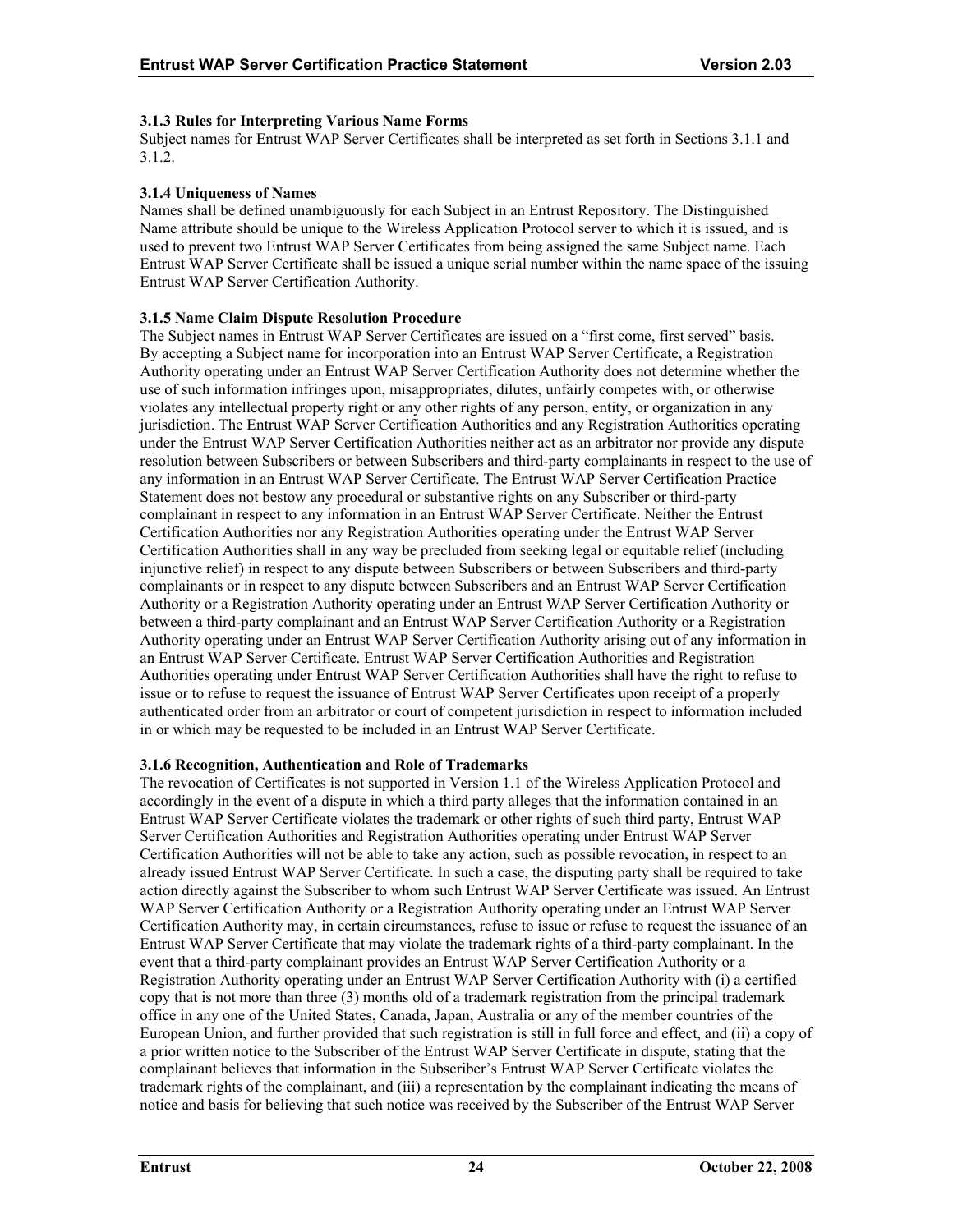<span id="page-29-0"></span>Certificate in dispute, an Entrust WAP Server Certification Authority or a Registration Authority operating under an Entrust WAP Server Certification Authority may initiate the following actions. The Entrust WAP Server Certification Authority or a Registration Authority operating under the Entrust WAP Server Certification Authority will determine whether the issue date of the Subscriber's Entrust WAP Server Certificate predates the registration date on the trademark registration provided by the complainant. In the event that the date of issuance of the Subscriber's Entrust WAP Server Certificate predates the trademark registration date, the Entrust WAP Server Certification Authority or a Registration Authority operating under the Entrust WAP Server Certification Authority will take no further action unless presented with an authenticated order from an arbitrator or court of competent jurisdiction. If the date of issuance of the Entrust WAP Server Certificate is after the registration date on the trademark registration provided by the complainant, the Entrust WAP Server Certification Authority or a Registration Authority operating under the Entrust WAP Server Certification Authority shall request that the Subscriber provide a proof of ownership for the Subscriber's own corresponding trademark from the principal trademark office in any one of the United States, Canada, Japan, Australia or any of the member countries of the European Union. If the Subscriber can provide a certified copy, as set forth above, that predates or was issued on the same date as the complainant's trademark, the Entrust WAP Server Certification Authority and the Registration Authorities operating under an Entrust WAP Server Certification Authority will take no further action unless presented with an authenticated order from an arbitrator or court of competent jurisdiction. If the Subscriber does not respond within ten (10) Business Days, or if the date on the certified copy of the trademark registration provided by the Subscriber postdates the certified copy of the trademark registration provided by the complainant, then the Entrust WAP Server Certification Authority and the Registration Authorities operating under that Entrust WAP Server Certification Authority will not issue or will not request the issuance to the Subscriber of any additional Entrust WAP Server Certificates containing such disputed information.

If a Subscriber files litigation against a complainant, or if a complainant files litigation against a Subscriber, and such litigation is related to information in an issued Entrust WAP Server Certificate, and if the party instigating the litigation provides an Entrust WAP Server Certification Authority or a Registration Authority operating under an Entrust WAP Server Certification Authority with a copy of the file-stamped compliant or statement of claim, the Entrust WAP Server Certification Authority or the Registration Authority operating under an Entrust WAP Server Certification Authority that was presented with the complaint or statement of claim will not issue or request the issuance of any additional Entrust WAP Server Certificates containing such information during the period of the litigation. In the event of litigation as contemplated above, Entrust WAP Server Certification Authorities and Registration Authorities operating under the Entrust WAP Server Certification Authorities will comply with any directions by a court in respect to an Entrust WAP Server Certificate in dispute without the necessity of being named as a party to the litigation. If named as a party in any litigation in respect to an Entrust WAP Server Certificate, Entrust or any third party operating a Registration Authority under an Entrust WAP Server Certification Authority shall be entitled to take any action that it deems appropriate in responding to or defending such litigation. Any Subscriber or Relying Party that becomes involved in any litigation shall remain subject to all of the terms and conditions of the Entrust WAP Server Certification Practice Statement, the Subscriber's Subscription Agreement, and the Relying Party's Relying Party Agreement.

Registration Authorities operating under an Entrust WAP Server Certification Authority shall notify the Entrust WAP Server Certification Authority of any disputes of which such Registration Authority is aware and which relate to any information contained in an Entrust WAP Server Certificate whose issuance was requested by such Registration Authority.

# **3.1.7 Method to Prove Possession of Private Key**

If the software generating a CSR supports proof possession tests for CSRs created using reversible asymmetric algorithms (such as RSA). Registration Authorities operating under the Entrust WAP Server Certification Authorities will perform such proof of possession tests by validating the signature on the CSR submitted by the Applicant with the Entrust WAP Server Certificate Application. In the event that the software generating a CSR does not support such proof of possession tests, Registration Authorities operating under the Entrust WAP Server Certification Authorities will reject such CSRs.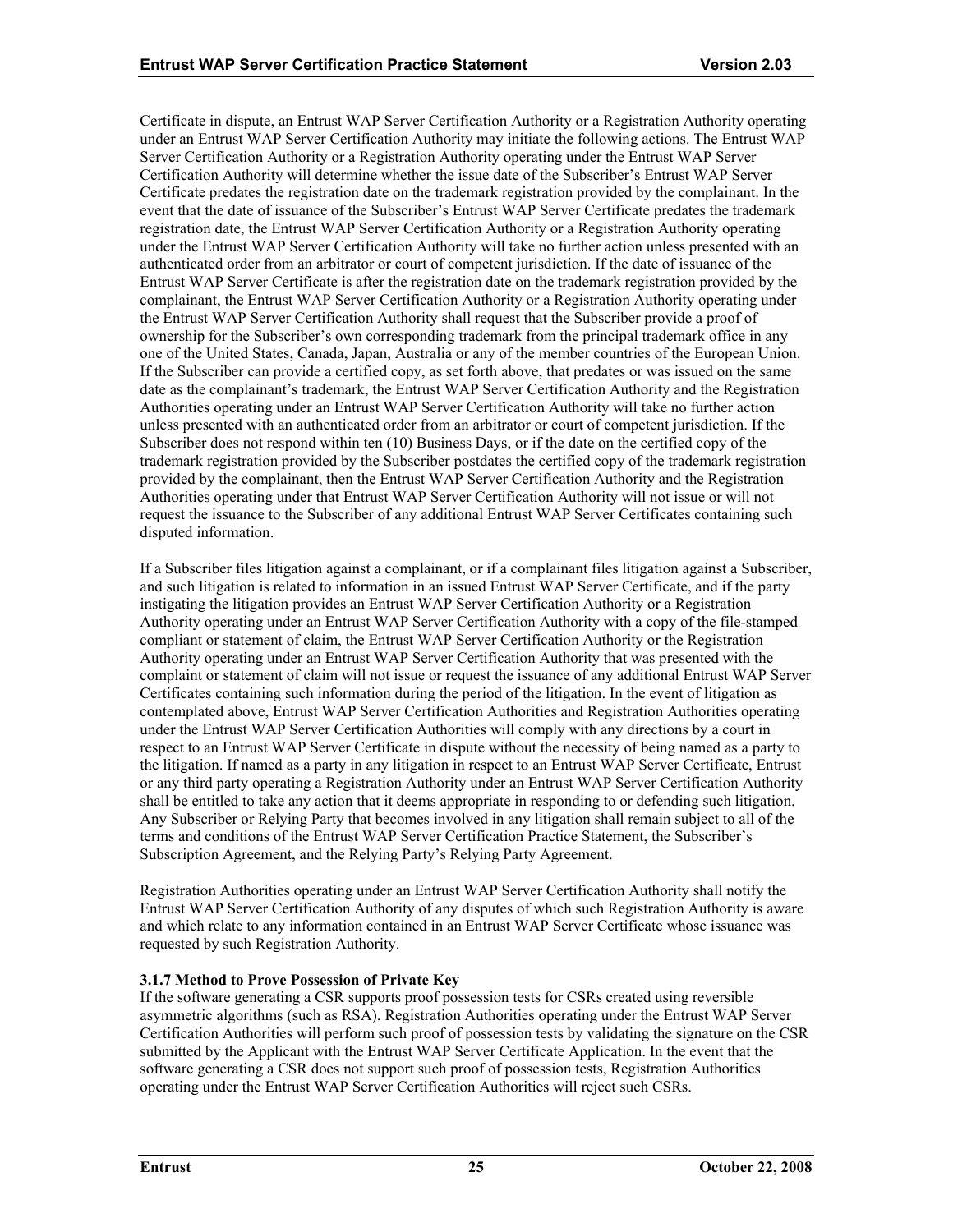# <span id="page-30-0"></span>**3.1.8 Authentication of Organizational Identity**

Registration Authorities operating under the Entrust WAP Server Certification Authorities shall perform a limited verification of any organizational identities that are submitted by an Applicant or Subscriber. Registration Authorities operating under the Entrust WAP Server Certification Authorities shall determine whether the organizational identity, address, and domain name provided with an Entrust WAP Server Certificate Application are consistent with information contained in third-party databases and/or governmental sources. The information and sources used for the limited verification of Entrust WAP Server Certificate Applications may vary depending on the jurisdiction of the Applicant or Subscriber. In the case of organizational identities that are not registered with any governmental sources, Registration Authorities operating under the Entrust WAP Server Certification Authorities shall use commercially reasonable efforts to confirm the existence of the organization. Such commercially reasonable efforts may include inquiries with banks or other trustworthy persons or institutions. Registration Authorities operating under the Entrust WAP Server Certification Authorities shall comply with all verification practices mandated by the Entrust Policy Authority.

The Entrust Policy Authority may, in its discretion, update verification practices to improve the organization identity verification process. Any changes to verification practices shall be published pursuant to the standard procedures for updating the Entrust WAP Server Certification Practice Statement.

# **3.1.9 Authentication of Individual Identity**

Registration Authorities operating under the Entrust WAP Server Certification Authorities shall perform a limited verification of any individual identities that are submitted by an Applicant or Subscriber. In order to establish the accuracy of an individual identity, the individual shall be required to submit a copy of picture identification to a Registration Authority operating under an Entrust WAP Server Certification Authority. The type of identification that is appropriate for proper identification shall be dependent on the jurisdiction of the Applicant.

The Entrust Policy Authority may, in its discretion, update verification practices to improve the individual identity verification process. Any changes to verification practices shall be published pursuant to the standard procedures for updating the Entrust WAP Server Certification Practice Statement.

# **3.2 Routine Rekey**

Each Entrust WAP Server Certificate shall contain a Certificate expiration date. The reason for having an expiration date for a Certificate is to minimize the exposure of the Key Pair associated with the Certificate. For this reason, when issuing an Entrust WAP Server Certificate, Entrust recommends that a new Key Pair be generated and that the new Public Key of this Key Pair be submitted with the Applicant's Entrust WAP Server Certificate Application. Entrust does not renew Entrust WAP Server Certificates, accordingly, if a Subscriber wishes to continue to use an Entrust WAP Server Certificate beyond the expiry date for the current Entrust WAP Server Certificate, the Subscriber must apply for a new Entrust WAP Server Certificate and replace the Entrust WAP Server Certificate that is about to expire. In order to obtain another Entrust WAP Server Certificate, the Subscriber will be required to complete the initial application process, as described in Section 3.1.

The Registration Authority that processed the Subscriber's Entrust WAP Server Certificate Application shall make a commercially reasonable effort to notify Subscribers of the pending expiration of their Entrust WAP Server Certificate by sending an email to the technical contact listed in the corresponding Entrust WAP Server Certificate Application. Upon expiration of an Entrust WAP Server Certificate, the Subscriber shall immediately cease using such Entrust WAP Server Certificate and shall remove such Entrust WAP Server Certificate from any devices and/or software in which it has been installed.

# **3.3 Rekey After Revocation**

No stipulation. Revocation of Certificates is not supported by Version 1.1 of the WTLS Specification as published by the Wireless Application Protocol Forum Ltd.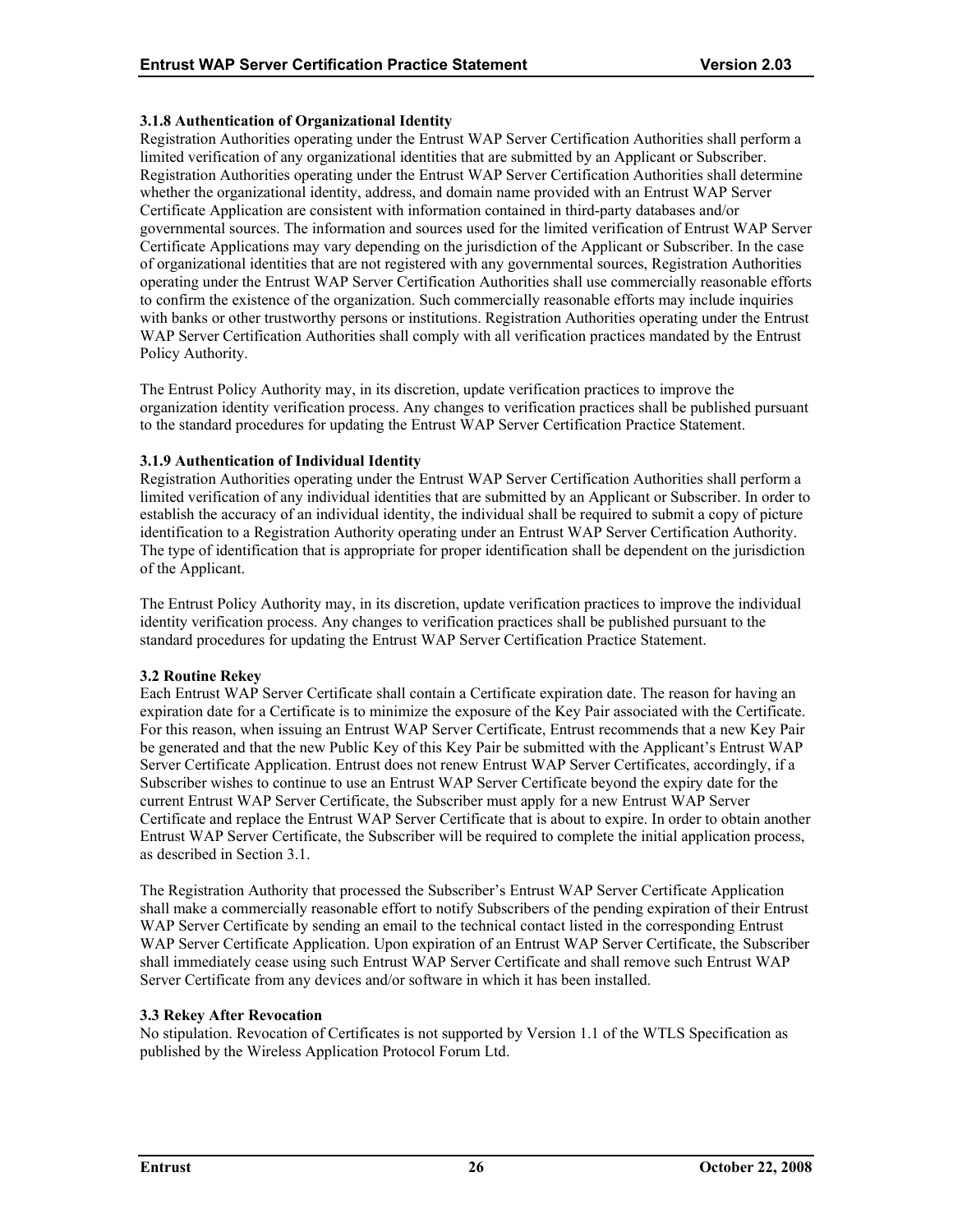# <span id="page-31-0"></span>**3.4 Revocation Request**

No stipulation. Revocation of Certificates is not supported by Version 1.1 of the WTLS Specification as published by the Wireless Application Protocol Forum Ltd.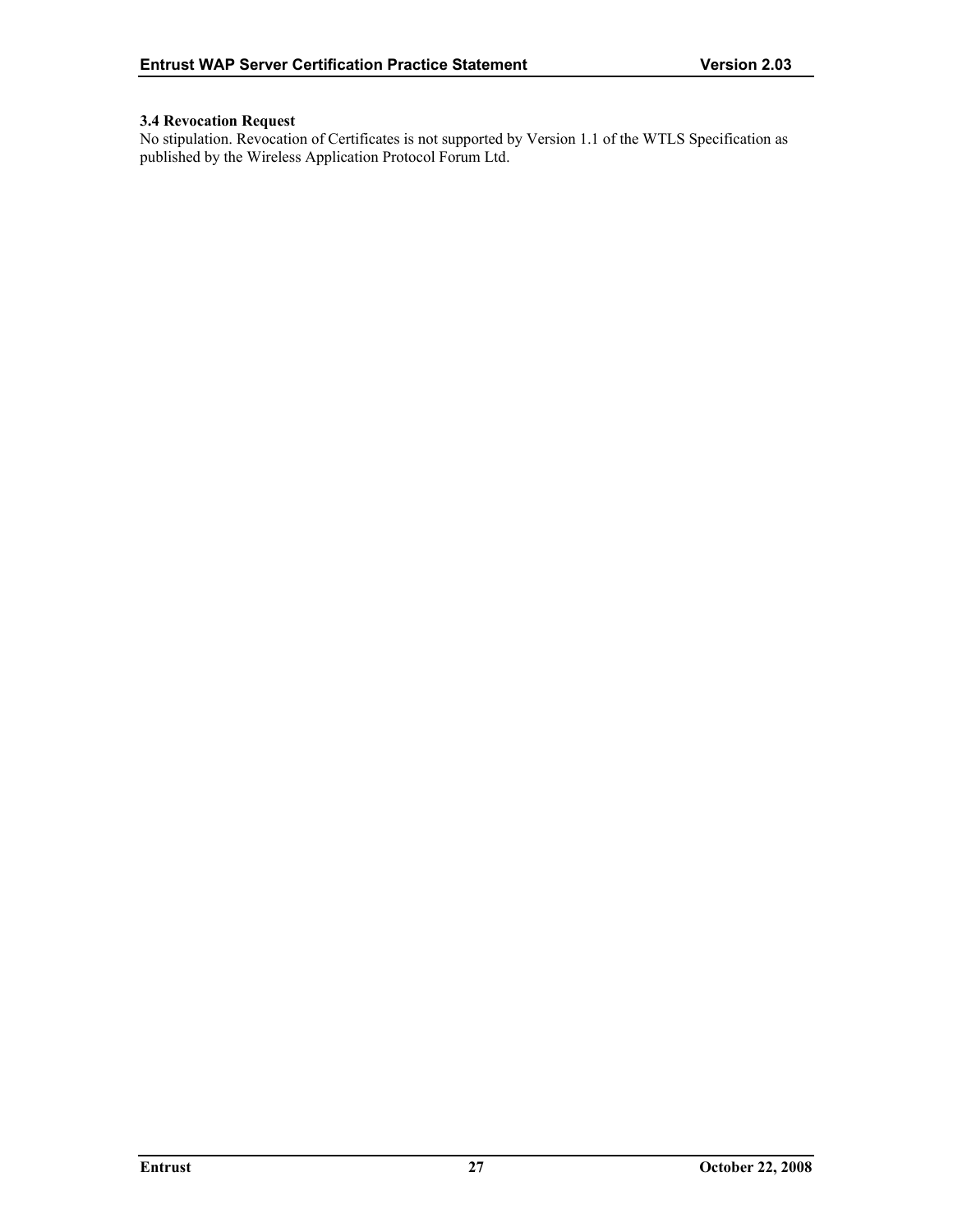# <span id="page-32-0"></span>**4. Operational Requirements**

# **4.1 Certificate Application**

To obtain an Entrust WAP Server Certificate, an Applicant must follow the procedures described in section 3.1 of the Entrust WAP Server Certification Practice Statement. An Entrust-operated Registration Authority or an independent third-party Registration Authority operating under an Entrust WAP Server Certification Authority shall follow the procedures described in Sections 3.1.8 and 3.1.9 to perform limited verification of the identity of the Applicant.

#### **4.2 Certificate Issuance**

After performing limited verification of the information provided by an Applicant with an Entrust WAP Server Certificate Application, a Registration Authority operating under an Entrust WAP Server Certification Authority may request that an Entrust WAP Server Certification Authority issue an Entrust WAP Server Certificate. Upon receipt of a request from a Registration Authority operating under an Entrust WAP Server Certification Authority, that Entrust WAP Server Certification Authority may generate and digitally sign an Entrust WAP Server Certificate in accordance with the Certificate profile described in Section 7 of this Entrust WAP Server Certification Practice Statement.

#### **4.3 Certificate Acceptance**

Entrust WAP Server Certificates generated by an Entrust WAP Server Certification Authority will be placed in an Entrust Repository. Once an Entrust WAP Server Certificate has been generated and placed in an Entrust Repository, the Registration Authority that requested the issuance of the Entrust WAP Server Certificate shall use commercially reasonable efforts to notify the Applicant by email that the Entrust WAP Server Certificate requested by the Applicant is available.

# **4.4 Certificate Suspension and Revocation**

No stipulation. Revocation of Certificates is not supported by Version 1.1 of the WTLS Specification as published by the Wireless Application Protocol Forum Ltd.

#### **4.4.1 Circumstances for Revocation**

No stipulation. Revocation of Certificates is not supported by Version 1.1 of the WTLS Specification as published by the Wireless Application Protocol Forum Ltd.

#### **4.4.2 Who Can Request Revocation**

No stipulation. Revocation of Certificates is not supported by Version 1.1 of the WTLS Specification as published by the Wireless Application Protocol Forum Ltd.

#### **4.4.3 Procedure for Revocation Request**

No stipulation. Revocation of Certificates is not supported by Version 1.1 of the WTLS Specification as published by the Wireless Application Protocol Forum Ltd.

#### **4.4.4 Revocation Request Grace Period**

No stipulation. Revocation of Certificates is not supported by Version 1.1 of the WTLS Specification as published by the Wireless Application Protocol Forum Ltd.

#### **4.4.5 Circumstances for Suspension**

Entrust WAP Server Certification Authorities do not suspend Entrust WAP Server Certificates.

#### **4.4.6 Who Can Request Suspension**

Entrust WAP Server Certification Authorities do not suspend Entrust WAP Server Certificates.

#### **4.4.7 Procedure for Suspension Request**

Entrust WAP Server Certification Authorities do not suspend Entrust WAP Server Certificates.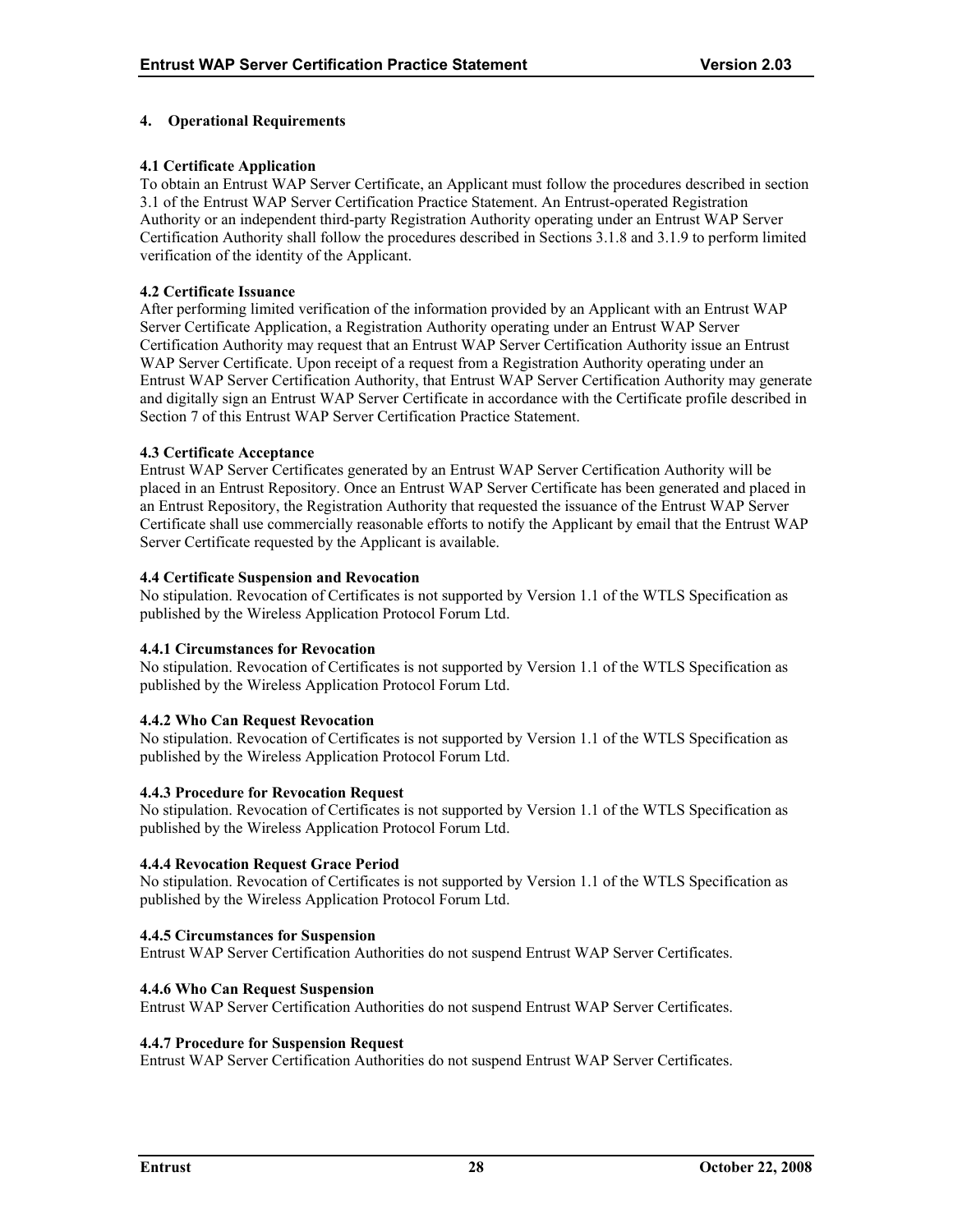# <span id="page-33-0"></span>**4.4.8 Limits on Suspension Period**

Entrust WAP Server Certification Authorities do not suspend Entrust WAP Server Certificates.

# **4.4.9 CRL Issuance Frequency**

No stipulation. Revocation of Certificates is not supported by Version 1.1 of the WTLS Specification as published by the Wireless Application Protocol Forum Ltd.

#### **4.4.10 CRL Checking Requirements**

No stipulation. Revocation of Certificates is not supported by Version 1.1 of the WTLS Specification as published by the Wireless Application Protocol Forum Ltd.

# **4.4.11 On-line Revocation/Status Checking Availability**

No stipulation. Revocation of Certificates is not supported by Version 1.1 of the WTLS Specification as published by the Wireless Application Protocol Forum Ltd.

# **4.4.12 On-line Revocation Checking Requirements**

No stipulation. Revocation of Certificates is not supported by Version 1.1 of the WTLS Specification as published by the Wireless Application Protocol Forum Ltd.

# **4.4.13 Other Forms of Revocation Advertisements Available**

No other mechanisms are provided.

# **4.4.14 Checking Requirements For Other Forms of Revocation Advertisements**

No stipulation.

# **4.4.15 Special Requirements Re Key Compromise**

If a Subscriber suspects or knows that the Private Key corresponding to the Public Key contained in the Subscriber's Entrust WAP Server Certificate has been Compromised, the Subscriber shall immediately notify the Registration Authority that processed the Subscriber's Entrust WAP Server Certificate Application of such suspected or actual Compromise. The Subscriber shall immediately stop using such Entrust WAP Server Certificate and shall remove such Entrust WAP Server Certificate from any devices and/or software in which such Entrust WAP Server Certificate has been installed. The Subscriber shall be responsible for investigating the circumstances of such Compromise or suspected Compromise and for notifying any Relying Parties that may have been affected by such Compromise or suspected Compromise.

#### **4.5 Security Audit Procedures**

Significant security events in the Entrust WAP Server Certification Authorities are automatically timestamped and recorded as audit logs in audit trail files. The audit trail files are processed (reviewed for policy violations or other significant events) on a regular basis. Authentication codes are used in conjunction with the audit trail files to protect against modification of audit logs. Audit trail files are archived periodically. All files including the latest audit trail file are moved to back-up media and stored in a secure archive facility.

#### **4.6 Records Archival**

The audit trail files and databases for Entrust WAP Server Certification Authorities are both archived. The archive of an Entrust WAP Server Certification Authorities' database is retained for at least three (3) years. Archives of audit trail files are retained for at least one (1) year. The databases for Entrust WAP Server Certification Authorities are encrypted and protected by Entrust software master keys. The archive media is protected through storage in a restricted-access facility to which only Entrust-authorized personnel have access. Archive files are backed up as they are created. Originals are stored on-site and housed with an Entrust WAP Server Certification Authority system. Backup files are stored at a secure and separate geographic location.

#### **4.7 Key Changeover**

Entrust WAP Certification Authorities will be retired from service at the end of their respective lifetimes as defined in §6.3. New WAP Certification Authorities with new key pairs will be created as required to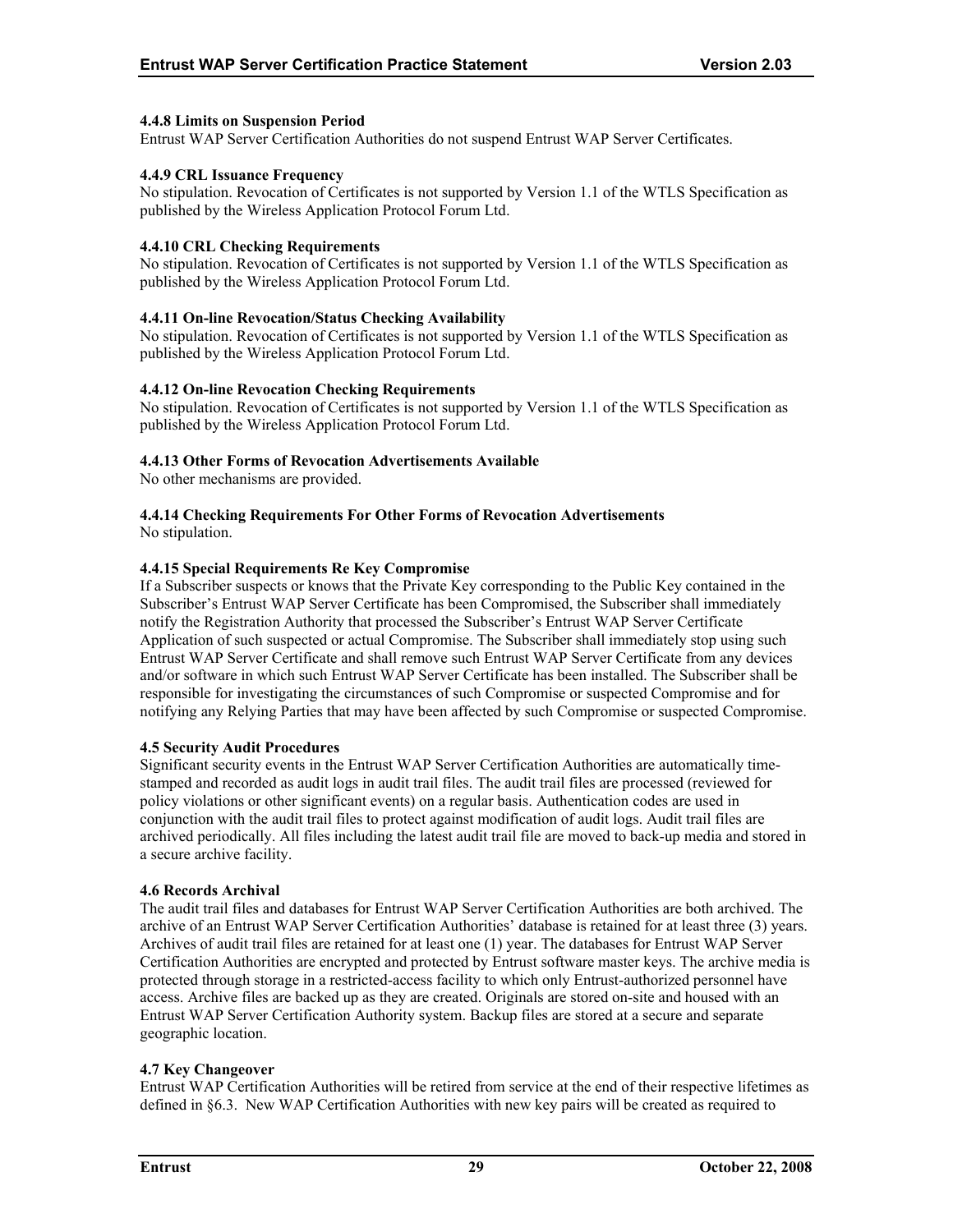<span id="page-34-0"></span>support the continuation of Entrust WAP Certification Authority Services. The WAP Certification Authority termination process will be performed such that it causes minimal disruption to Subscribers and Relying Parties.

# **4.8 Compromise and Disaster Recovery**

Entrust WAP Server Certification Authorities have a disaster recovery plan to provide for timely recovery of services in the event of a system outage.

Entrust requires rigorous security controls to maintain the integrity of Entrust WAP Server Certification Authorities. The Compromise of the Private Key used by an the Entrust WAP Server Certification Authority is viewed by Entrust as being very unlikely, however, Entrust has policies and procedures that will be employed in the event of such a Compromise. At a minimum, all Subscribers shall be informed as soon as practicable of such a Compromise and information shall be posted in the Entrust Repository.

#### **4.9 CA Termination**

In the event that an Entrust WAP Server Certification Authority ceases operation, all Entrust WAP Server Certificates issued by such Entrust WAP Server Certification Authority shall expire at the end of their validity periods.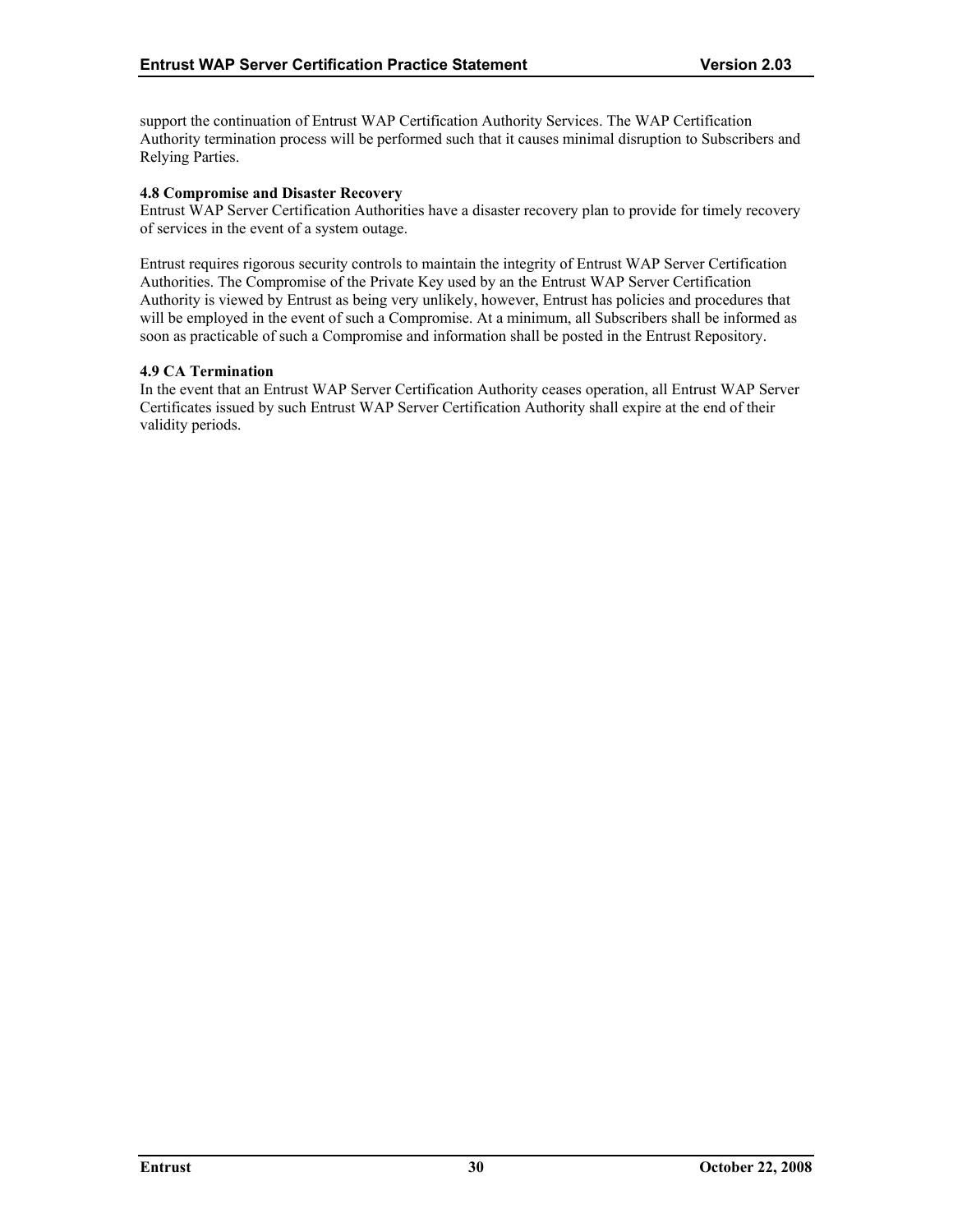# <span id="page-35-0"></span>**5. Physical, Procedural, and Personnel Security Controls**

# **5.1 Physical Controls**

# **5.1.1 Site Location and Construction**

The hardware and software for an Entrust WAP Certification Authority is located in a secure facility with physical security and access control procedures that meet or exceed industry standards. The CA equipment is located in a Security zone that is physically separated from Entrust's other systems so that only authorized CA personnel can access it.

#### **5.1.2 Physical Access**

The room containing the Entrust Authority software is designated a two (2) person zone, and controls are used to prevent a person from being in the room alone. Alarm systems are used to notify security personnel of any violation of the rules for access to an Entrust WAP Certification Authority.

# **5.1.3 Power and Air Conditioning**

The Security zone is equipped with:

- Filtered, conditioned, power connected to an appropriately sized UPS and generator;
- Heating, ventilation, and air conditioning appropriate for a commercial data processing facility; and
- Emergency lighting.

The environmental controls conform to local standards and are appropriately secured to prevent unauthorized access and/or tampering with the equipment. Temperature control alarms and alerts are activated upon detection of threatening temperature conditions.

#### **5.1.4 Water Exposures**

No liquid, gas, exhaust, etc. pipes traverse the controlled space other than those directly required for the area's HVAC system and for the pre-action fire suppression system. Water pipes for the pre-action fire suppression system are only filled on the activation of multiple fire alarms.

#### **5.1.5 Fire Prevention and Protection**

The Entrust facility is fully wired for fire detection, alarm and suppression. Routine, frequent inspections of all systems are made to assure adequate operation.

#### **5.1.6 Media Storage**

All media is stored away from sources of heat and from obvious sources of water or other obvious hazards. Electromagnetic media (e.g. tapes) are stored away from obvious sources of strong magnetic fields. Archived material is stored in a room separate from the CA equipment until it is transferred to the archive storage facility.

#### **5.1.7 Waste Disposal**

Waste is removed or destroyed in accordance with industry best practice. Media used to store sensitive data is destroyed, such that the information is unrecoverable, prior to disposal.

#### **5.1.8 Off-site Backup**

As stipulated in §4.6.

#### **5.2 Procedural Controls**

An Entrust WAP Server Certification Authority has a number of trusted roles for sensitive operations of the Entrust WAP Server Certification Authority software. To gain access to the Entrust Authority software used in an Entrust WAP Server Certification Authority, operational personnel must undergo background investigations. Certification Authority operations related to adding administrative personnel or changing Entrust WAP Server Certification Authority policy settings require more than one (1) person to perform the operation.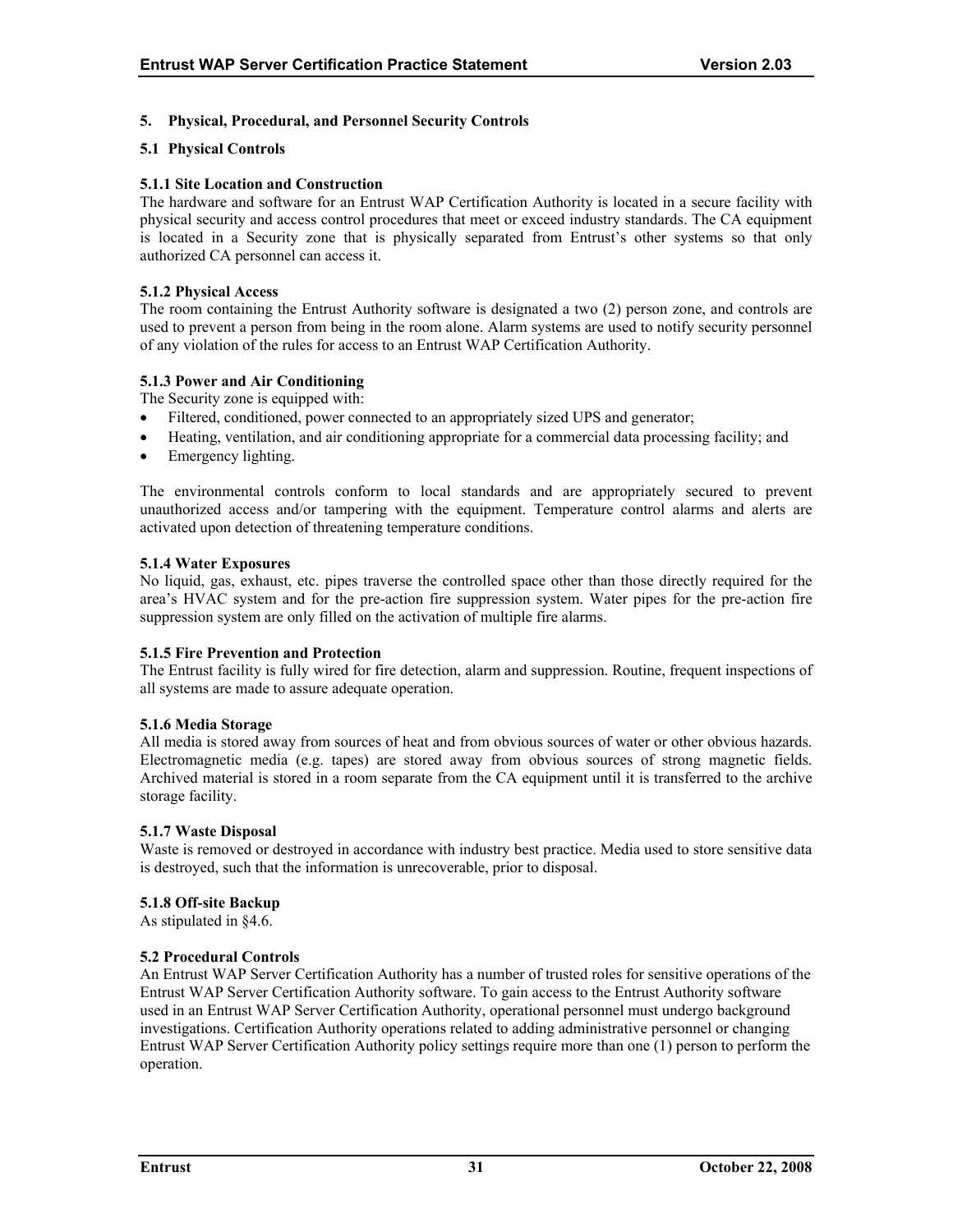# <span id="page-36-0"></span>**5.3 Personnel Controls**

Operational personnel for an Entrust WAP Server Certification Authority will not be assigned other responsibilities that conflict with their operational responsibilities for the Entrust WAP Server Certification Authority. The privileges assigned to operational personnel for an Entrust WAP Server Certification Authority will be limited to the minimum required to carry out their assigned duties.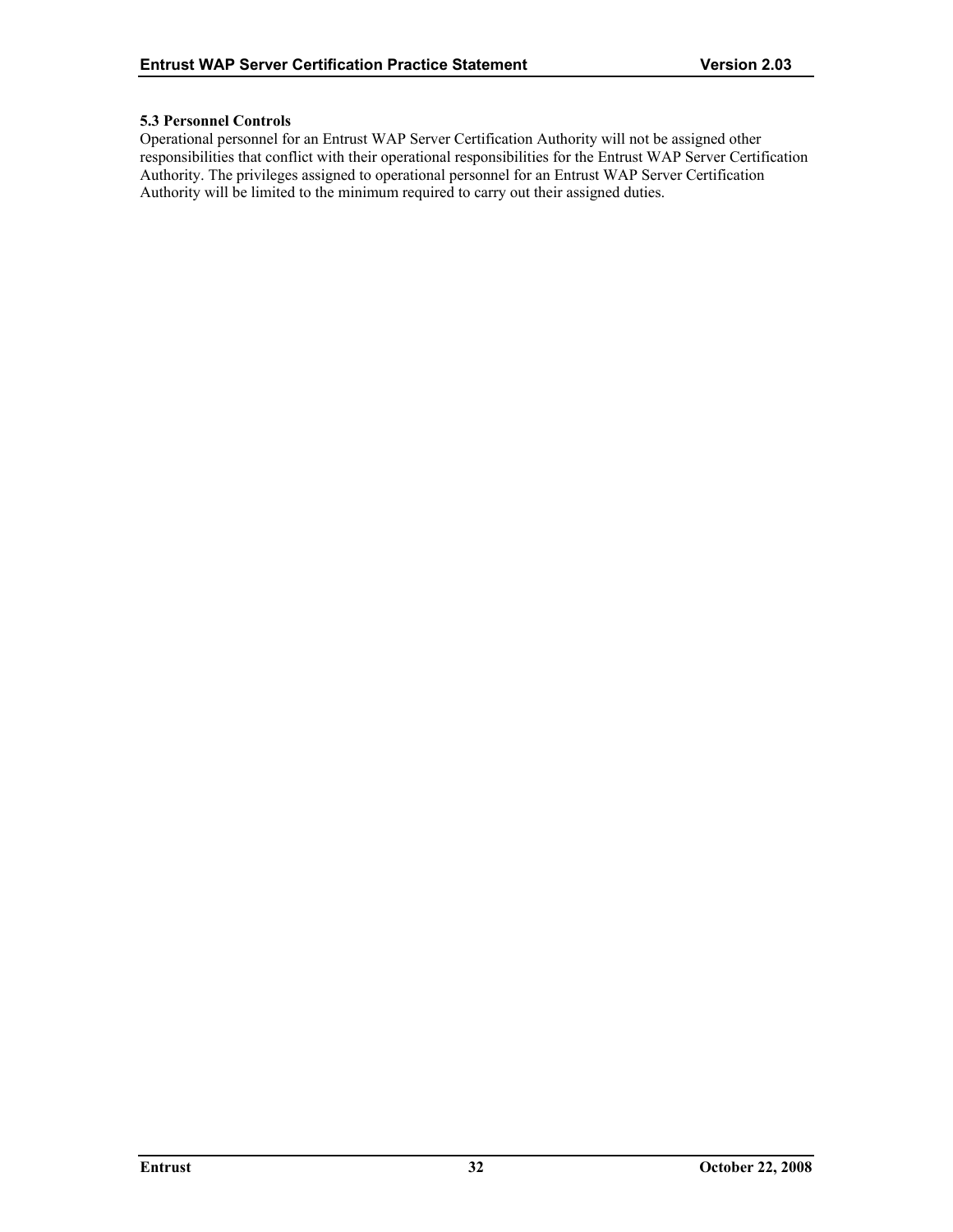# <span id="page-37-0"></span>**6. Technical Security Controls**

# **6.1 Key Pair Generation and Installation**

#### **6.1.1 Key Pair Generation**

The signing Key Pair for an Entrust WAP Server Certification Authority is created during the initial start up of the Entrust/Master Control application and is protected by the master key for such Entrust WAP Server Certification Authority. Hardware key generation is used which is compliant to at least FIPS 140-1 level 3.

The Applicant is responsible for generating their Key Pair for Entrust WAP Server Certificates. Key Pair generation is typically performed using the key generation utility provided with the secure server software.

# **6.1.2 Private Key Delivery to Entity**

Not applicable.

#### **6.1.3 Public Key Delivery to Certificate Issuer**

The Public Key to be included in an Entrust WAP Server Certificate is delivered to Entrust WAP Server Certification Authorities in a Certificate Signing Request (CSR) as part of the Entrust WAP Server Certificate Application process.

# **6.1.4 CA Public Key Delivery to Users**

The Public-Key Certificate for Entrust WAP Server Certification Authorities is self-signed.

# **6.1.5 Key Sizes**

For legacy reasons the minimum key size for Entrust WAP Certificate Authorities is 1024 bit RSA. Entrust recommends that end-user Subscribers generate 1024 bit RSA key pairs. Entrust Certification Authorities may not approve an Entrust Certificate generated with a key pair size of 512 bit RSA or less.

#### **6.1.6 Public-Key Parameters Generation**

The Subscriber Wireless Application Protocol server software controls which Public-Key parameters are used.

#### **6.1.7 Parameter Quality Checking**

The quality of the Public-Key parameters is governed by the Subscriber Wireless Application Protocol server software that generates the parameters. Neither Entrust nor any independent third-party Registration Authority operating under an Entrust WAP Server Certification Authority, nor any Resellers or Comarketers, or any subcontractors, distributors, agents, suppliers, employees, or directors of any of the foregoing make any representations or provide any representations, warranties or conditions whatsoever about the quality of the Public Key contained in an Entrust WAP Server Certificate.

#### **6.1.8 Hardware/Software Key Generation**

The method for generating the Subscriber's Key Pair associated with an Entrust WAP Server Certificate is solely under the control of the Subscriber, and neither Entrust nor any independent third-party Registration Authority operating under an Entrust WAP Server Certification Authority, nor any Resellers or Comarketers, or any subcontractors, distributors, agents, suppliers, employees, or directors of any of the foregoing shall have any responsibility or liability whatsoever for the generation of the Subscriber's Key Pair.

#### **6.1.9 Key Usage Purposes**

Version 1.1 of the WTLS Specification as published by the Wireless Application Protocol Forum Ltd. does not provide for key usage. Subscribers shall only use Entrust WAP Server Certificates for Wireless Application Protocol servers. Subscribers shall not use Entrust WAP Server Certificates to sign other **Certificates**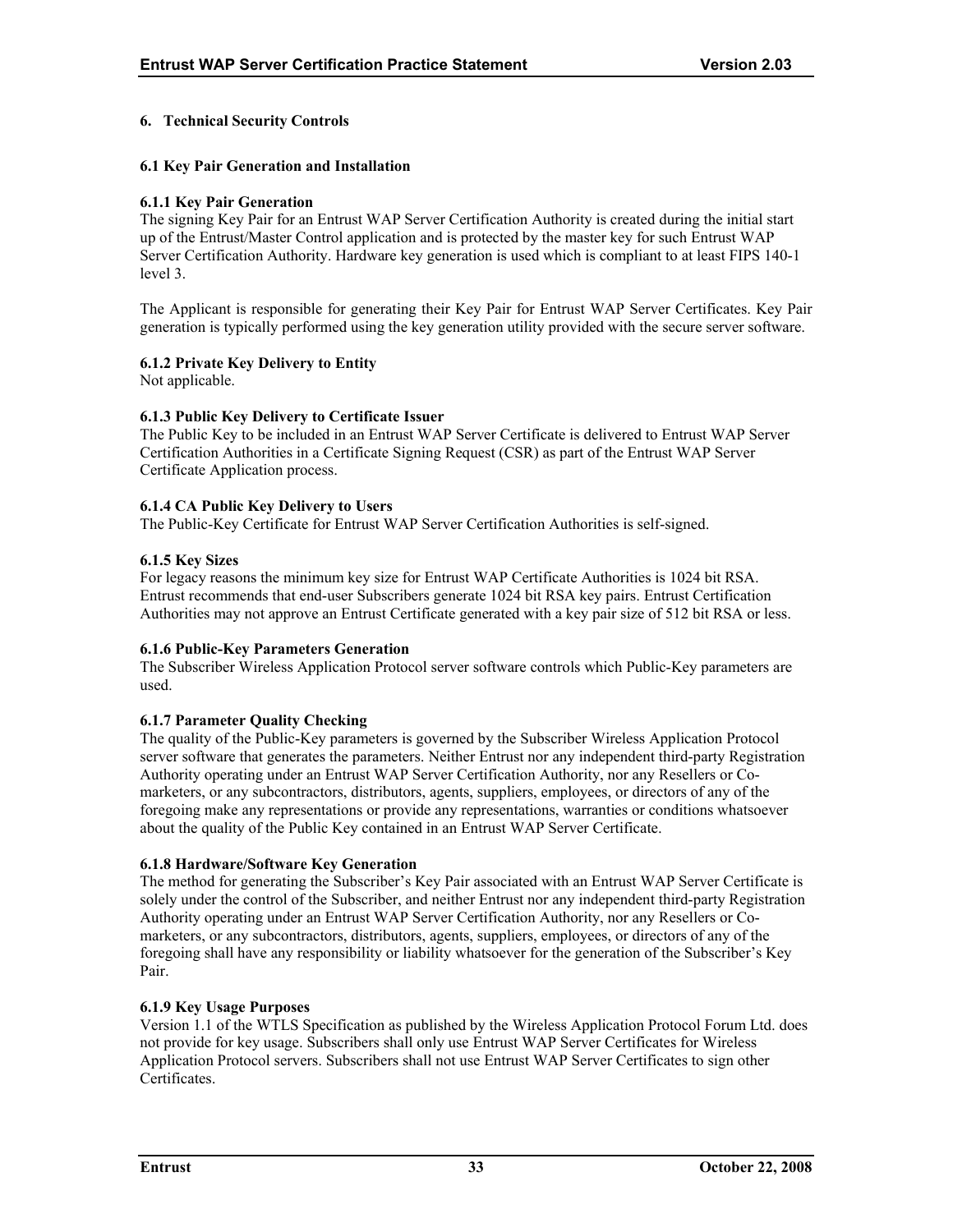# <span id="page-38-0"></span>**6.2 Private Key Protection**

The Entrust WAP Certification Authorities use Entrust Authority software in conjunction with hardware certified to FIPS 140 level 3 to protect the Entrust WAP Certification Authorities' Private Keys. Backups of the Entrust WAP Certification Authorities' Private Keys were made during the initial installation and setup of the Entrust Authority software and are stored on FIPS 140 Level 3 tokens. The backup tokens are held in secure facilities under two-person control. Entrust does not escrow the Entrust WAP Certification Authorities' Private Keys.

Subscribers are responsible for protecting the Private Key associated with the Public Key in the Subscriber's Entrust Certificate.

#### **6.3 Other Aspects of Key Pair Management**

The maximum lifetime for Entrust WAP Server Certification Authorities' Key Pairs is 20 years.

# **6.4 Activation Data**

No stipulation.

# **6.5 Computer Security Controls**

The workstations on which the Entrust WAP Server Certification Authorities operate are physically secured as described in Section 5.1 of this Entrust WAP Server Certification Practice Statement. The operating systems on the workstations on which the Entrust WAP Server Certification Authorities operate enforce identification and authentication of users. Access to Entrust/Authority software databases and audit trails is restricted as described in this Entrust WAP Server Certification Practice Statement. All operational personnel that are authorized to have access to the Entrust WAP Server Certification Authorities are required to use hardware tokens in conjunction with a PIN to gain access to the physical room that contains the Entrust/Authority software being used for the Entrust WAP Server Certification Authorities.

# **6.6 Life Cycle Technical Controls**

# **6.6.1 System Development Controls**

The Entrust WAP Server Certificate Authority makes use of Commercial Off The Shelf (COTS) products for the hardware, software, and network components. Systems developed by the Entrust WAP Server Certification Authority are deployed in accordance with Entrust software lifecycle development standards.

# **6.6.2 Security Management Controls**

The configuration of the Entrust WAP Server Certificate Authority system as well as any modifications and upgrades are documented and controlled. Methods of detecting unauthorized modifications to the CA equipment and configuration are in place to ensure the integrity of the security software, firmware, and hardware for correct operation. A formal configuration management methodology is used for installation and ongoing maintenance of the CA system.

When first loaded, the CA software is verified as being that supplied from the vendor, with no modifications, and be the version intended for use.

# **6.6.3 Life Cycle Security Ratings**

No stipulation.

#### **6.7 Network Security Controls**

Remote access to Entrust/Authority software via the Entrust/Admin software interface is secured using the security features of the Secure Exchange Protocol and Entrust/Session software.

#### **6.8 Cryptographic Module Engineering Controls**

The Entrust/Authority software cryptographic module is designed to conform to FIPS 140-1 level 1 requirements. Optional hardware tokens may be used to generate Key Pairs that may conform with higher levels of FIPS validation, but which must at least conform to level 1.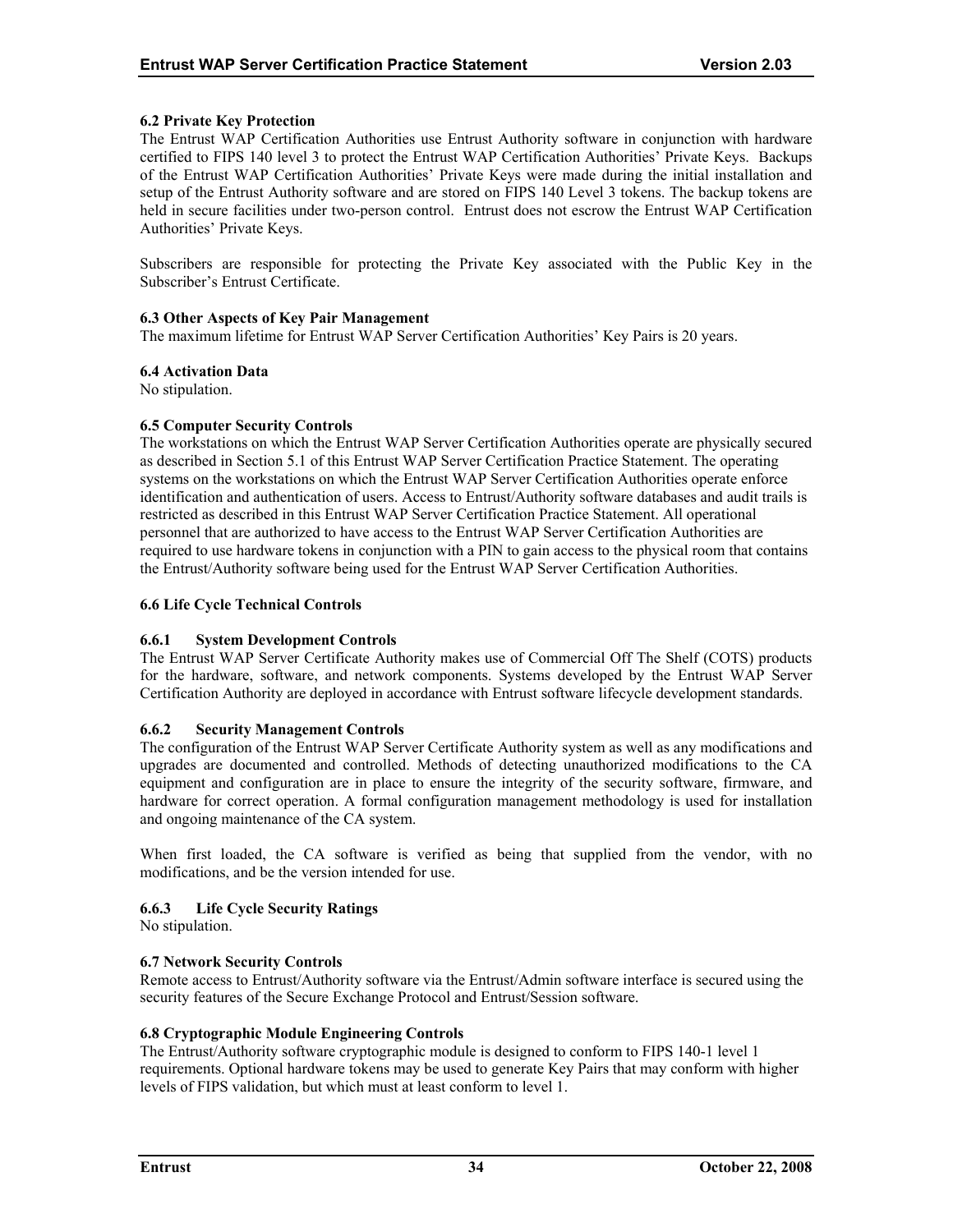# <span id="page-39-0"></span>**7. Certificate and CRL Profiles**

# **7.1 Certificate Profile**

The profile for the Entrust WAP Server Certificates issued by an Entrust WAP Server Certification Authority conforms to the specifications for the Wireless Transport Layer Security protocol.

#### **7.2 CRL Profile**

No stipulation. Revocation of Certificates is not supported by Version 1.1 of the WTLS Specification as published by the Wireless Application Protocol Forum Ltd.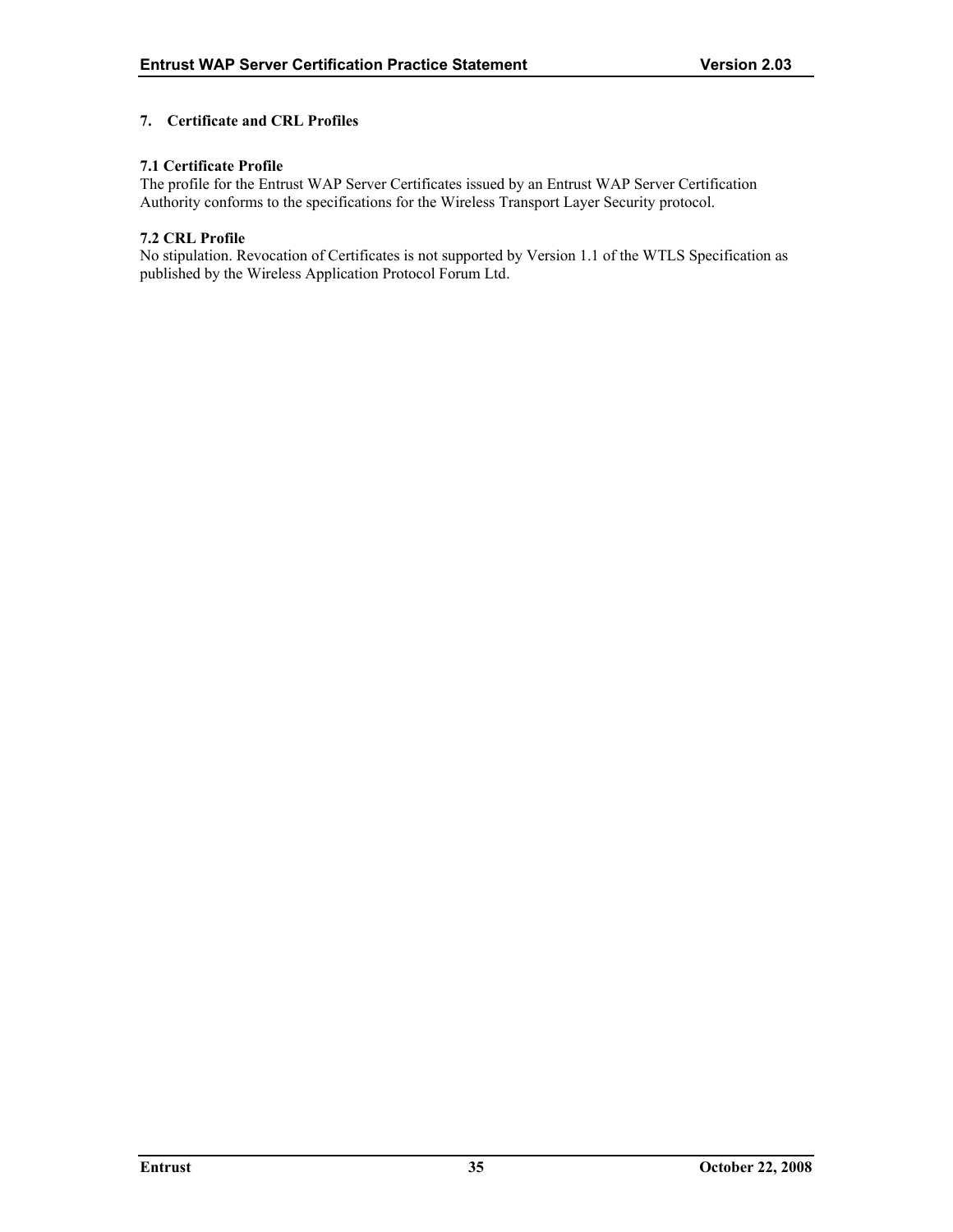# <span id="page-40-0"></span>**8. Specification Administration**

#### **8.1 Specification Change Procedures**

Entrust may, in its discretion, modify the Entrust WAP Server Certification Practice Statement and the terms and conditions contained herein from time to time. Modifications to the Entrust WAP Server Certification Practice Statement that, in the judgment of Entrust, will have little or no impact on Applicants, Subscribers, and Relying Parties, may be made with no change to the Entrust WAP Server Certification Practice Statement version number and no notification to Applicants, Subscribers, and Relying Parties. Such changes shall become effective immediately upon publication in the Entrust Repository.

Modifications to the Entrust WAP Server Certification Practice Statement that, in the judgment of Entrust may have a significant impact on Applicants, Subscribers, and Relying Parties, shall be published in the Entrust Repository and shall become effective fifteen (15) days after publication in the Entrust Repository unless Entrust withdraws such modified Entrust WAP Server Certification Practice Statement prior to such effective date. In the event that Entrust makes a significant modification to Entrust WAP Server Certification Practice Statement, the version number of the Entrust WAP Server Certification Practice Statement shall be updated accordingly. Unless a Subscriber ceases to use and removes such Subscriber's Entrust WAP Server Certificate(s) prior to the date on which an updated version of the Entrust WAP Server Certification Practice Statement becomes effective, such Subscriber shall be deemed to have consented to the terms and conditions of such updated version of the Entrust WAP Server Certification Practice Statement and shall be bound by the terms and conditions of such updated version of the Entrust WAP Server Certification Practice Statement.

# **8.2 Publication and Notification Policies**

Prior to major changes to this Entrust WAP Server Certification Practice Statement, notification of the upcoming changes will be posted in the Entrust Repository.

#### **8.3 CPS Approval Procedures**

This Entrust WAP Server Certification Practice Statement and any subsequent changes shall be approved by the Entrust Policy Authority.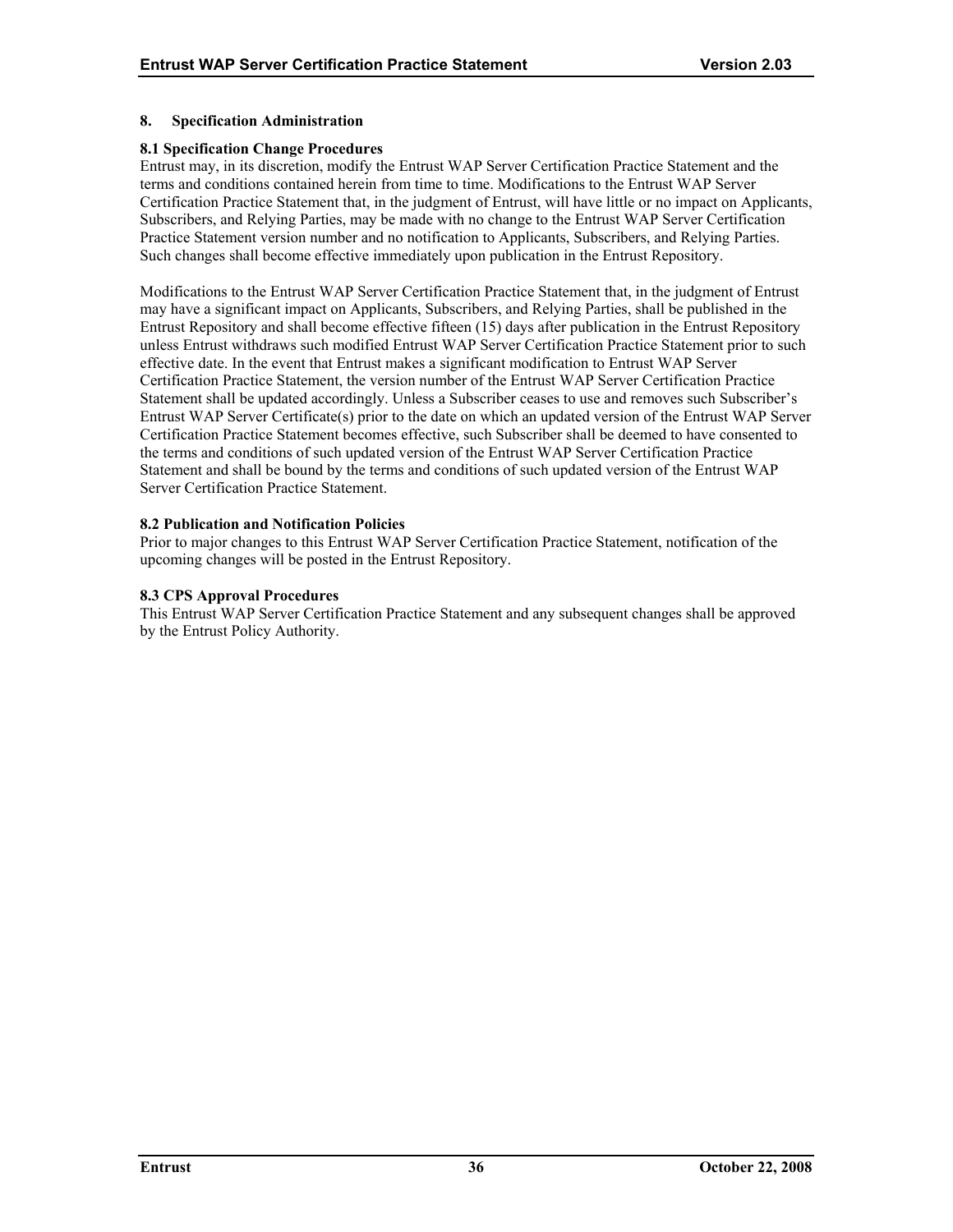# <span id="page-41-0"></span>**9. Acronyms**

- CA Certification Authority
- CPS Certification Practice Statement
- CRL Certificate Revocation List
- CSR Certificate Signing Request
- DN Distinguished Name
- DNS Domain Name Server<br>DSA Digital Signature Algo
- Digital Signature Algorithm
- HTTP Hypertext Transfer Protocol
- IETF Internet Engineering Task Force
- ITU-T International Telecommunication Union Telecommunication Standardization Sector
- MAC Message Authentication Code
- OA Operational Authority
- OID Object Identifier
- PA Policy Authority
- PIN Personal Identification Number
- PKI Public-Key Infrastructure
- RA Registration Authority
- RDN Relative Distinguished Name
- RFC Request for Comment
- SEP Secure Exchange Protocol
- SSL Secure Sockets Layer
- TLS Transport Layer Security
- URL Universal Resource Locator
- WAP Wireless Application Protocol
- WTLS Wireless Transport Layer Security
- WWW World-Wide Web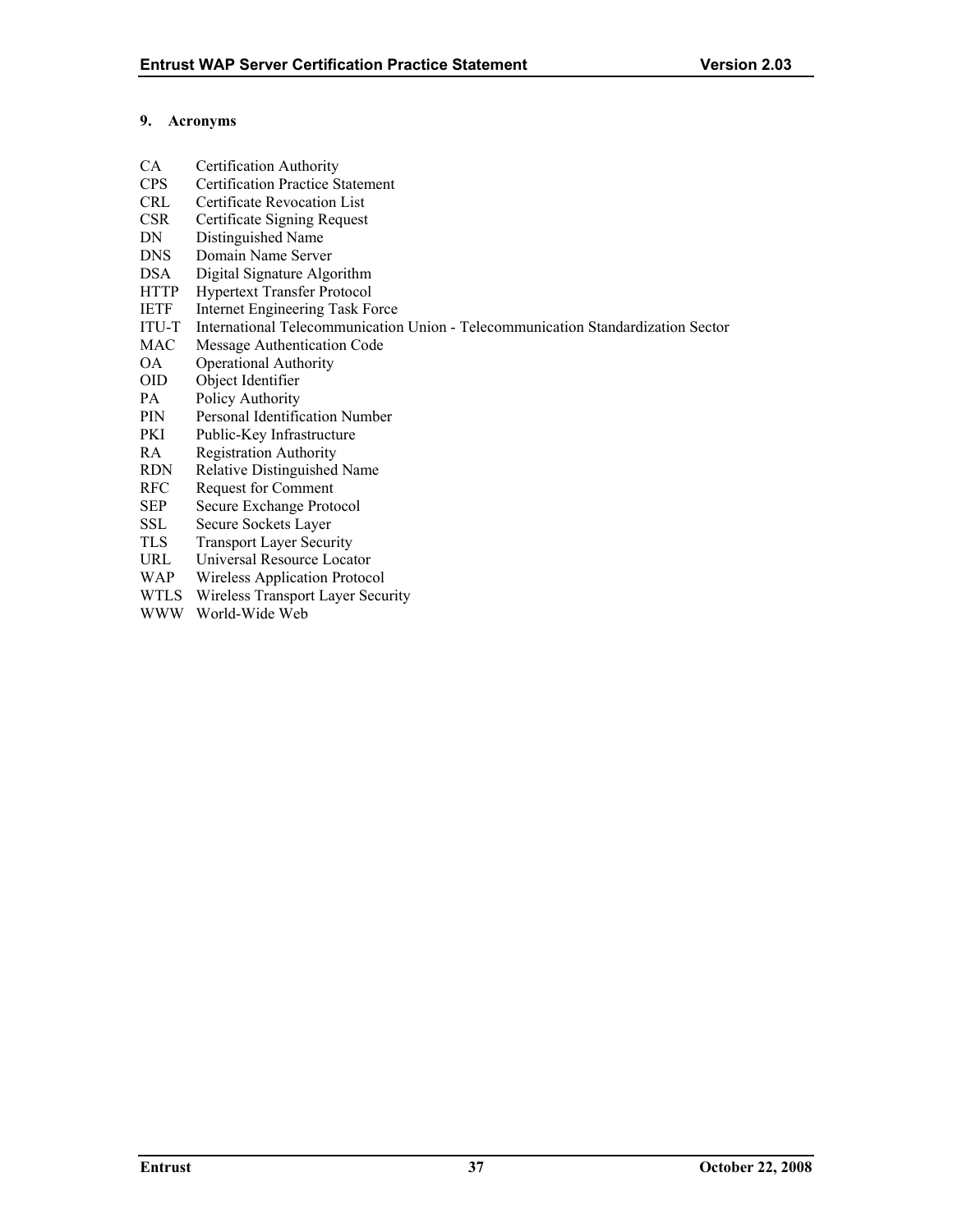# <span id="page-42-0"></span>**10. Definitions**

**Affiliate:** means Entrust Technologies Inc., and any corporation or other entity that Entrust Technologies Inc. directly or indirectly controls. In this context, a party "controls" a corporation or another entity if it directly or indirectly owns or controls fifty percent (50%) or more of the voting rights for the board of directors or other mechanism of control.

**Applicant:** means a person, entity, or organization applying for an Entrust WAP Server Certificate, but which has not yet been issued an Entrust WAP Server Certificate, or a person, entity, or organization that currently has an Entrust WAP Server Certificate or Entrust WAP Server Certificates and that is applying for renewal of such Entrust WAP Server Certificate or Entrust WAP Server Certificates or for an additional Entrust WAP Server Certificate or Entrust WAP Server Certificates.

**Business Day:** means any day, other than a Saturday, Sunday, statutory or civic holiday in the City of Ottawa, Ontario.

**Certificat**e: means a digital document that at a minimum: (a) identifies the Certification Authority issuing it, (b) names or otherwise identifies a Subject, (c) contains a Public Key of a Key Pair, (d) identifies its operational period, and (e) contains a serial number and is digitally signed by a Certification Authority.

**Certificate Revocation List:** means a time-stamped list of the serial numbers of revoked Certificates that has been digitally signed by a Certification Authority.

**Certification Authority:** means an entity or organization that (i) creates and digitally signs Certificates that contain among other things a Subject's Public Key and other information that is intended to identify the Subject, (ii) makes Certificates available to facilitate communication with the Subject identified in the Certificate, and (iii) if supported, creates and digitally signs Certificate Revocation Lists containing information about Certificates that have been revoked and which should no longer be used or relied upon.

**Certification Practice Statement:** means a statement of the practices that a Certification Authority uses in issuing, managing, revoking, renewing, and providing access to Certificates, and the terms and conditions under which the Certification Authority makes such services available.

**Co-marketers:** means any person, entity, or organization that has been granted by Entrust or a Registration Authority operating under an Entrust WAP Server Certification Authority the right to promote Entrust WAP Server Certificates.

**Compromise:** means a suspected or actual loss, disclosure, or loss of control over sensitive information or data.

**CPS:** see Certification Practice Statement.

**CRL:** see Certificate Revocation List.

**Entrust:** means Entrust Limited.

**Entrust.net:** means Entrust Limited.

**Entrust Operational Authority:** means those personnel who work for or on behalf of Entrust and who are responsible for the operation of the Entrust WAP Server Certification Authorities

**Entrust Policy Authority:** means those personnel who work for or on behalf of Entrust and who are responsible for determining the policies and procedures that govern the operation of the Entrust WAP Server Certification Authorities.

**Entrust Repository:** means a collection of databases and web sites that contain information about Entrust WAP Server Certificates and services provided by Entrust in respect to Entrust WAP Server Certificates, including among other things, the types of Entrust WAP Server Certificates issued by the Entrust WAP Server Certification Authorities, the services provided by Entrust in respect to Entrust WAP Server Certificates, the fees charged by Entrust for Entrust WAP Server Certificates and for the services provided by Entrust in respect to Entrust WAP Server Certificates, the Entrust WAP Server Certification Practice Statement, and other information and agreements that are intended to govern the use of Entrust WAP Server Certificates.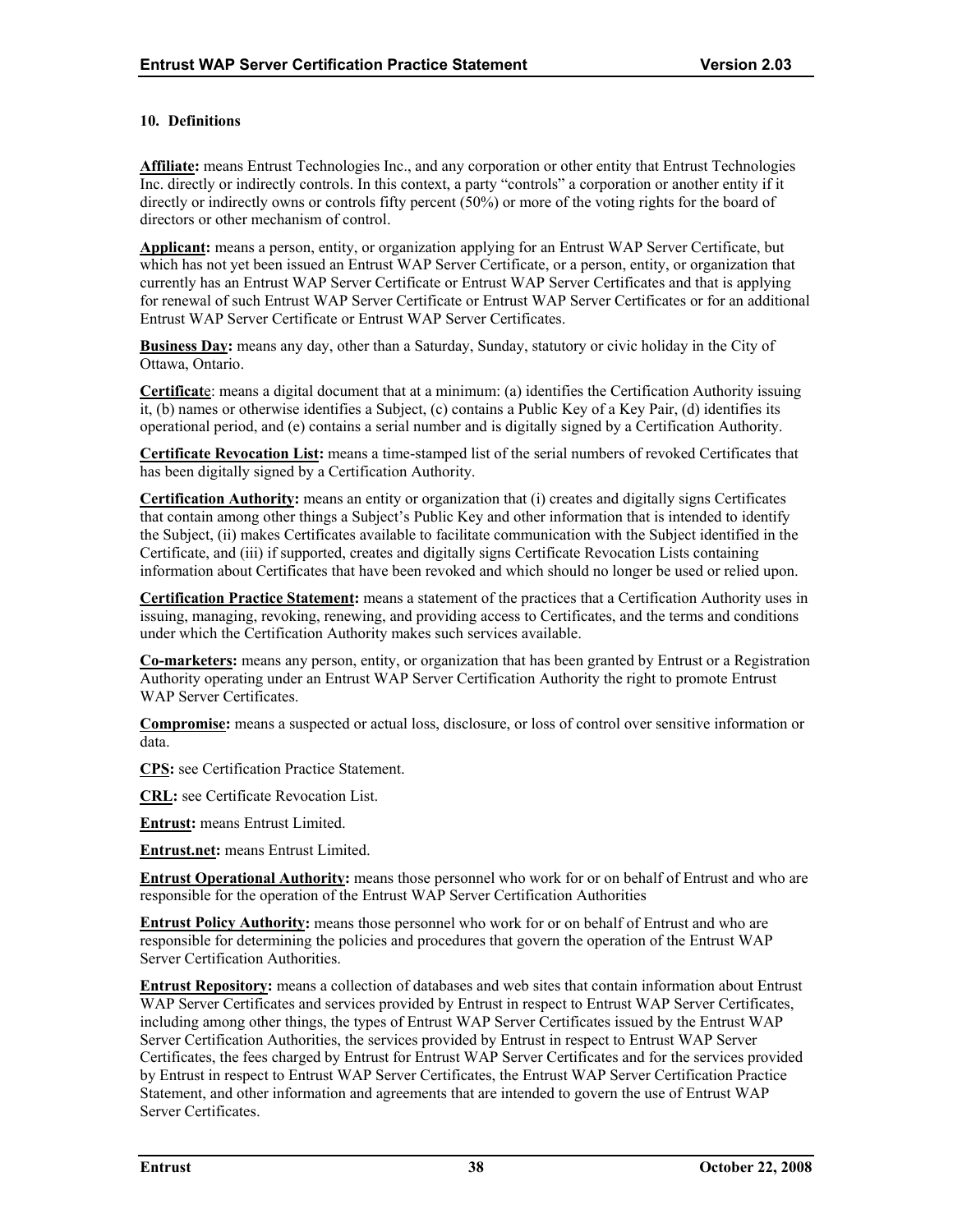**Entrust WAP CA:** see Entrust WAP Server Certification Authority.

**Entrust WAP Server Certificate:** means a WTLS Certificate issued by an Entrust WAP Server Certification Authority for use on Wireless Application Protocol servers.

**Entrust WAP Server Certificate Application:** means the form and application information requested by a Registration Authority operating under an Entrust WAP Server Certification Authority and submitted by an Applicant when applying for the issuance of an Entrust WAP Server Certificate.

**Entrust WAP Server Certification Authority:** means a Certification Authority operated by or on behalf of Entrust for the purpose of issuing and renewing Entrust WAP Server Certificates.

**Entrust WAP Server Certification Practice Statement:** means this document.

**Entrust WAP CPS:** See Entrust WAP Server Certification Practice Statement.

**FIPS:** means the Federal Information Processing Standards. These are U.S. Federal standards that prescribe specific performance requirements, practices, formats, communication protocols, and other requirements for hardware, software, data, and telecommunications operation.

**IETF:** means the Internet Engineering Task Force. The Internet Engineering Task Force is an international community of network designers, operators, vendors, and researchers concerned with the evolution of the Internet architecture and the efficient operation of the Internet.

**Key Pair:** means two mathematically related cryptographic keys, having the properties that (i) one key can be used to encrypt a message that can only be decrypted using the other key, and (ii) even knowing one key, it is believed to be computationally infeasible to discover the other key.

**Object Identifier:** means a specially-formatted sequence of numbers that is registered in accordance with internationally-recognized procedures for object identifier registration.

**OID:** see Object Identifier.

**Operational Period:** means, with respect to a Certificate, the period of its validity. The Operational

Period would typically begin on the date the Certificate is issued (or such later date as specified in the

Certificate), and ends on the date and time it expires as noted in the Certificate.

**PKIX:** means an IETF Working Group developing technical specifications for PKI components based on X.509 Version 3 Certificates.

**Private Key:** means the key of a Key Pair used to decrypt an encrypted message. This key must be kept secret.

**Public Key:** means the key of a Key Pair used to encrypt a message. The Public Key can be made freely available to anyone who may want to send encrypted messages to the holder of the Private Key of the Key Pair. The Public Key is usually made publicly available in a Certificate issued by a Certification Authority and is often obtained by accessing a repository or database. A Public Key is used to encrypt a message that can only be decrypted by the holder of the corresponding Private Key.

**RA:** see Registration Authority.

**Registration Authority:** means an entity that performs two functions: (1) the receipt of information from a Subject to be named in a Certificate, and (2) the performance of limited verification of information provided by the Subject against information available in certain third-party databases. In the event that the information provided by a Subject corresponds to the information in such third-party databases a Registration Authority may send a request to a Certification Authority requesting that the Certification Authority generate, digitally sign, and issue a Certificate containing the information verified by the Registration Authority.

**Relying Party:** means a person, entity, or organization that relies on or uses an Entrust WAP Server Certificate and/or any other information provided in a Repository under an Entrust WAP Server Certification Authority to obtain and confirm the Public Key and identity of a Subscriber.